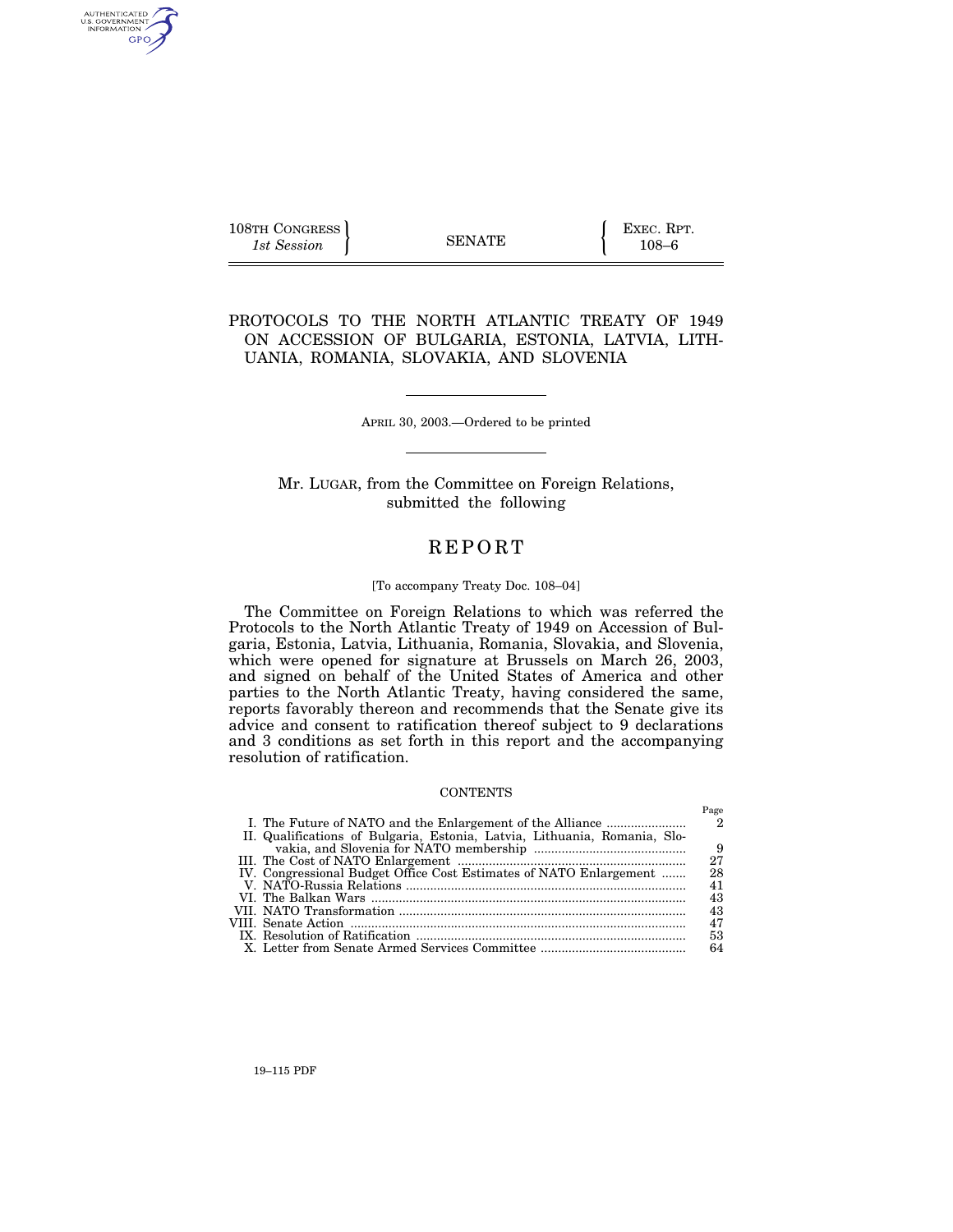# I. THE FUTURE OF NATO AND THE ENLARGEMENT OF THE ALLIANCE

# UNITED STATES MEMBERSHIP IN THE NORTH ATLANTIC TREATY ORGANIZATION

The North Atlantic Treaty Organization (NATO) was established as an alliance of common defense among democratic and market oriented governments in North America and Western Europe on August 24, 1949, with the entry into force of the North Atlantic Treaty. Original members included the United States, Canada, and ten European countries emerging from the destruction of World War II (Great Britain, France, Belgium, the Netherlands, Portugal, Denmark, Norway, Luxembourg, Iceland and Italy). Subsequently, the Alliance has been enlarged on four separate occasions—to include Greece and Turkey in 1952, the Federal Republic of Germany in 1955, Spain in 1982, and Poland, Hungary and the Czech Republic in 1999. NATO has been central to peace and stability in Europe for more than fifty years and provides the United States with an ongoing and direct leadership role in European security affairs.

During the Cold War, NATO served as a bulwark against the threat of the Soviet Union and its Warsaw Pact satellites. The U.S. strategic nuclear guarantee served as a deterrent to Soviet aggression, and U.S. conventional forces stationed in Europe, reaching over 300,000 at their peak, were evidence that the United States would meet its commitment to collective defense under Article 5 of the North Atlantic Treaty. Since the dissolution of the Soviet Union in 1991, NATO members have made significant cuts in their military forces, including a substantial reduction in U.S. forces stationed in Europe. Since 1991, NATO has shifted from its Cold War strategy of mounting a massive, static defense against a significant military threat from a single direction. Instead, NATO's 1991 Strategic Concept revised the strategy to provide mobile response to diverse and multi-directional risks to the North Atlantic area. The Committee welcomes Secretary of State Colin L. Powell's statement about NATO's continuing relevance that he provided in testimony before the Foreign Relations Committee on April 29, 2003. In explaining the continuing relevance of the Alliance and enduring transatlantic relationship, Secretary Powell stated that:

For over half a century NATO was indispensable to security on both sides of the Atlantic. That has not changed. Today, the Alliance remains indispensable to our security, and to meeting the security challenges in a world of diverse threats, multiple challenges, and unprecedented opportunities. The Alliance remains crucial to the link that binds North America to Europe and Europe to North America.

At the 1999 Washington Summit, the NATO allies approved a new Strategic Concept to "equip the Alliance for the security challenges and opportunities of the 21st century and to guide its future political and military development.'' In response to the terrorist attacks of September 11, 2001, and NATO's subsequent decision to invoke Article 5 of the Washington Treaty, the allies ''approved a comprehensive package of measures, based on NATO's [1999] Strategic Concept, to strengthen our ability to meet the challenges to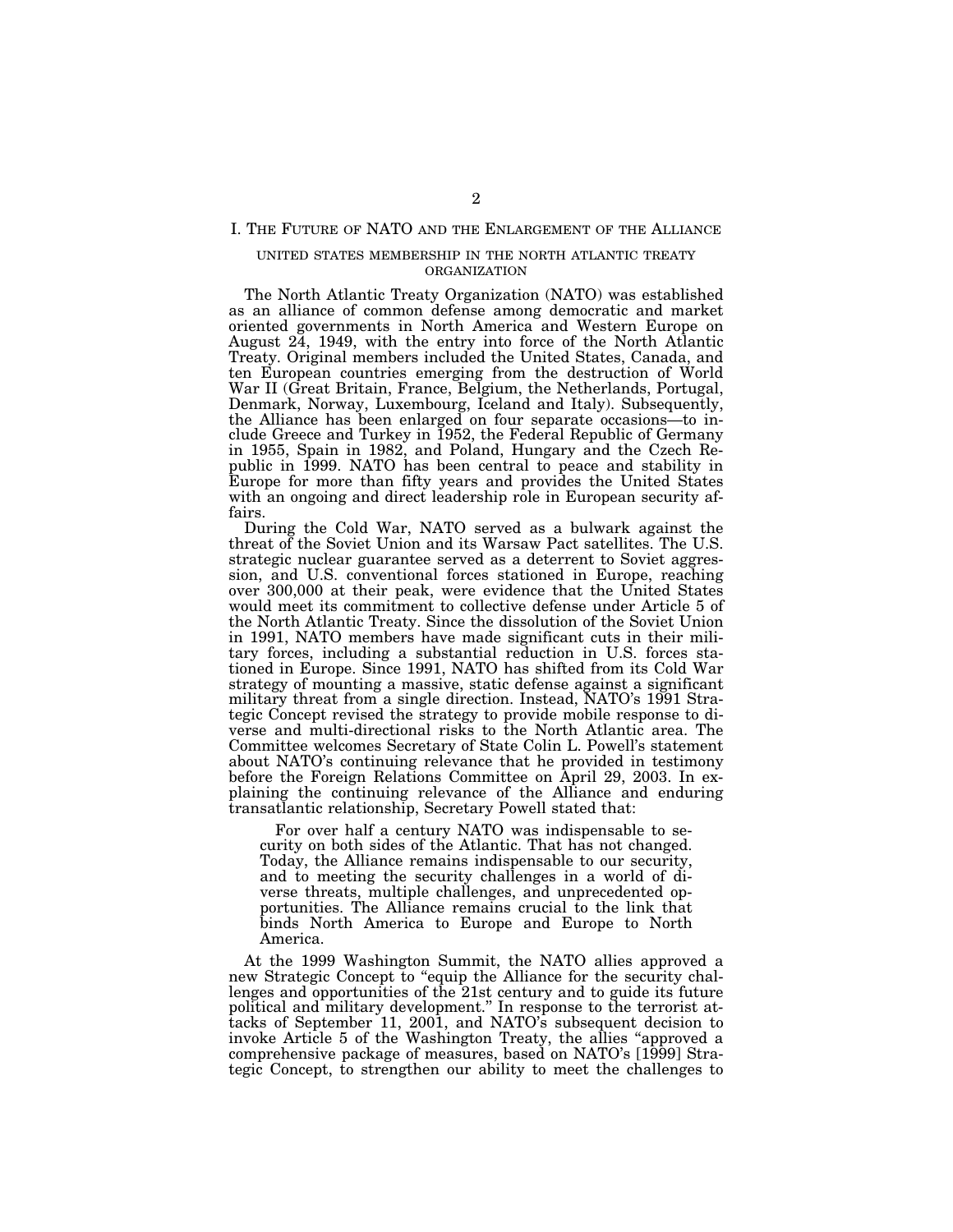the security of our forces, populations and territory, from wherever they may come," including ". . . the threat posed by terrorism and by the proliferation of weapons of mass destruction and their means of delivery.''

And most recently, at the November 2002 Prague summit, NATO Heads of State committed the Alliance to transform NATO with new members, new capabilities and new relationships with its partners. The Alliance invited Bulgaria, Estonia, Latvia, Lithuania, Romania, Slovakia and Slovenia to begin accession talks to join the Alliance and considered the membership of these seven countries as part of the Alliance's transforming role for the 21st century. The Alliance also defined part of its new mission as combating terrorism and the proliferation of weapons of mass destruction, matched by pledges to obtain the military capabilities to accomplish that mission.

NATO first established a forum for constructive dialogue and cooperation with the Russian Federation in the Permanent Joint Council in 1997, and in 2002 established the NATO-Russia Council to provide a forum for strengthening peace and security in the Euro-Atlantic area, and where appropriate, consensus building, consultations and joint decisions. NATO has also forged a relationship with Ukraine in the NATO-Ukraine Commission. Within the guidelines of its Resolution of Ratification, as in 1998, the Committee supports these initiatives as a way to demonstrate the defensive and stabilizing intentions of NATO. Nonetheless, the core purpose of the Alliance must remain the defense of its members. In order to fulfill this purpose, the forces of Alliance members must remain capable of defending against a significant military threat, and all members of the Alliance must fully meet their commitments as defined at the Prague summit.

During the Cold War, NATO played an important role. After two World Wars in the first half of the 20th century into which the United States was drawn, the close relationship among NATO members allowed countries to lay aside historical grievances and develop democratic traditions and market economies to the enormous benefit of themselves, their neighbors, and the United States. Under NATO's security umbrella, old enemies have not only been reconciled but now stand side by side as allies; national defense policies are coordinated; and, on a daily basis, consultation, joint planning, joint training and cooperation reinforce the trust and commitment to common principles that are the very essence of the Alliance.

As Poland and Germany, and Hungary and Romania, and several other former antagonists in Central and Eastern Europe build constructive, friendly relations in the post-Cold War era, the stabilizing influence of NATO membership, and potential membership, is illustrated yet again. The defensive nature of the Alliance, the democratic nature of its decision-making, and membership based not upon force of arms or coercion, but the willing choice of democratic governments, are the central reasons that association with the Alliance, and even membership, is a foreign policy priority for many European nations previously denied the rights of self-determination, freedom, and democracy. And for this reason, no country in Europe, with the exception of Belarus, has objected to the enlargement of the Alliance. Russia appears to accept enlargement as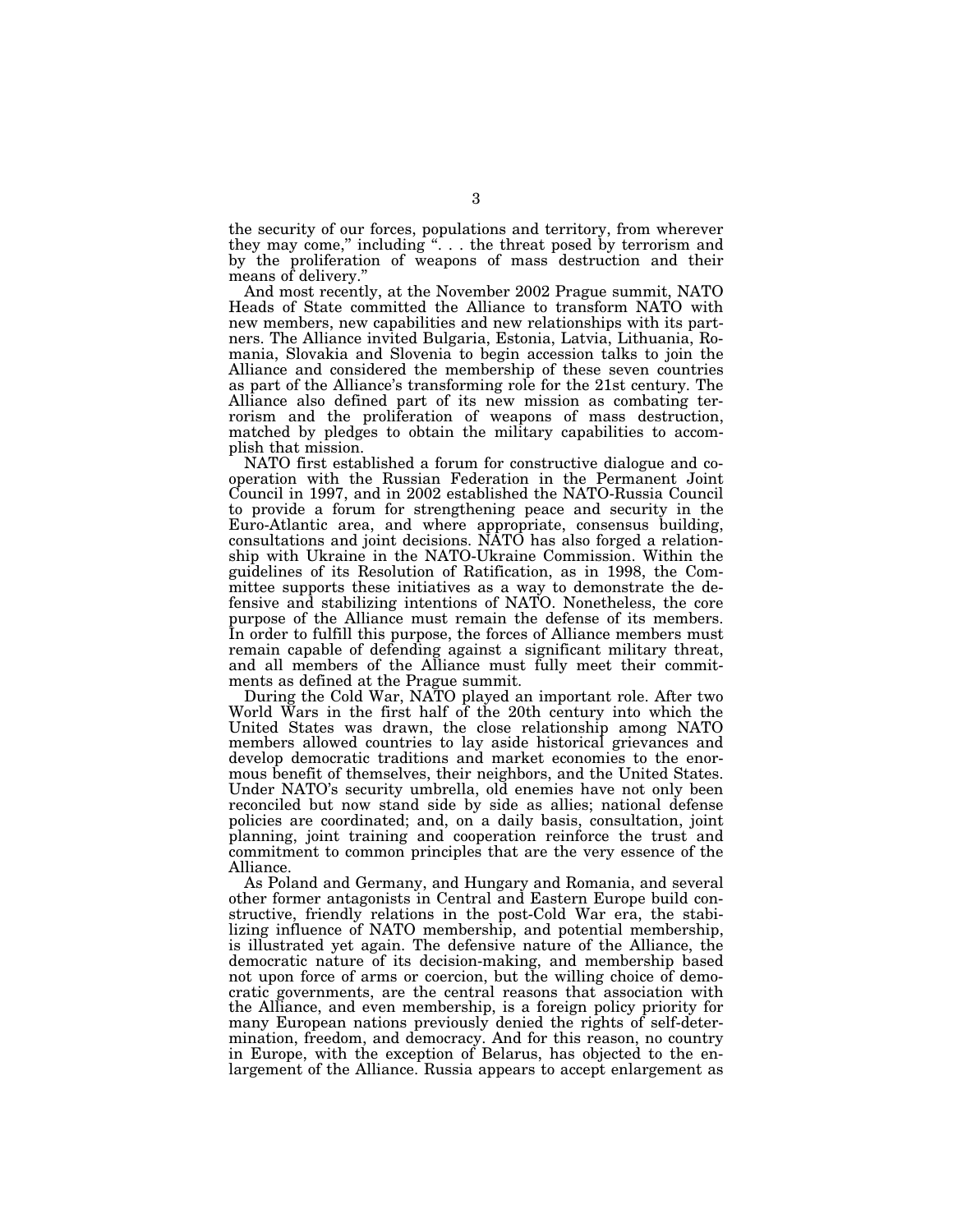inevitable and has put NATO-Russia and U.S.-Russia relations in a broader context rather than making enlargement a focal point as it did in the 1990s. In December 2001, NATO and Russian Foreign Ministers announced their intention to create a NATO-Russia Council, on the principle of ''NATO at 20.'' In May 2002, NATO and Russian leaders meeting in Rome signed the ''NATO at 20'' agreement, in which Russia and NATO members participate as equals on certain issues. This new body replaces the NATO-Russia Permanent Joint Council.

With NATO's continued importance to European stability, and a new mission, as defined in Prague, to combat terrorism and the proliferation of weapons of mass destruction, matched by pledges to obtain the military capabilities to accomplish that mission, as in 1998, the Committee supports a continued United States commitment to, and leadership of, NATO. The Committee welcomes the strategic rationale for NATO that was provided by Under Secretary of State for Political Affairs Marc Grossman in testimony before the Foreign Relations Committee on April 8, 2003. In explaining the continuing relevance and purpose of the Alliance, and in referring to comments earlier in the hearing by Senators Lugar and Biden, Secretary Grossman stated that:

NATO [is] the central organizing agent for transatlantic cooperation. It represents, as you both said, not just a military alliance, but a political-military alliance, a community of common values and shared commitments to democracy, free markets and the rule of law. NATO is key to the defense of the United States, and so therefore, as you both said, NATO must continue to lead and to adapt. [The] NATO Prague summit launched a transformation of NATO with a three-part agenda: new members, new capabilities and new relationships. The job you've given me today, Senator, is to discuss enlargement, which is key to that transformation.

# THE STRATEGIC RATIONALE FOR NATO ENLARGEMENT

Notwithstanding the collapse of communism in most of Europe and the dissolution of the Soviet Union, the United States and its allies face continuing threats to their stability and territorial integrity, including the potential, if lessened threat of the emergence of a hegemonic power in or around Europe, conflict stemming from ethnic and religious enmity, the revival of historic disputes, or the actions of undemocratic leaders. Furthermore, the September 11, 2001 terrorist attacks in New York and Washington, DC heightened NATO's awareness of emerging capabilities to use and deliver weapons of mass destruction, as well as transnational threats such as terrorism, drug trafficking and organized crime that threaten both the new and old democracies in the transatlantic region. By providing a defense against many of these threats, NATO membership for Bulgaria, Estonia, Latvia, Lithuania, Romania, Slovakia and Slovenia will expand the area in Europe where peace and democracy are not only present, but secure.

Through much of its history, Europe has seen many insecure and small powers, a few great powers, and far too many nationalist defense policies—a dangerous catalyst for collusion and conflagration.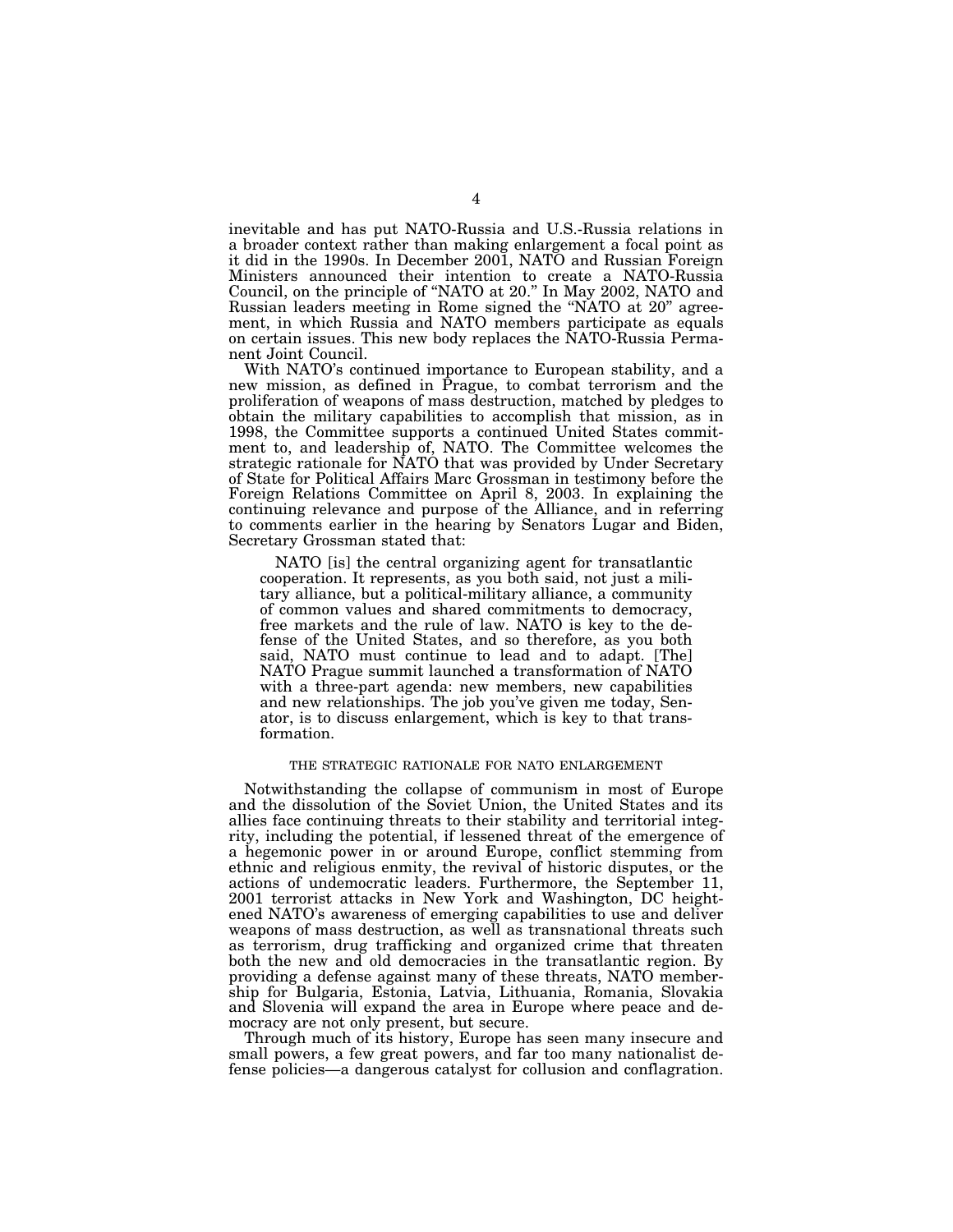Twice in the last century these dynamics have pulled the United States into conflict on the European continent. With the enlargement of NATO, the United States and its allies have an opportunity to build a more stable Europe, to lock in that stability, and to replace the dynamics of confrontation and conflict with trust and cooperation. NATO membership will extend to Bulgaria, Estonia, Latvia, Lithuania, Romania, Slovakia and Slovenia the institutions, practices, and traditions that have made NATO an effective military alliance for the last half century. This structure has proven that vital U.S. interests in Europe can be guaranteed by a stable architecture of security and cooperation based upon a common commitment to the defense of democracy.

The Committee finds that the accession of Bulgaria, Estonia, Latvia, Lithuania, Romania, Slovakia and Slovenia to NATO will make the Alliance stronger and more cohesive. Each of the seven countries is an established democracy with a growing market economy. Each shares the commitment to democracy that unites the transatlantic community. Their militaries are firmly under civilian control. In addition, these seven countries have proven themselves ready to bear a share of the burden in support of American and Allied interests beyond their borders. Each has contributed to the peacekeeping missions in the Balkans, and more recently, contributed to Operation Enduring Freedom in Afghanistan and Operation Iraqi Freedom. All seven have contributed to the International Security Assistance Force (ISAF) in Afghanistan and have pledged contributions for post-conflict reconstruction of Iraq.

NATO enlargement is not a reaction to any single event or threat; rather it is a strategic opportunity for the expansion of a zone of peace and democracy in a continent that is of vital interest to the United States. As in 1998, the view of the Committee is that this is the best way to minimize the possibility that U.S. troops will be called upon again to fight in a major war in Europe. The invasion or military destabilization of Bulgaria, Estonia, Latvia, Lithuania, Romania, Slovakia and Slovenia would threaten the stability of Europe, jeopardize vital United Sates national security interests, and would quite likely lead to the engagement of United States forces. NATO enlargement is a prudent step to ensure that this does not happen.

# NATO'S STRATEGIC CONCEPT

The Soviet Union's collapse in 1991 and the subsequent disarray of the Russian military have significantly reduced any immediate, conventional threat to Western Europe and the United States. Consequently, in 1991, NATO members agreed to their first Strategic Concept, reiterating the central importance of collective defense to the Alliance, but also noting that, with the emergence of independent democratic states in Central Europe, ''the political division of Europe that was the source of the military confrontation of the Cold War period has . . . been overcome.'' At the 1999 Washington Summit, the NATO allies approved a new Strategic Concept to "equip the Alliance for the security challenges and opportunities of the 21st century and to guide its future political and military development.'' In response to the terrorist attacks of September 11, 2001, and NATO's subsequent decision to invoke Article 5 of the Washington Treaty, the allies "approved a comprehensive package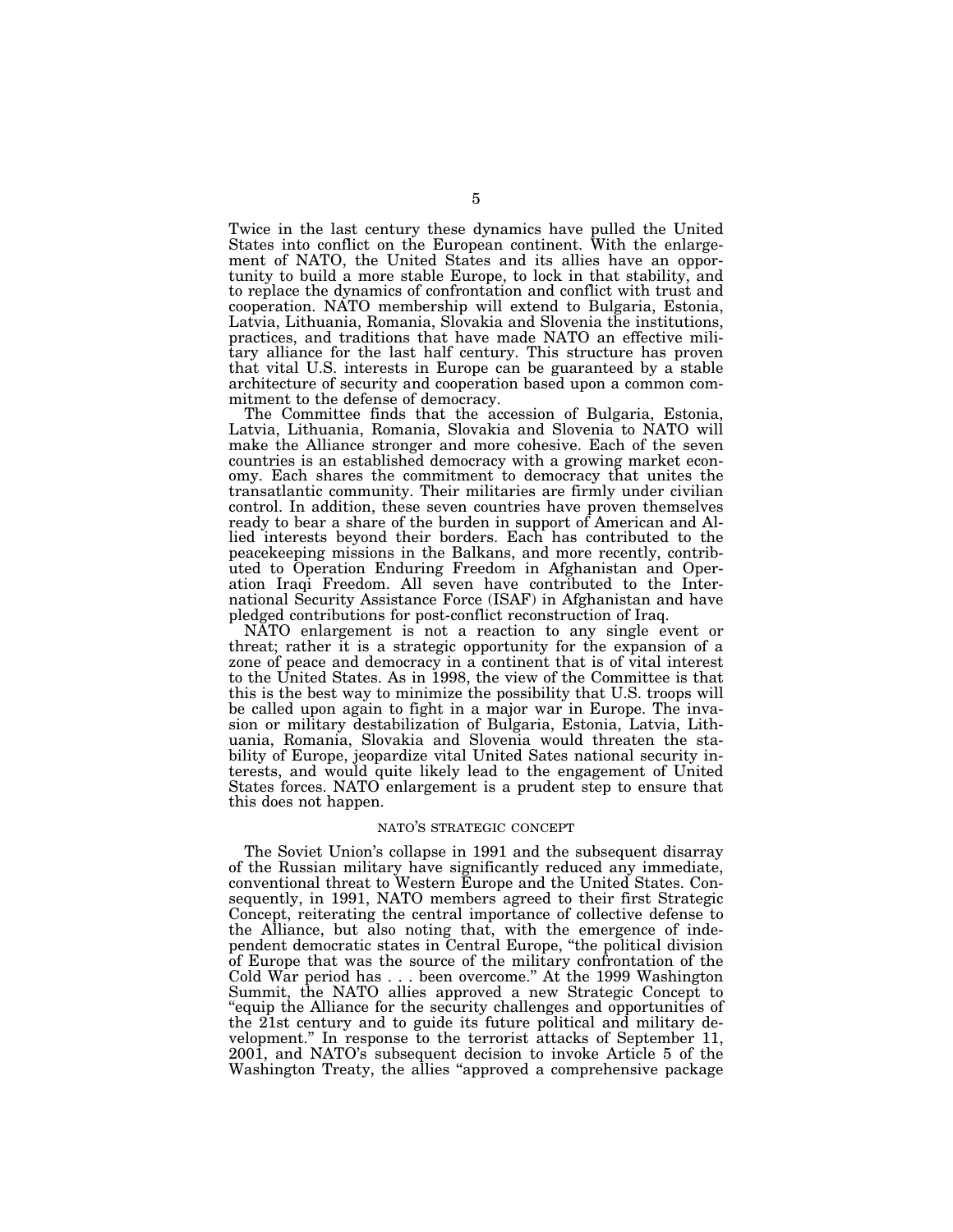of measures, based on NATO's [1999] Strategic Concept, to strengthen our ability to meet the challenges to the security of our forces, populations and territory, from wherever they may come,'' including "... the threat posed by terrorism and by the proliferation of weapons of mass destruction and their means of delivery.''

The Committee Resolution of Ratification declares that, in order for NATO to serve the security interests of the United States, the core purpose of NATO must remain the collective defense of the territory of all Alliance members but NATO must develop the capabilities to go beyond the treaty area to combat weapons of mass production proliferation and terrorism if necessary. With that focus, the Committee supports the 1999 Strategic Concept's leaner approach to security for the post-Cold War environment, provided that NATO's forces become more mobile and capable for high intensity conflict beyond the Treaty area.

The Committee supports the 1999 Strategic Concept's realistic force adjustments to meet new threats to the territory of NATO. The Committee considers some positional forces to have continued importance as an element of static defense, but emphasizes the importance of more mobile, expeditionary forces. As in 1998, the Committee Resolution of Ratification declares that as NATO develops forces with enhanced flexibility and mobility, it must continue to pursue defense planning, command structures, and force goals first and foremost to meet the requirements of Article 5 of the North Atlantic Treaty. The 1999 Strategic Concept continues to provide guidance for the development of detailed policies and military plans. It examines the Alliance's strategic perspectives in the light of the evolving strategic environment and security challenges and risks, and reconfirms the importance of the transatlantic link and of maintaining the Alliance's military capabilities, and examines the role of other key elements in the Alliance's broad approach to stability and security, namely the European Security and Defense Identity; conflict prevention and crisis management; partnership, cooperation and dialogue; enlargement; and arms control, disarmament and non-proliferation. But in keeping with the Kyl amendment of 1998, NATO should develop forces for high-intensity conflict to confront the threats of terrorism and proliferation. In 1998, Senator Kyl presented an amendment to the Resolution of Ratification for amendment of the North Atlantic Treaty to admit new countries to the Alliance. The amendment, which passed overwhelmingly, describes the principal threats to the Alliance as being the potential revival of a hostile Russia, "rogue states and nonstate actors'' that might develop weapons of mass destruction; terrorism; disruption of the flow of vital resources; and ethnic conflict.

As in 1998, the Committee strongly advises the Executive Branch to consult extensively with the Senate before undertaking any interpretation, reinterpretation, expansion, or revision of NATO's 1999 Strategic Concept.

Finally, as in 1998, the Committee finds that the Strategic Concept and burdensharing are inextricably linked. Because the United States is the leading military power in NATO and has force projection capabilities far superior to those of its allies, the costs associated with a mission to respond to diverse and multi-directional risks falls disproportionately upon the United States military. Active development of the Combined Joint Task Force con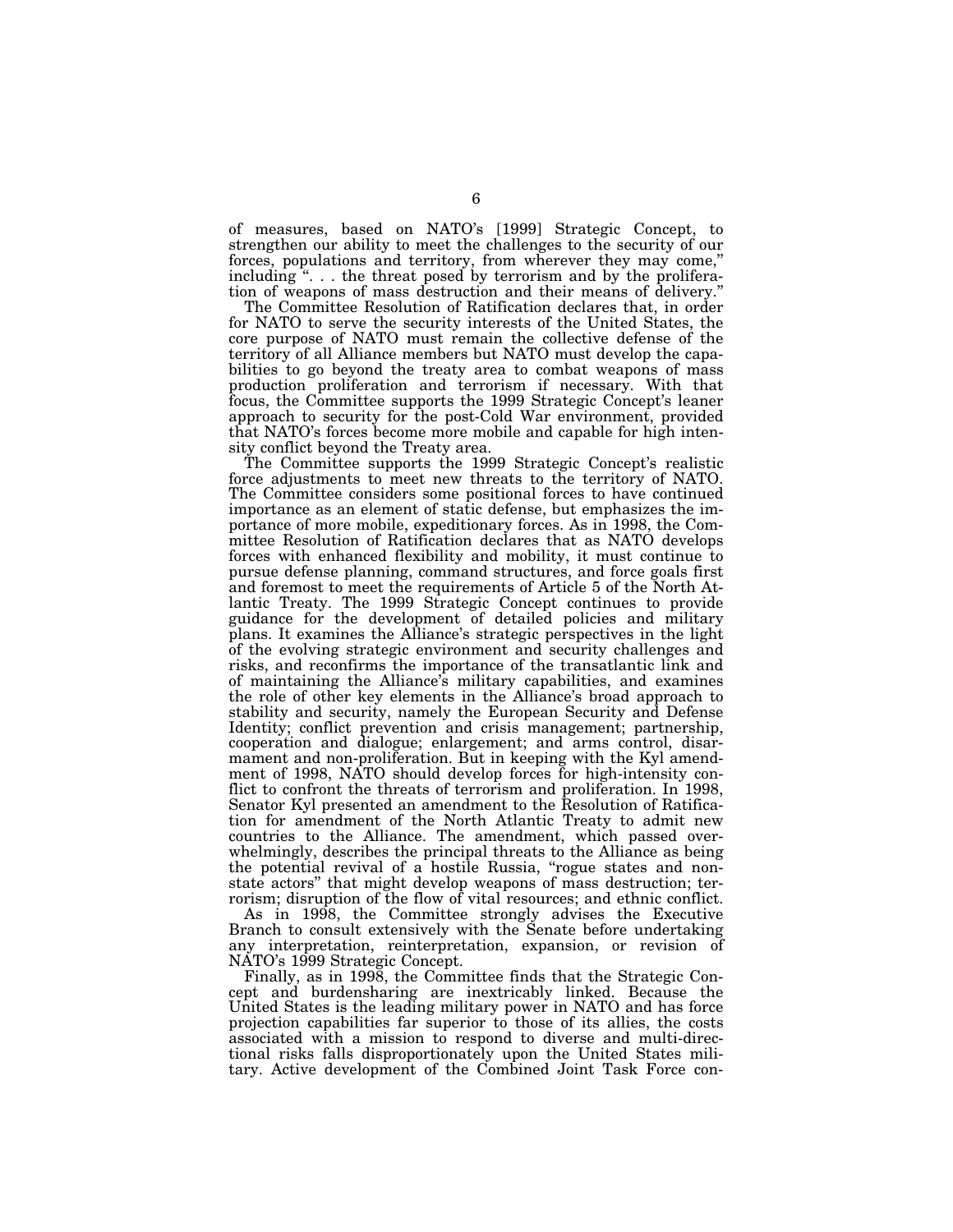cept, in which European forces would undertake some NATO missions on their own, with support from the United States, also will reduce the burden on the U.S. military. However, differences exist among Alliance members over the extent and purpose of such missions, and there is some question of how well the European allies can accomplish such new missions on their own, with only limited U.S. involvement.

The current disparities between the United States and its NATO allies in transport, logistics, communications, and intelligence capabilities (made apparent in the first Persian Gulf War, in the Kosovo conflict, in the ongoing Balkans operations, and in Afghanistan) indicate that NATO is moving toward a two-tiered Alliance in which the United States and its NATO allies have vast differences in capabilities. The Committee notes, as it did in 1998, that in a February 1997 report to Congress on the rationale, benefits, costs, and implications of NATO enlargement, the Department of Defense concluded that in order to prevent such disparities the current allies would have to spend some \$8-10 billion for force modernization by the year 2010.

At a NATO ministerial meeting in Reykjavik in May 2002, the allies agreed that they must be able ''to carry out the full range of . . . missions, . . . to field forces wherever they are needed, sustain operations over distance and time, and achieve their objectives.'' While not all member states have sufficiently mobile or appropriately trained forces for the current tasks in Afghanistan and Iraq, a number of allies have an intelligence capability, transport, medical units, and political influence that might assist in such conflicts.

The Committee Resolution of Ratification requires a specific and detailed report on progress by members of the Alliance to meet their commitments in fulfilling force goals.

# FUTURE NATO ENLARGEMENT

Article 10 of the North Atlantic Treaty provides that NATO members, by unanimous agreement, may invite any other European state in a position to further the principles of the North Atlantic Treaty and to contribute to the security of the North Atlantic area. The Committee emphasizes, however, that in the process of considering the qualifications and purpose for the admission of Bulgaria, Estonia, Latvia, Lithuania, Romania, Slovakia and Slovenia into NATO, the Committee did not state a view on when, or whether, the United States should invite any additional countries to join NATO. Bulgaria, Estonia, Latvia, Lithuania, Romania, Slovakia and Slovenia have been invited by NATO members to join the Alliance. No other agreement or document should be construed otherwise.

As in 1998, the Committee points out that the Executive Branch must first consult the Senate before inviting any new aspirant countries to join the Alliance. The proposed candidates must be able to fulfill the obligations and responsibilities of membership, and their inclusion must contribute to the overall political and strategic interests of the United States. The Executive Branch has stated its understanding of the need for consultation with the Senate.

The Committee Resolution of Ratification reiterates that no action or agreement other than a consensus decision by the full mem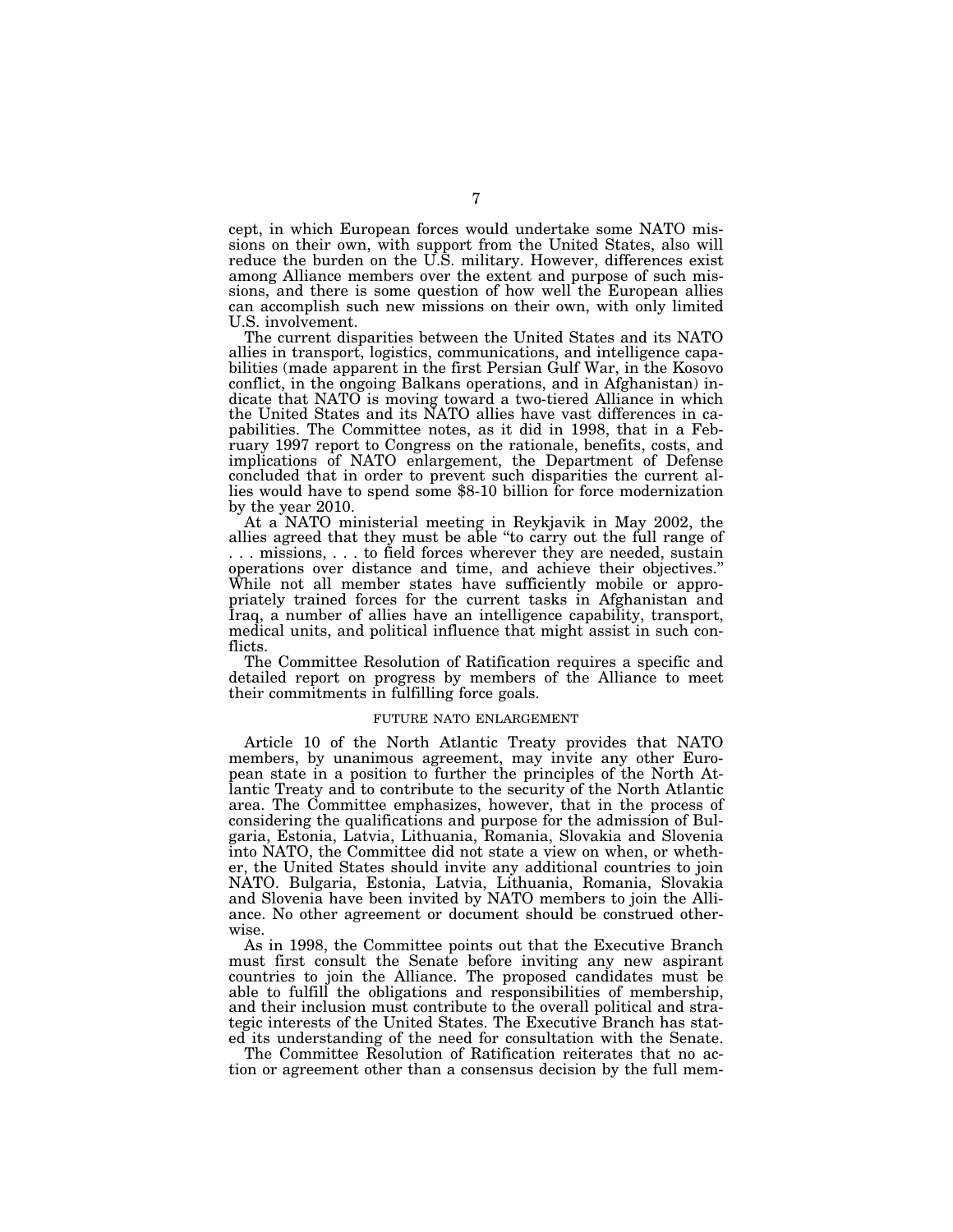bership of NATO, approved by the national procedures of each NATO member, including, in the case of the United States, the requirements of Article II, section 2, clause 2 of the Constitution of the United States (regarding the advice and consent of the Senate to the making of treaties), will constitute a security commitment pursuant to the North Atlantic Treaty.

# SENATE ADVICE ON NATO ENLARGEMENT

On October 24, 2001, Senator Jesse Helms introduced to the Committee the Freedom Consolidation Act (S. 1572), which reaffirms support for continued enlargement of the NATO; designates Slovakia for participation in PfP and states that it is eligible to receive certain security assistance under the NATO Participation Act of 1994; and authorizes specified amounts of security assistance for FY 2002 for Bulgaria, Estonia, Latvia, Lithuania, Romania, Slovakia and Slovenia. (an identical bill, H.R. 3167, was introduced in the House on the same day and passed on November 6, 2001). The Committee reported out the legislation on December 12, 2001. Cosponsors included Senators Durbin, Lieberman, Lott, Lugar and McCain. Unfortunately, consideration and passage could not be completed until the following year. The Senate took up S. 1572 again on May 16, 2002, and passed it the next day by a vote of 85- 6. President Bush signed the bill into Public Law 107–187 on June 10, 2002.

An August 2002 report by the Republican staff of the Foreign Relations Committee recommended that Bulgaria, Estonia, Latvia, Lithuania, Romania, Slovakia and Slovenia be invited to join NATO at the Prague summit if they continue to carry out political, economic and military reforms. The report stressed the importance of the Membership Action Plan (MAP) program during the ratification process in preventing backsliding on reforms among the invitees, and that the MAP process would also help to implement policies announced in Prague to fight the threats of terrorism and weapons of mass destruction.

NATO members preliminarily endorsed the expansion of the Alliance at a November 2002 summit in Prague, setting in motion a process to expand NATO for the fifth time since 1949. In the view of the Committee, the Executive Branch has consulted and sought the advice of the Senate, consistent with the requirements of Article II, section 2, clause 2 of the Constitution of the United States, as the membership of Bulgaria, Estonia, Latvia, Lithuania, Romania, Slovakia and Slovenia in NATO has been proposed and considered. Indeed, this consultation is a model of how the two branches should cooperate in exercising their treaty-making power.

As is evident in the Senate Action portion of this report, the Bush Administration and the Senate have been in constant dialog on this policy for two years. NATO foreign ministers signed the protocols to the North Atlantic Treaty to admit Bulgaria, Estonia, Latvia, Lithuania, Romania, Slovakia and Slovenia on March 26, 2003. The President transmitted the protocols to the Senate on April 10, 2003 for Senate action.

#### LAST ROUND OF ENLARGEMENT

During the Clinton Administration, the Senate debated and approved legislation in support of NATO enlargement in 1994, 1995,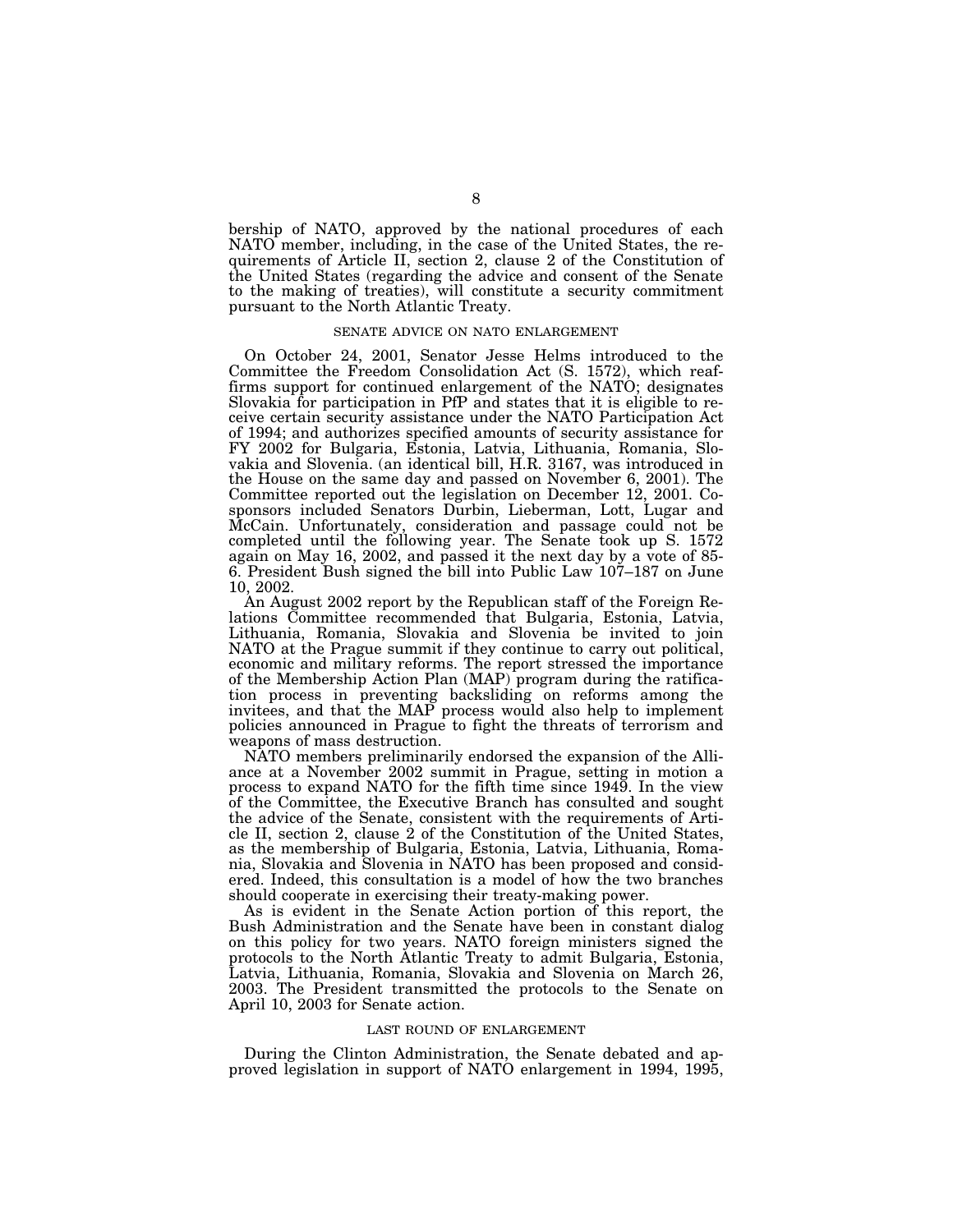and 1996. On July 25, 1996, by an 81-16 vote, the Senate approved legislation stating that:

The admission to NATO of emerging democracies in Central and Eastern Europe which are found to be in a position to further the principles of the North Atlantic Treaty would contribute to international peace and contribute to the security of the region.

Throughout 1996 and 1997 the Executive Branch worked closely with the Foreign Relations Committee as this policy was pursued in NATO. NATO foreign ministers signed the protocols to the North Atlantic Treaty to admit Poland, Hungary and the Czech Republic on December 16, 1997. President Clinton transmitted the protocols to the Senate on February 11, 1998 for Senate action. On April 30, 1998, the Senate voted 80-19 in favor of admitting Poland, Hungary and the Czech Republic to NATO.

# II. QUALFICATIONS OF BULGARIA, ESTONIA, LATVIA, LITHUANIA, ROMANIA, SLOVAKIA AND SLOVENIA FOR NATO MENBERSHIP

Countries in Central and Eastern Europe first gained institutional access to NATO in late 1991 through the North Atlantic Cooperation Council (NACC), a forum which includes all former Warsaw Pact members. At the January 1994 NATO summit, the Alliance launched the Partnership for Peace (PfP), a U.S. initiative designed to develop military cooperation among NATO members and interested countries in Europe. By August of that year, each of the seven aspirants had signed the PfP framework agreement. Since 1994, the seven nations have actively participated in PfP military exercises, which have provided their militaries the opportunity to work with NATO military headquarters, and alongside NATO allies, in the field, and have contributed to increasing the interoperability between prospective new members and the Alliance.

However, while all PfP countries seek some degree of interoperability with NATO, not all of them desire NATO membership. At the April 1999 NATO summit in Washington, NATO leaders announced a Membership Action Plan (MAP) to provide "advice, assistance and practical support'' to countries seeking membership in the Alliance. Each NATO aspirant country submits an annual program on its preparations for possible future membership, and NATO provides feedback on aspirant countries' progress. All of the aspirants joined the MAP program and set Partnership Goals to help them prepare for NATO membership. In February 2002, U.S. Ambassador to NATO R. Nicholas Burns led an interagency team to visit Bulgaria, Estonia, Latvia, Lithuania, Romania, Slovakia and Slovenia, as well as Albania and Macedonia (which were not invited to join NATO at the Prague summit in November 2002) to assess their progress toward meeting NATO standards. He held detailed discussions with officials from these countries on their military reform efforts and their ability to contribute militarily to the Alliance. In July 2002, Ambassador Burns again led the interagency team to Riga for the V-10 summit, and in October 2002, he led the team to the aspirant countries to evaluate their progress. The Committee supports the Administration's assessment of the readiness of Bulgaria, Estonia, Latvia, Lithuania, Romania, Slovakia and Slovenia to join NATO that was provided by Deputy As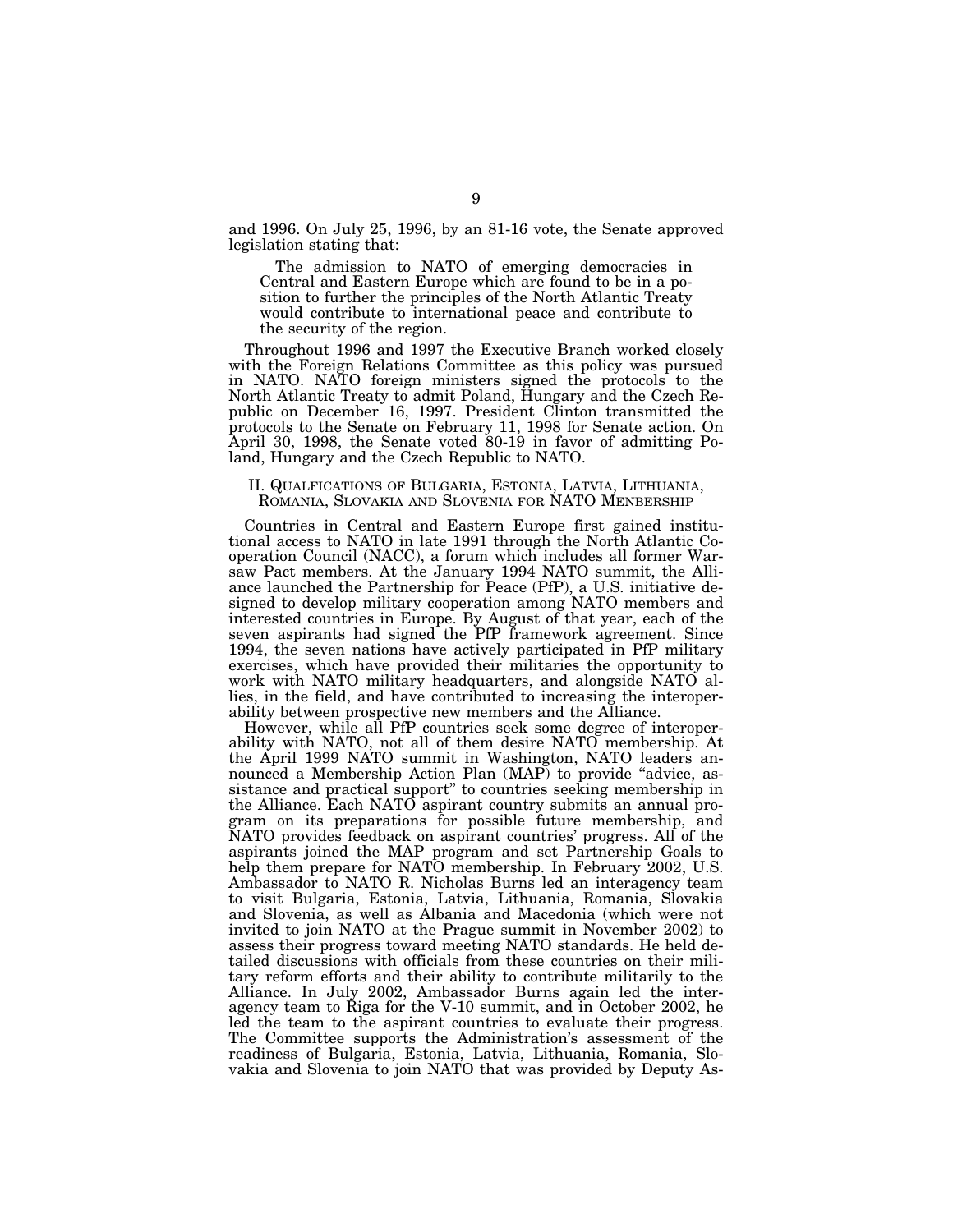sistant Secretary of State Robert Bradtke in testimony before the Foreign Relations Committee on March 27, 2003. In explaining the Administration's engagement in working with the candidate countries to prepare for NATO membership, Secretary Bradtke stated that:

We have held literally hundreds of meetings and traveled thousands of miles to learn as much as we could about the aspirant countries and to encourage their preparations to join NATO. By issuing the invitation at Prague to the seven countries we are talking about today to join the Alliance, President Bush and his fellow leaders signaled their belief that these intensive efforts to promote and encourage reform had been a success.

Mr. Chairman, nothing has happened since Prague that should cause us to question their judgment. The evidence shows that all seven invitees have made an enduring commitment to the core values of NATO and that each is ready, both politically and militarily, to contribute to the defense of the Alliance.

. . . All of the countries, as you mentioned, Mr. Chairman, are parliamentary democracies that have had free and fair elections, that have open market economies, and that respect the principles of free speech and free press. All have taken steps to improve governance by bolstering judicial independence and adopting anti-corruption measures. All have improved their protection of human rights, including minority rights and civil liberties. And all have taken steps to restitute property and to deal with complex and difficult issues from the past.

An important issue NATO countries confront is whether it is necessary for the new members to contribute substantially to NATO's collective defense or collective security functions in the near term. Indeed, many current NATO members need to upgrade their capabilities to carry out NATO's new missions. U.S. and NATO officials have dealt with this difficulty by urging aspirants to develop as quickly as possible specialized ''niche'' capabilities that the Alliance needs most. NATO's key priority for both current and future members is to develop capabilities to strike terrorism and other threats anywhere in the world.

After the September 11, 2001 terrorist attacks, each of the seven aspirants declared its determination to act as an ally of the United States in the fight against terror. Since then, all seven countries have provided support for Operation Enduring Freedom and Operation Iraqi Freedom, and have contributed to the International Security Assistance Force (ISAF) in Afghanistan. At a May 1, 2002 hearing of the Foreign Relations Committee, Under Secretary of State for Political Affairs Marc Grossman and Under Secretary of Defense for Policy Douglas Feith said that enlargement was needed to extend the zone of security and stability in Europe through the expansion of a united Euro-Atlantic community based on democratic values. Grossman asserted that enlargement was still relevant in the wake of the September 11 attacks because ''if we are to meet new threats to our security, we need to build the broadest and strongest coalition possible of countries that share our values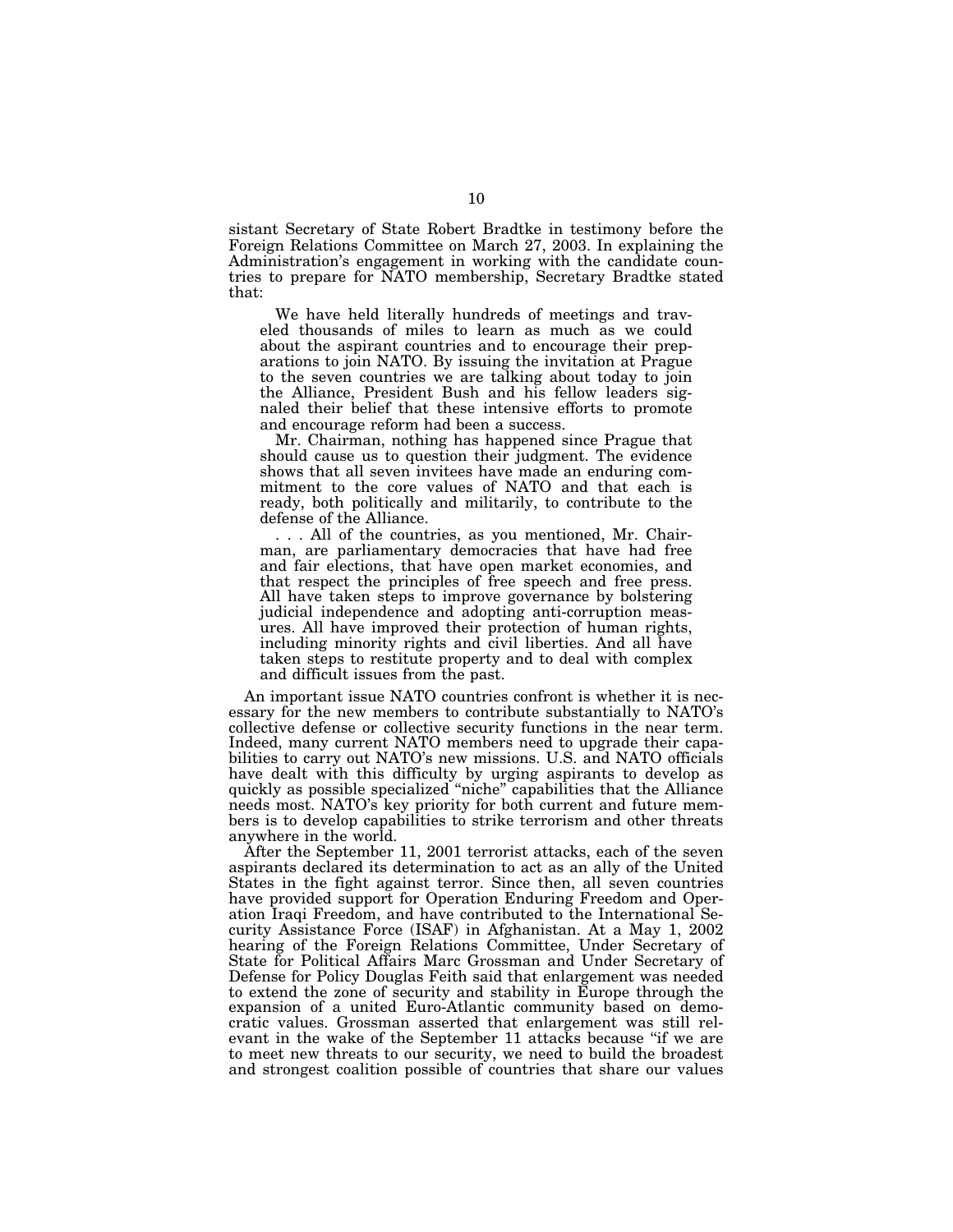and are able to act effectively with us.'' He noted that the aspirants declared their determination to act as allies of the United States in the fight against terror. Feith added that ''an enlarged Alliance of democratic states with improved capabilities and interoperability, joint defense and operational planning, and realistic training will be better able to fulfill the Alliance's main purpose: to increase the security of its members and provide for the common defense against terrorism and other threats.''

In considering the qualifications of the seven countries, the Committee has examined the degree to which each has satisfied the Membership Action Plan (MAP). The Committee believes that Bulgaria, Estonia, Latvia, Lithuania, Romania, Slovakia and Slovenia have overcome obstacles to their candidacies. And of the seven aspirants, the Baltic states have made the most progress in meeting MAP requirements.

# BULGARIA 1

## *Democratic Reform*

Bulgaria is a parliamentary republic ruled by a democratically elected government. Bulgaria's process of reform since 1989 from communism to an open, market-oriented democracy accelerated after 1997. The Bulgarian government generally respects the human rights of its citizens, but has problems with rampant corruption, as well as trafficking in persons and drugs, and mistreatment of its Roma (Gypsy) minority. The government is working to reform the judicial system and has taken anti-corruption initiatives. Implementation of these reforms remains an issue.

## *Free Market Economy*

Bulgaria is a functioning market economy, and has made progress in privatization and structural reforms. Bulgaria's GDP was \$13.6 billion in 2001 and \$15.5 billion in 2002. The economy remains troubled by high unemployment, low living standards, and low levels of foreign investment. Economic priorities for the government include keeping tight controls over spending, completing delayed privatization, and combating corruption. The October 2002 European Commission report lauded Bulgaria's macroeconomic stability and progress in privatization and in structural reforms. Due to its late start in making economic reforms, however, it was not invited to join the European Union (EU) in December 2002, unlike all of the other candidate states, except Romania. EU leaders hold out hope that Bulgaria could reach its goal of achieving EU membership by 2007 if it continues its reforms.

# *Foreign Policy*

Bulgaria's primary foreign policy goals are membership in NATO and the European Union. Bulgaria is a member of the Organization for Security and Cooperation in Europe (OSCE) and the Council of Europe and has been a member of the World Trade Organization (WTO) since 1996.

 $1$ The facts and figures in Qualifications, section II, are based on several memoranda by Carl Ek, Paul Gallis and Steve Woehrel of the Foreign Affairs, Defense, and Trade Division of the Congressional Research Service of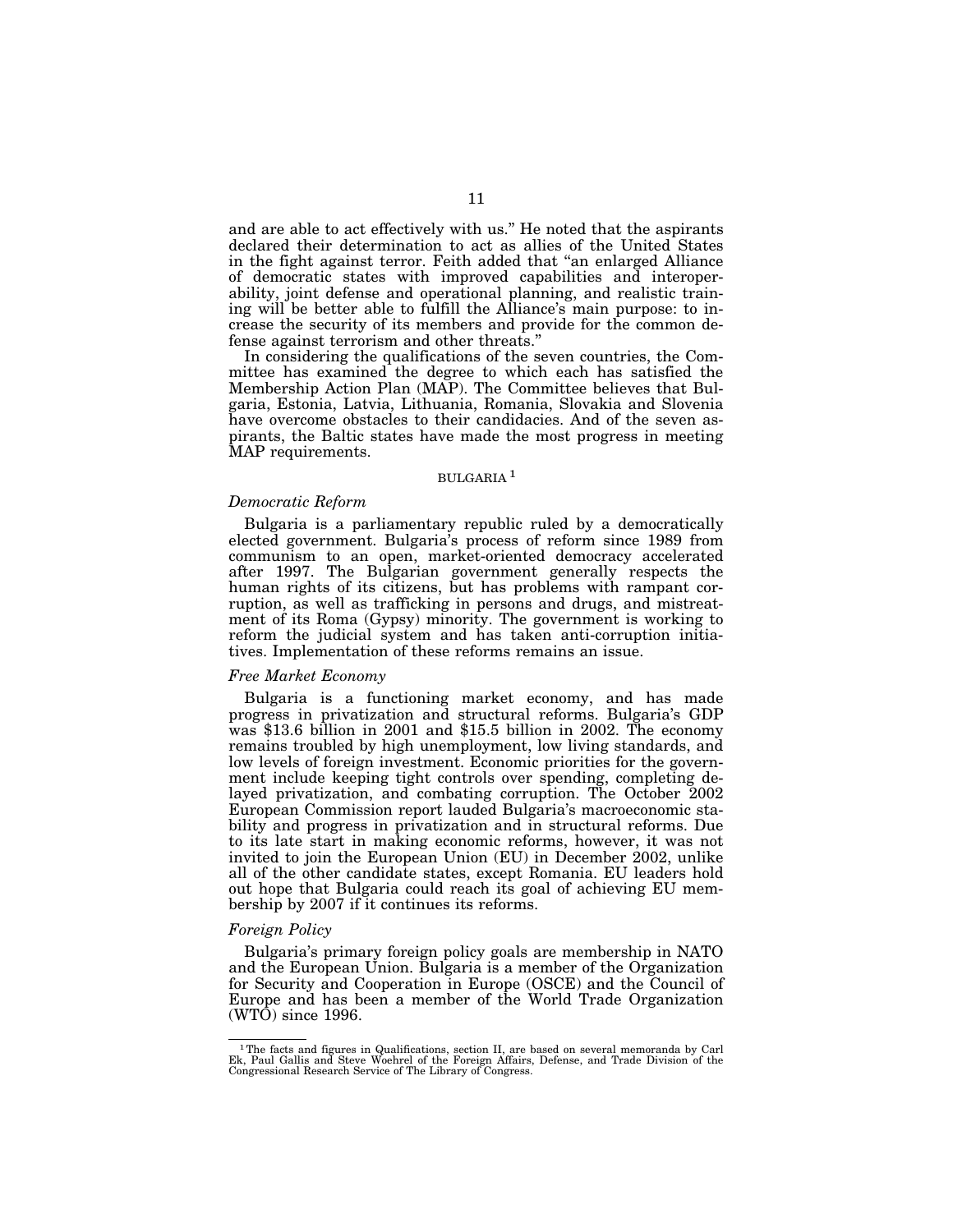Located in an unstable region, Bulgaria has actively supported and, in some cases, led regional cooperation initiatives such as the Black Sea Economic Conference, regional summit and defense ministerial meetings, and the Stability Pact for Southeastern Europe. Bulgaria maintains favorable relations with its neighboring states.

# *Military Capabilities & Defense Issues*

In the last few years, the Bulgarian armed forces (comprising the army, navy, and air force) have embarked on a comprehensive reform and restructuring process focused on moving away from large, offensively-oriented and top-heavy structures and toward smaller, flexible, and NATO-compatible forces. The process of downsizing the armed forces, while important for cost savings in the long run, has imposed short-term burdens on the budget, limiting available resources for modernization and training. Bulgaria plans to continue implementing its armed forces reform program and participating in international peace missions.

Bulgaria has developed and adapted several plans for reforming the armed forces, including reducing the strength of the armed forces. The goal of the reforms is to achieve a small but combatready army. In 2002, Bulgaria's armed forces numbered 53,400, and by the end of 2003, it expects to reduce the armed forces to 46,500 with 8,281 professionals. Its ''Plan 2004,'' which is based on recommendations included in a U.S. study on the Bulgarian armed forces, calls for the armed forces to be reduced to about 45,000 by 2004, with 25,447 in the army and 2,569 in the army reserves, 12,116 in the air force, and 4,868 in the navy with 100,000 personnel in the reserves. The armed forces are being restructured into rapid reaction forces, main defense forces, territorial defense forces, and reserves. The term of conscription has been reduced to nine months, and the army will convert to a fully professional force by 2010. Other key reform priorities include increased interoperability with NATO in areas such as air defense, command and control, logistics, and training. Bulgaria signed a bilateral agreement with the United States on the destruction of its SS–23 SCUD, and FROG missiles. On October 31, 2002, Bulgaria announced that it had destroyed all of the missiles.

Bulgaria's defense budget has been increasing since 1999, and it is committed to sustaining over 3.0% of GDP for defense spending. Most of the defense budget goes toward personnel costs. Bulgaria has active and reserve forces, but only the army has reserves in activity during peace time. Bulgaria also has paramilitary personnel serving as border guards, security police, or railway/construction troops. Bulgaria remains saddled with equipment from the Warsaw Pact era, with attendant high costs of maintenance and repair. Bulgaria has no immediate plans to purchase expensive Western fighter aircraft, and has decided instead to upgrade most of its fleet of MiG–29 tactical fighter aircraft.

Bulgaria has participated in and hosted numerous NATO Partnership for Peace training exercises designed to improve interoperability with NATO forces. It has also participated in the Planning and Review Process under PfP, and agreed to work on Partnership Goals. Bulgaria participates in the NATO peacekeeping operations in Bosnia and Kosovo, contributed to Operation Enduring Freedom in Afghanistan and has deployed nuclear, biological and chemical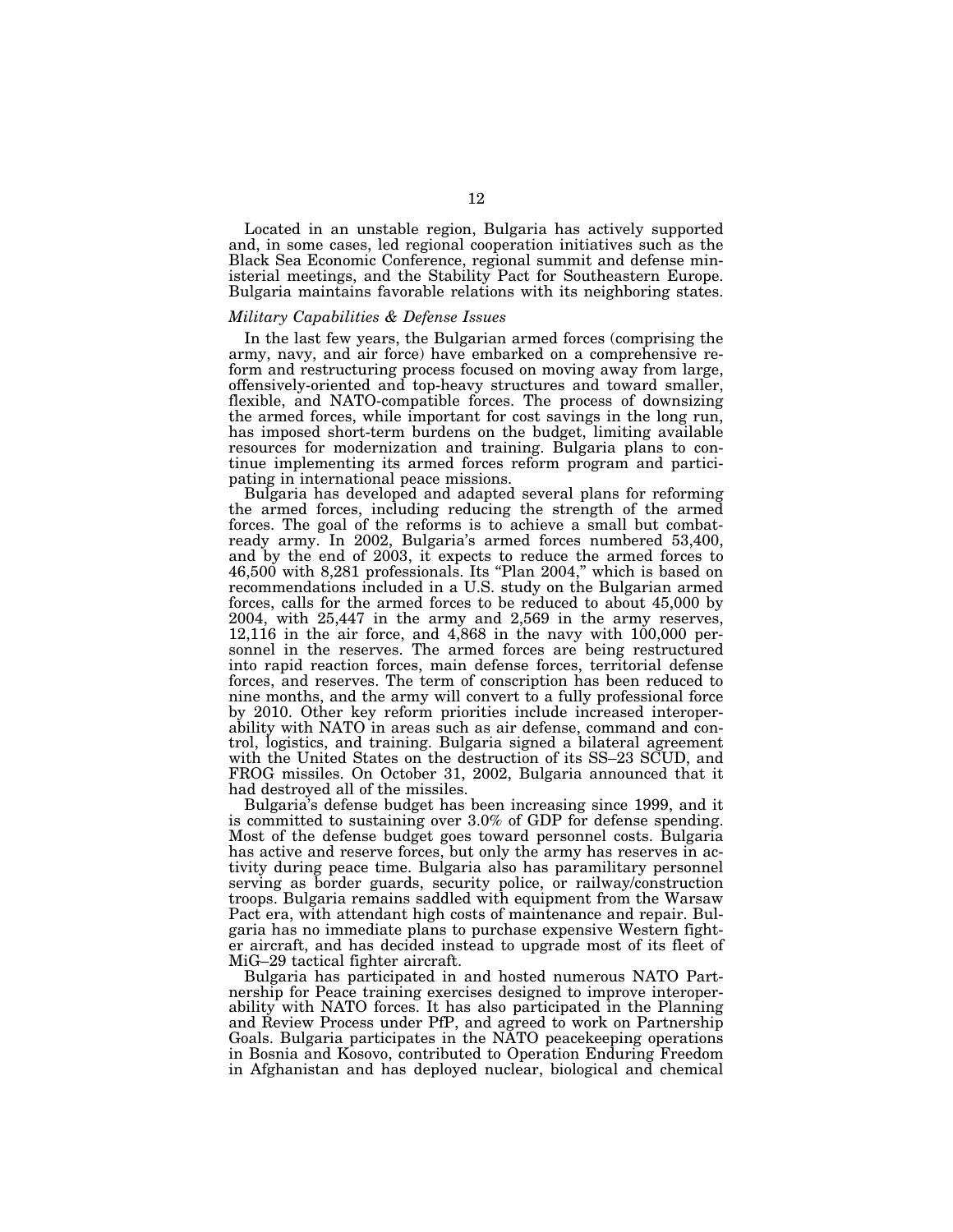decontamination units to ISAF in Afghanistan. On February 5, 2003, Bulgaria joined the V-10 Statement on compelling Iraq to disarm, joined the coalition for the immediate disarmament of Iraq, and has indicated it will provide support for post-conflict and reconstruction in Iraq.

Illicit arms sales is a problem throughout southeastern Europe, and the so-called Terem case in Bulgaria has raised many questions about its commitment to tackle the issue of grey arms. The Terem case involved the sale of dual-use materials that, according to some reports, could have ended up in Iraq. The U.S. brought it to the attention of the Bulgarian government, which acted swiftly to stop the sale of the illicit arms, fire officials, and initiate investigation and prosecutions with respect to the Terem case. At the time of this report, the investigation into the Terem case is continuing. The United States is assisting the Bulgarian government, with a view to helping it get a firmer grip on grey arms sales in general.

Civilian Control of the Military & Oversight of Intelligence Agencies Under the Bulgarian constitution, the role of the armed forces is to guarantee the sovereignty, security, and independence of the country and to defend its territorial integrity. The President is commander-in-chief of the armed forces and appoints or dismisses the higher command of the armed forces. Civilian government and parliamentary authorities exercise administrative and budgetary control over the armed forces. As outlined in Plan 2004 and the MAP Annual National Programs, parliament has also adopted several other related laws and amendments to the Defense and Armed Forces Act.

# *Protection of Classified Information*

NATO has expressed concern to Bulgaria about its procedures for ensuring the security of classified information. It is the hope of the Committee that Bulgaria will continue to improve these procedures for ensuring the security of classified information. The Committee urges the Executive Branch to assist the Government of Bulgaria to swiftly bring its protection of classified information into conformity with NATO standards.

#### ESTONIA

# *Democratic Reform*

Estonia is a parliamentary democracy with a free market economy. It has held free and fair elections since the restoration of its independence in 1991. Estonia respects the human rights of its citizens, including the large ethnic Russian non-citizen community, and enjoys the rule of law. Problems exist in some areas, including the treatment of prisoners and the use of excessive force by police.

## *Free Market Economy*

Estonia is a functioning market economy. Estonia's GDP was \$5.5 billion in 2001, and an estimated \$6.3 billion in 2002. Many experts believe Estonia has one of the strongest records on economic reform in Central Europe. It has pursued sound fiscal and monetary policies and has privatized much of its economy; the private sector accounts for 75% of GDP, one of the highest percent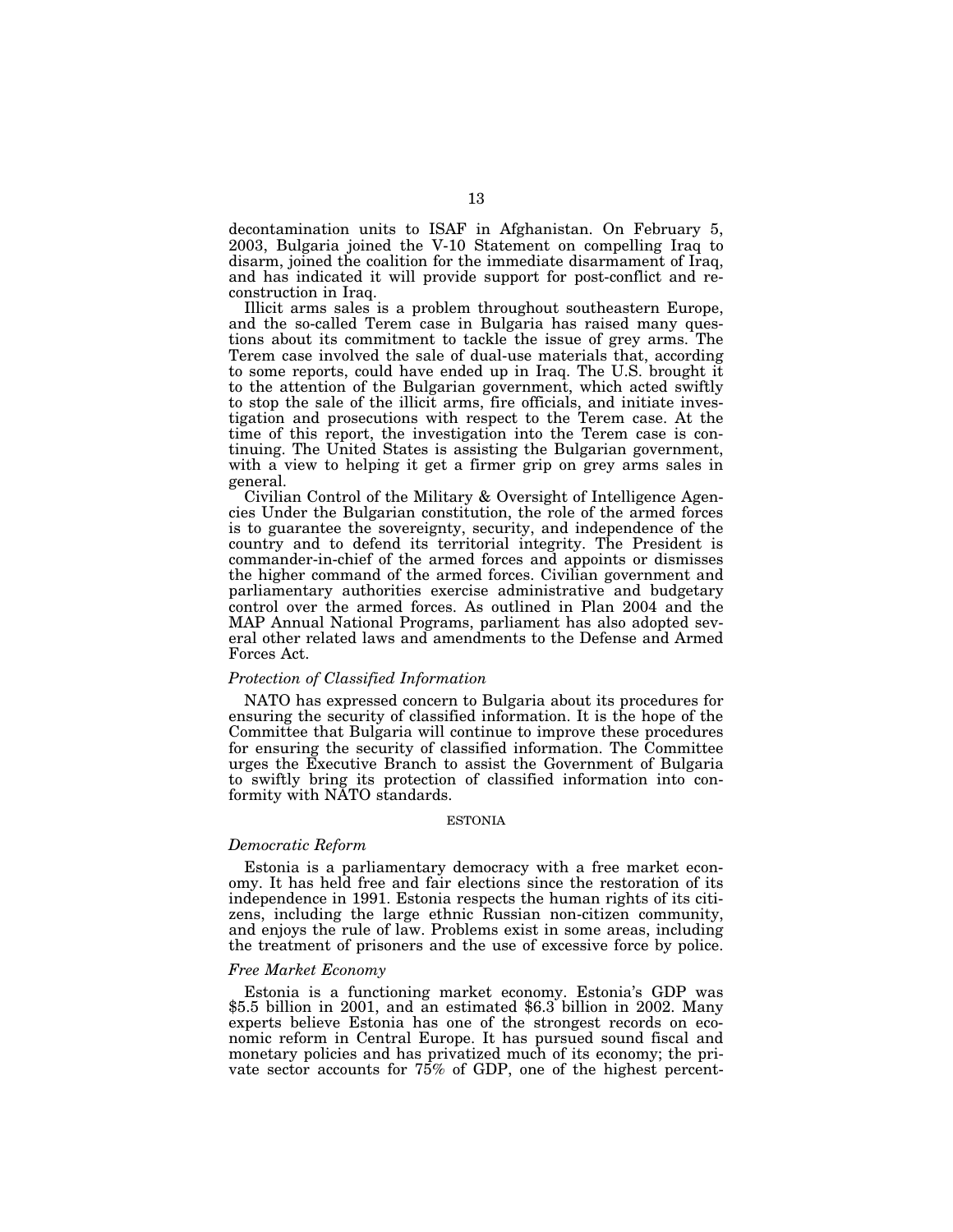ages in the region. Unemployment is low, at 5.4% of the labor force in 2002. However, Estonia still needs to restructure its energy sector, including the oil shale industry. In 2002, the central government had a budget surplus of 1.9% of GDP and average consumer price inflation was 3.6%. However, Estonia suffers from a high current account deficit, which reached 12.4% of GDP in 2002. On April 16, 2003, Slovenia signed an accession agreement with the EU. It is expected to join the EU in 2004.

## *Foreign Policy*

Estonia is a member of the Organization for Security and Cooperation in Europe (OSCE), the Council of Europe, NATO's PfP and the Euro-Atlantic Partnership Council (EAPC). It enjoys excellent relations with most of its neighbors, and has no ethnic or territorial disputes with them. It has very good ties with the Nordic countries, which are enshrined in a number of institutional frameworks. Links between Finland and Estonia are especially close. Estonia has also increased cooperation with Lithuania and Latvia in security, economic and political matters through the Baltic council, the Baltic Assembly and other intergovernmental organizations.

Estonia's relations with Russia have been strained at times, but both countries have initialed a border agreement.

# *Military Capabilities & Defense Issues*

Estonia has about 7,200 men in its regular armed forces. In addition, it has about 8,300 men in the Defense League, a volunteer reserve force. Estonia's armed forces do not possess tanks or combat aircraft. It has 7 BRDM–2 reconnaissance vehicles, 32 armored personnel carriers, 19 105 mm artillery pieces, 44 81 mm mortars and 14 120 mm mortars. Estonia is building its armed forces around a light infantry brigade, supplemented by territorial defense troops. Estonia plans to have one battalion of this force equipped and trained by May 2003. Estonia is concentrating its efforts on developing specialized capabilities in air surveillance and naval minesweeping.

Estonia's defense spending in 2002 was about \$125 million, or about 2.0% of Estonia GDP. Small in number, Estonia's armed forces can make a modest contribution to future NATO peacekeeping efforts, similar to that of smaller current NATO members.

Baltic defense cooperation is an important part of Estonia's efforts to improve its qualifications for NATO membership. Estonia joins Latvia and Lithuania in a range of regional defense forces and institutions, along with Latvia and Lithuania, agreed to form a Baltic Peacekeeping Battalion with the help of NATO countries, which have supplied equipment and training for the force. BALTBAT has not been deployed as a whole unit, although parts of the force have participated in the NATO-led force in Bosnia. By 2005, each of the three states plans to create its own professional infantry battalions from BALTBAT, which will form the core of its armed forces. These forces would be able to engage in a full range of international deployments, as well as to contribute to the selfdefense capabilities of the Baltic states.

A Baltic naval squadron (BALTRON) is another joint Baltic military project. Since 1998, this five-vessel minesweeping unit has participated in exercises with NATO forces. A third important Bal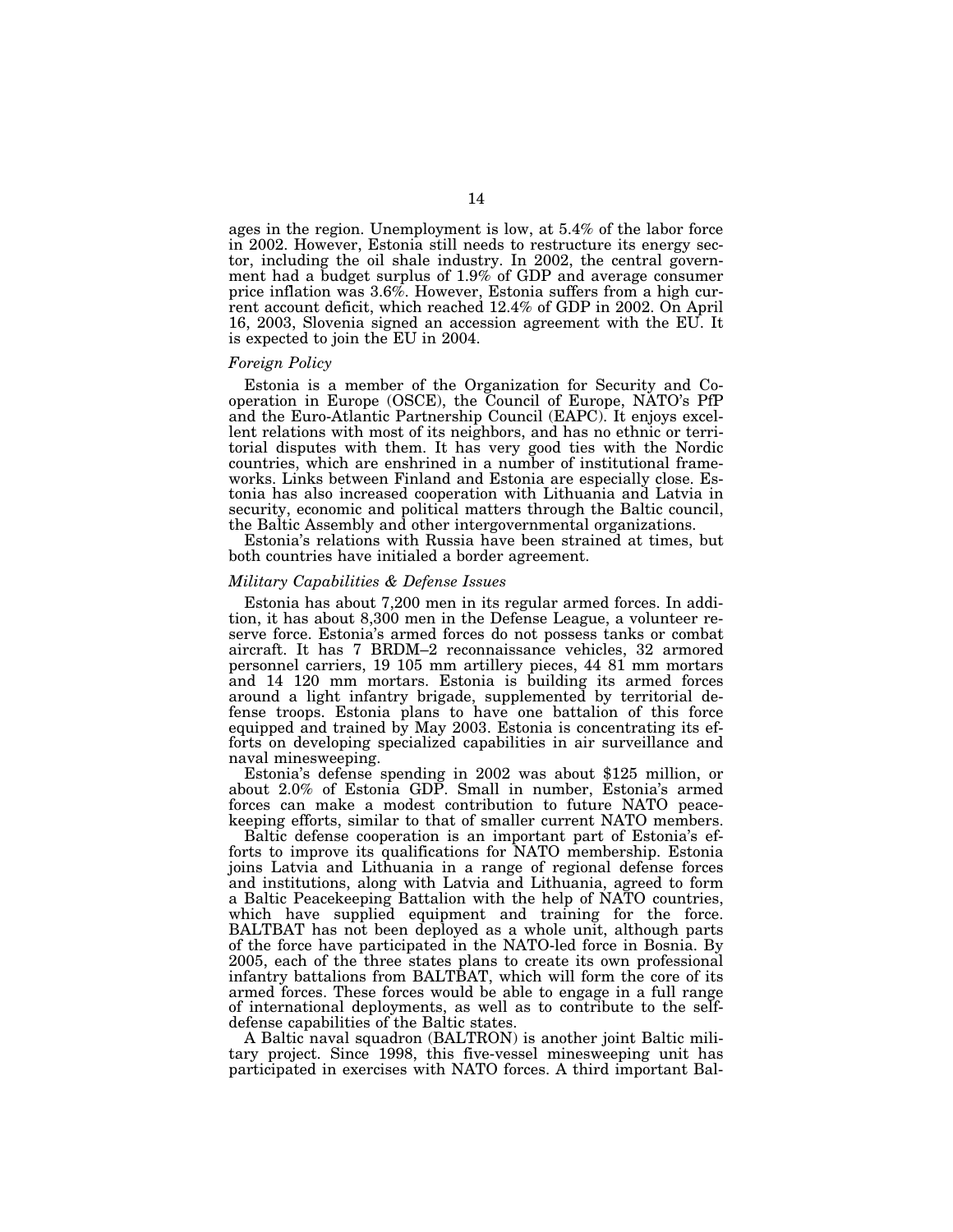tic military program is BALTNET, a joint air surveillance network. BALTNET became operational in 2000, but it will need additional, more modern equipment before it will be full effective. It is planned that BALTNET will eventually be integrated in NATO's air defense system. Finally, the Baltic states have established a joint Baltic Defense College (BALTDEFCOL) in Tartu, Estonia. BALTDEFCOL educates staff officers from the three states in NATO-based staff procedures, defense planning and management.

Estonia has made progress in achieving interoperability with NATO and from 1997-2002, had a company of soldiers serving as part of the Danish battalion of SFOR on several occasions, rotating with units from Latvia and Lithuania. A 22-man Estonian military police unit is deployed as part of an Italian-led Multinational Specialized Unit in KFOR in Kosovo. In February 2003, an Estonian infantry company was deployed to KFOR, where it will rotate with companies from Latvia and Lithuania. Estonia sent an explosives detection unit to assist Operation Enduring Freedom in Afghanistan in July 2002. An ordinance disposal unit was assigned to the ISAF peacekeeping force in March 2003. On February 5, 2003, Estonia joined the V-10 Statement on compelling Iraq to disarm and offered overflight and transit of U.S. coalition forces for Operation Iraqi Freedom.

# *Civilian control of the Military & Oversight of Intelligence Agencies*

Legal mechanisms exist in Estonia to guarantee civilian control of Estonia's military and intelligence services. The President of Estonia is the Supreme Commander of National Defense. He can declare war and issue mobilization orders in case of an attack against Estonia. He also appoints and dismisses the leadership of the armed forces, and approves officer promotions, on the proposal of the government and the commander of the regular armed forces. The parliament approves the defense budget as well as defense policy guidelines and priorities. The parliament also approves the nomination by the President of the commander of Estonia's armed forces. The Estonian defense minister, a civilian, exercises control over the development and organization of the armed forces through the commander of the Regular Armed Forces. The President of the Republic is commander-in-chief of the armed forces, and appoints top military officers.

## LATVIA

# *Democratic Reform*

Latvia is a parliamentary democracy that has held free and fair elections since it achieved full independence in 1991. Latvia has a democratic political system, the rule of law, respect for human rights and for the rights of minorities, including integrating the Russian-speaking minority. Latvia has problems with police brutality, an inefficient judiciary, poor prison conditions, and trafficking in women and children.

# *Free Market Economy*

Latvia has a functioning market economy. Its GDP was \$7.6 billion in 2001 and \$8.4 billion in 2002. Average consumer price inflation was 1.8% and the unemployment rate was 7.6% in 2002. Pri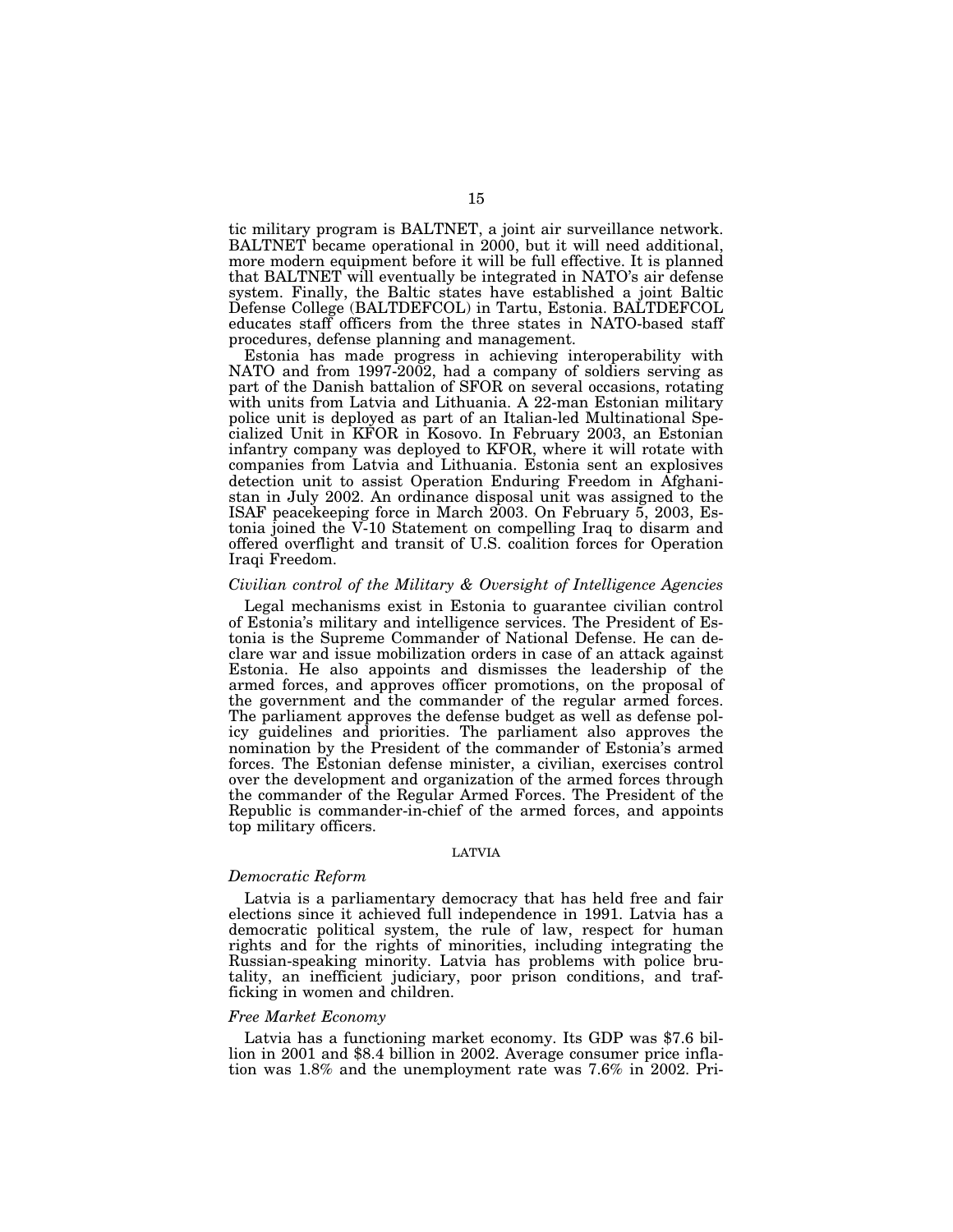vatization in Latvia accelerated in early 2003, particularly in the banking sector. Latvia needs to privatize several companies in its vitally important energy sector, including the oil transit firm Ventspils Nafta, and the state energy company Latvenergo. Privatization of these firms has been hindered by a conflict with Russia, which is demanding a share of Ventspils Nafta, and by charges of corruption at Latvenergo. According to the European Bank for Reconstruction and Development (EBRD), Latvia needs to make progress in improving transparency, corporate governance and fighting corruption. On April 16, 2003, Latvia signed an accession agreement with the EU. It is expected to join the European Union in 2004.

# *Foreign Policy*

Latvia is a member of the Organization for Security and Cooperation in Europe (OSCE), the Council of Europe, NATO's PfP and the Euro-Atlantic Partnership Council (EAPC). It enjoys good relations with most of its neighbors and has increased cooperation with Estonia and Lithuania in security, economic and political matters through the Baltic Council, the Baltic Assembly and other inter-governmental organizations. While Latvia's relations with Russia have been difficult at times, Latvia and Russia have completed negotiations on a border agreement, but have yet to sign it.

# *Military Capabilities & Defense Issues*

Latvia has about 6,500 men in its active-duty armed forces, and 14,400 men in the National Guard reserves. It has 3 T–55 tanks, 13 armored personnel carriers, 2 reconnaissance vehicles, 26 100 mm artillery pieces, as well as five 82 mm mortars and 26 120 mm mortars, and no combat aircraft. Latvia spent \$144.4 million on defense in 2002, or 1.75% of GDP. In 2003, It plans to increase defense spending to \$184 million, or 2.0% of GDP,, the informal target set by NATO for the applicant states. Small in number, Latvia's armed forces will provide a modest contribution to future NATO peacekeeping efforts, similar to that of smaller current NATO members.

Latvia has had a company of soldiers serving as part of the Danish battalion of SFOR on several occasions, rotating with units from Estonia and Lithuania. Fifteen Latvian soldiers are deployed to KFOR in Kosovo. In March 2003, Latvia sent eight military medics to serve in the ISAF peacekeeping force in Afghanistan. On February 5, 2003, Latvia joined the  $\dot{V}\text{-}10$  Statement on compelling Iraq to disarm. On March 20, 2003, the Latvian parliament passed a resolution supporting U.S. military action in Iraq. Latvia has contributed overflight and transit of U.S. and coalition forces to Operation Iraqi Freedom; and the Parliament has approved allowing forces to deploy to Iraq for peace operations.

The main priorities of Latvia's defense policy are to enhance the country's ability to defend itself, develop interoperability with NATO, and participate in international peacekeeping efforts. In 2003, Latvia plans to equip and train a light infantry battalion that would form the core of the country's army as well as be fully capable of participation in NATO-led peacekeeping missions. Latvia also plans to train and equip three additional mobile reserve battalions.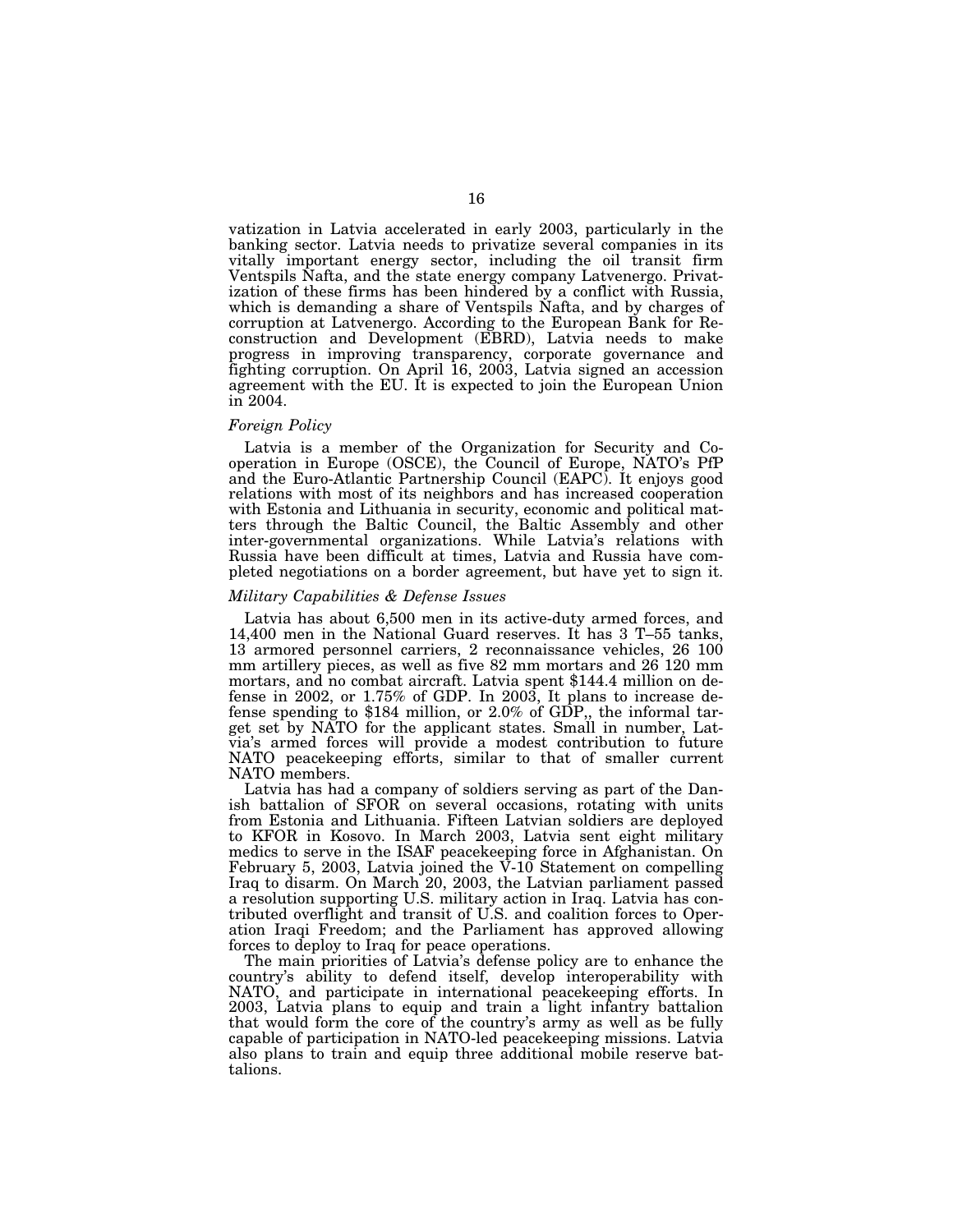A key part of Latvia's cooperation with NATO is the effort of the three Baltic states to develop joint defense projects. In 1994, Latvia, along with Estonia and Lithuania, agreed to form a Baltic Peacekeeping Battalion with the help of NATO countries, which have supplied equipment and training for the force. BALTBAT has not been deployed as a whole unit, although parts of the force have participated in the NATO-led force in Bosnia. By 2005, each of the three states plans to create its own professional infantry battalion from BALTBAT, which will form the core of its armed forces. These forces would be able to engage in a full range of international deployments, as well as to contribute to the self-defense capabilities of the Baltic states.

A Baltic naval squadron (BALTRON) is another joint Baltic military project. Since 1998, this five-vessel minesweeping unit has participated in exercises with NATO forces. A third important Baltic military program is BALTNET, a joint air surveillance network. BALTNET became operational in 2000, but it will need additional, more modern equipment before it will be fully effective. It is planned that BALTNET will eventually be integrated in NATO's air defense system. Finally, the Baltic states have established a joint Baltic Defense College (BALTDEFCOL) in Tartu, Estonia. BALTDEFCOL educates staff officers from the three states in NATO-based staff procedures, defense planning and management.

At NATO's urging, Latvia is focusing its efforts on developing specialized capabilities in air surveillance (as part of BALTNET), military medics, explosive ordnance disposal experts, military police, and nuclear, chemical and biological decontamination units.

# *Civilian Control of the Military & Oversight of Intelligence Agencies*

Legal mechanisms exist to provide for civilian control of Latvia's military and intelligence services. The Latvian parliament adopts the defense budget and approves laws on national defense. The commander of Latvia's armed forces is subordinated to a civilian Minister of Defense.

#### *Protection of Classified Information*

NATO has expressed concern to Latvia about its procedures for ensuring the security of classified information. It is the hope of the Committee that Latvia will continue to improve these procedures for ensuring the security of classified information. The Committee urges the Executive Branch to assist the Government of Latvia to swiftly bring its protection of classified information into conformity with NATO standards, particularly its procedures for vetting individuals for access to the most sensitive materials.

#### LITHUANIA

# *Democratic Reform*

Lithuania is a parliamentary democracy, which has held free and fair elections since achieving independence in 1991. Lithuania has a democratic political system and respects the human rights of its citizens, including the rights of national minorities. Lithuania has an independent judiciary, but police brutality and corruption and poor prison conditions remain problems.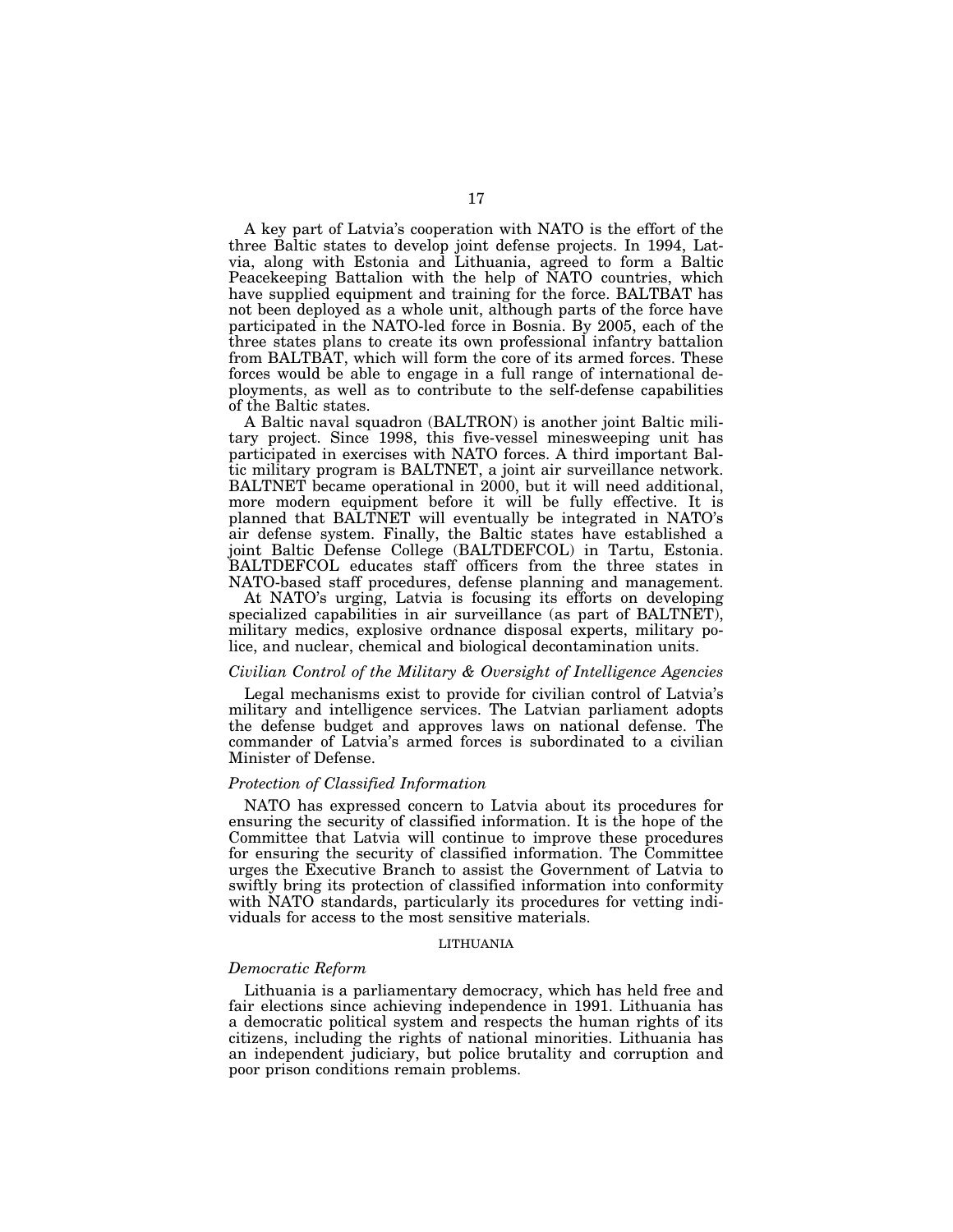# *Free Market Economy*

Lithuania is a functioning market economy. Lithuania's GDP was \$12 billion in 2001 and \$13.9 billion in 2002. In 2002, average consumer price inflation was 0.3%, and unemployment was  $10.7\%$ . In February 2003, the International Monetary Fund (IMF) praised Lithuania's stringent fiscal and monetary policies and its excellent macroeconomic performance. Lithuania has privatized most of its industries. However, several key sectors remain to be privatized, including the natural gas company Lietuvos Dujos (delayed due to protracted negotiations with the main bidder, the Russian gas giant Gazprom), the national airline, and the power distribution networks. The European Bank for Reconstruction and Development (EBRD) notes that Lithuania has privatized its banking sector, but needs to bolster other parts of its financial sector, including the stock market and insurance companies. On April 16, 2003, Lithuania signed an accession agreement with the EU. It is expected to join the European Union in 2004.

# *Foreign Policy*

Lithuania is a member of the Organization for Security and Cooperation in Europe (OSCE), the Council of Europe, NATO's PfP and the Euro-Atlantic Partnership Council (EAPC). It enjoys good relations with neighboring countries, and has no major territorial or ethnic disputes with them. Lithuania has increased cooperation with Estonia and Latvia in security, economic and political matters through the Baltic Council, the Baltic Assembly and other intergovernmental organizations. Lithuania has forged highly successful ties with Poland, a country with which Lithuania has historically had a complex and sometimes difficult relationship.

Lithuania has a generally good relationship with Russia. Russia and Lithuania signed a border treaty in October 1997. While Russia no longer opposes Lithuania's membership in NATO, a point of contention is Kaliningrad, a Russian exclave in eastern Europe, which would be surrounded by NATO member states if Lithuania gained membership in the Alliance. NATO and Latvia have said that this issue should be resolved through the European Union. Lithuania currently permits Russian military traffic to transit Lithuania on its way to Kaliningrad.

# *Military Capabilities & Defense Issues*

Lithuania currently has about 6,900 men in its active-duty army. Lithuania possesses no tanks, combat aircraft or heavy artillery, and has 10 reconnaissance vehicles, 81 armored personnel carriers and 42 120 mm mortars.

Lithuania is making the transition from a force based on territorial forces to one based more on professional, better-equipped, rapidly-deployable ones. Lithuania is developing a Rapid Reaction Brigade that will form the core of its forces. This force, which will be composed of about 3,800 men in peacetime when it is completed by 2008, will be supplemented by territorial units, which are being reduced. When the Rapid Reaction Brigade is ready, Lithuania expects to provide a battalion-sized unit that can deploy with NATO forces overseas for combat missions.

In 2001, Lithuania spent \$230.2 million on defense, or about 1.96% GDP. In 2002, Lithuania increased its defense spending to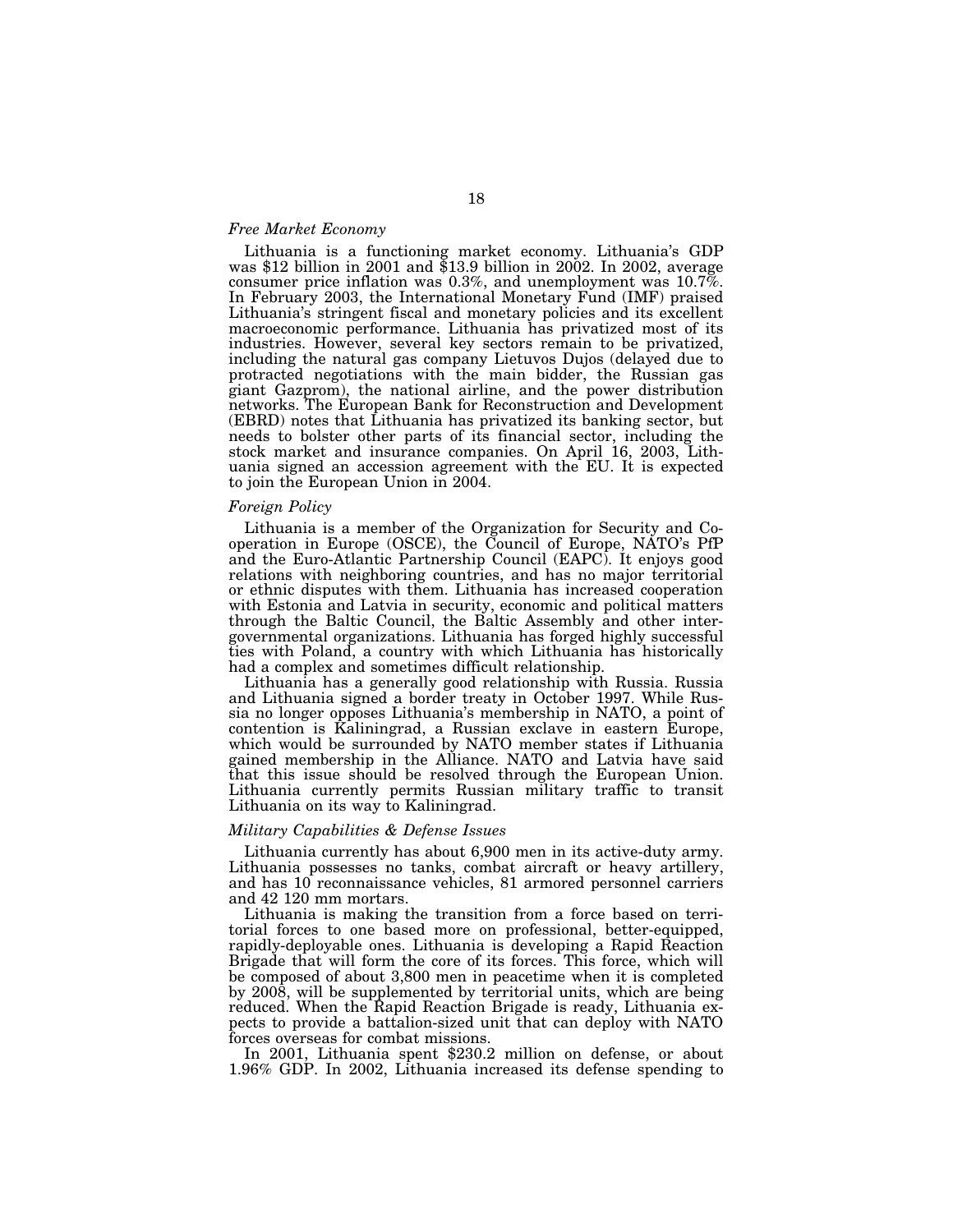2% of GDP. Small in number, Lithuania's armed forces will provide a modest contribution to future NATO peacekeeping efforts, similar to that of smaller current NATO members.

On a rotating basis, Lithuania contributes a company of 100 personnel with the Danish contingent to SFOR and maintains 30 Lithuanian soldiers in KFOR as part of a Polish battalion. Lithuania offered use of Lithuanian airspace and airfields and other support for Operation Enduring Freedom in Afghanistan, and in November 2002, the Lithuanian government sent 40 special forces soldiers to Afghanistan to assist U.S. and allied efforts, and these troops have participated in combat operations there. A team of Lithuanian military medics has also been deployed to ISAF in Afghanistan. On February 5, 2003, Lithuania joined the V-10 Statement on compelling Iraq to disarm, and on March 17 expressed support for the U.S. military campaign in Iraq. The Lithuanian parliament voted on March 25, 2003 to deploy cargo handlers and medical personnel to support Operation Iraqi Freedom, and Lithuania has offered medical and logistic support to a post-war peacekeeping force in Iraq.

Baltic defense cooperation is an important part of Lithuania's efforts to improve its qualifications for NATO membership. Along with Latvia and Estonia, agreed to form a Baltic Peacekeeping Battalion with the help of NATO countries, which have supplied equipment and training for the force. BALTBAT has not been deployed as a whole unit, although parts of the force have participated in the NATO-led force in Bosnia. By 2005, each of the three states plan to create its own professional infantry battalion from BALTBAT, which will form the core of its armed forces. These forces would be able to engage in a full range of international deployments, as well as to contribute to the self-defense capabilities of the Baltic states.

The Baltic naval squadron (BALTRON) is another joint Baltic military project. Since 1998, this five-vessel minesweeping unit has participated in exercises with NATO forces. A third important Baltic military program is BALTNET, a joint air surveillance network. BALTNET became operational in 2000, but it will need additional, more modern equipment before it will be full effective. It is planned that BALTNET will eventually be integrated in NATO's air defense system. Finally, the Baltic states have established a joint Baltic Defense College (BALTDEFCOL) in Tartu, Estonia. BALTDEFCOL educates staff officers from the three states in NATO-based staff procedures, defense planning and management.

At NATO's urging, Lithuania is attempting to develop specialized capabilities useful to the Alliance, such as air surveillance (as part of BALTNET), special forces, explosive ordnance disposal experts, and engineers.

# *Civilian Control of the Military & Oversight of Intelligence Agencies*

Legal mechanisms exist to guarantee civilian control of Lithuania's military and intelligence services. The President of Lithuania is the Supreme Commander of the Lithuanian Armed Forces. Lithuania's parliament approves the defense budget. The Defense Ministry prepares plans and budget requests and supervises their execution.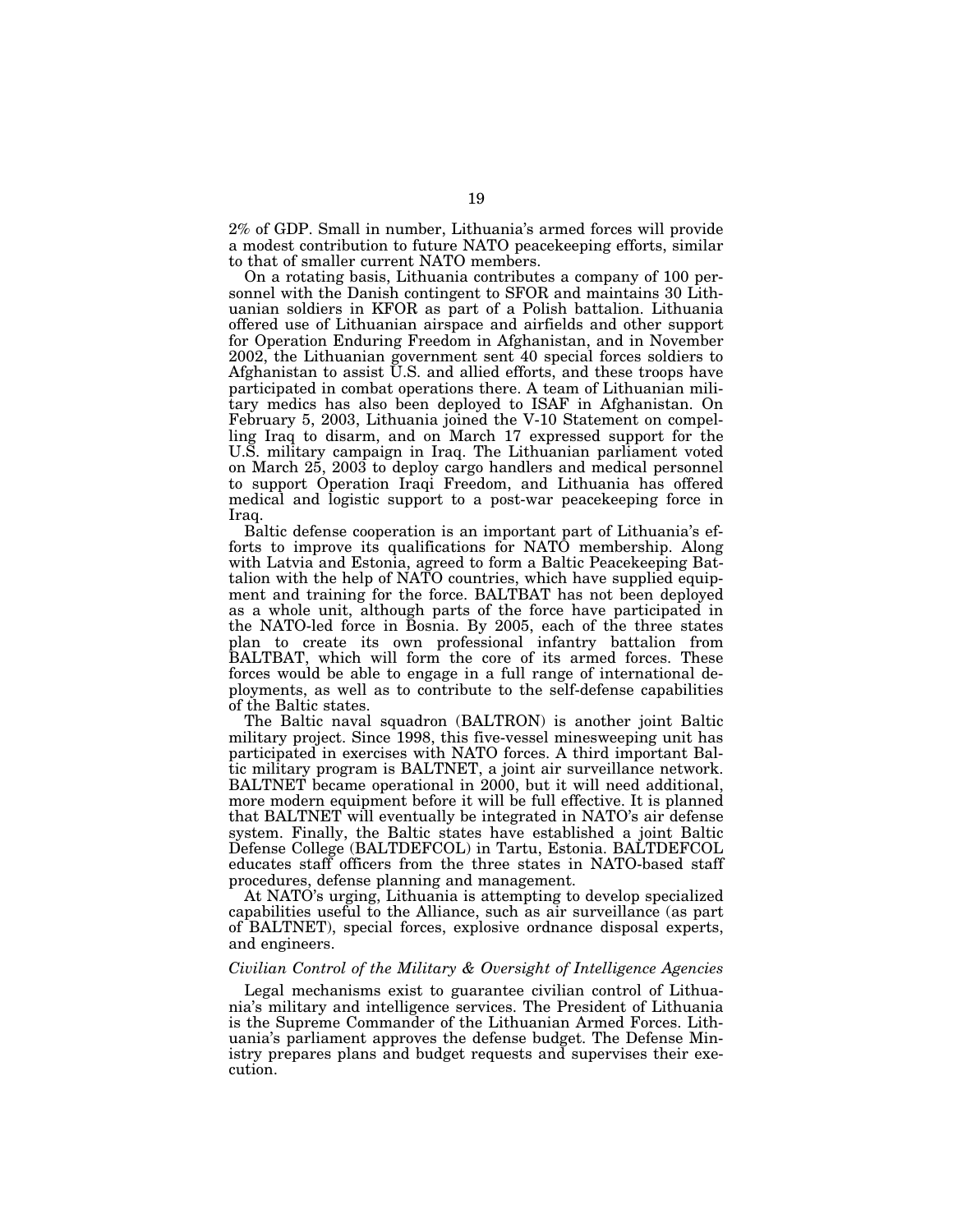# ROMANIA

# *Democratic Reform*

Romania is a constitutional democracy with a bicameral legislature. It has held four elections, deemed free and fair by outside observers, since the fall of communism. Romania's political life has been relatively stable since President Ion Iliescu and his Party of Social Democracy (PSD) were reinstalled in the 2000 elections. The PSD has ruled as a minority government, with the support of the ethnic Hungarian party.

The Romanian government generally respects the rights of its citizens, and the situation of the ethnic Hungarian minority has improved considerably over the past years. Nonetheless, the Greater Romania Party, a xenophobic organization, continues to command the support of about one-sixth of the electorate, and the notorious bias against ethnic Hungarians of a few local officials stands in opposition to the more enlightened policies of the national government. Other problems continue, such as police mistreatment of detainees, discrimination and violence against women, juvenile homelessness, and discrimination against religious minorities and its Roma (Gypsy) population. A major concern is corruption. Prime Minister Nastase has said that reduction of corruption is a top priority, and the government has initiated an anti-corruption campaign.

## *Free Market Economy*

Over the last several years, Romania has continued to make progress towards being a functioning market economy. While GDP declined sharply during 1997-1999, it rose by 1.8% in 2000 and 5.3% in 2001; the 2002 growth rate was 4.9%. Inflation, which averaged 45% in 1999 and 2000, dropped to 30.3% in 2001 and was about 18% at the end of 2002. Unemployment for 2002 is expected to be 8.3%. Romania has natural resources and may prosper with successful market-oriented reforms, including taxation, investment and privatization. Pervasive corruption has been a continuing problem in Romania, and the government has created a new National Anti-corruption Prosecutor's Office and has recently introduced a clutch of laws to combat graft. Foreign observers are watching for signs of aggressive implementation of the legislation once it is passed, as well as for continuing privatization of large-scale enterprises, especially in the financial and energy sectors.

Romania continues to receive much-needed assistance from international organizations, including the International Monetary Fund (IMF), the World Bank and the European Union (EU). Romania is expected to join the EU in 2004.

# *Foreign Policy*

Romania is a member of the Council of Europe, as well as NATO's PfP and the Euro-Atlantic Partnership Council (EAPC). In 2001, it was judged to have done an excellent job in the revolving chairmanship of the Organization for Security and Cooperation in Europe (OSCE).

Through a series of bilateral treaties and multilateral agreements, Romania has been seeking to normalize its relations with neighboring states and to increase regional cooperation. It has con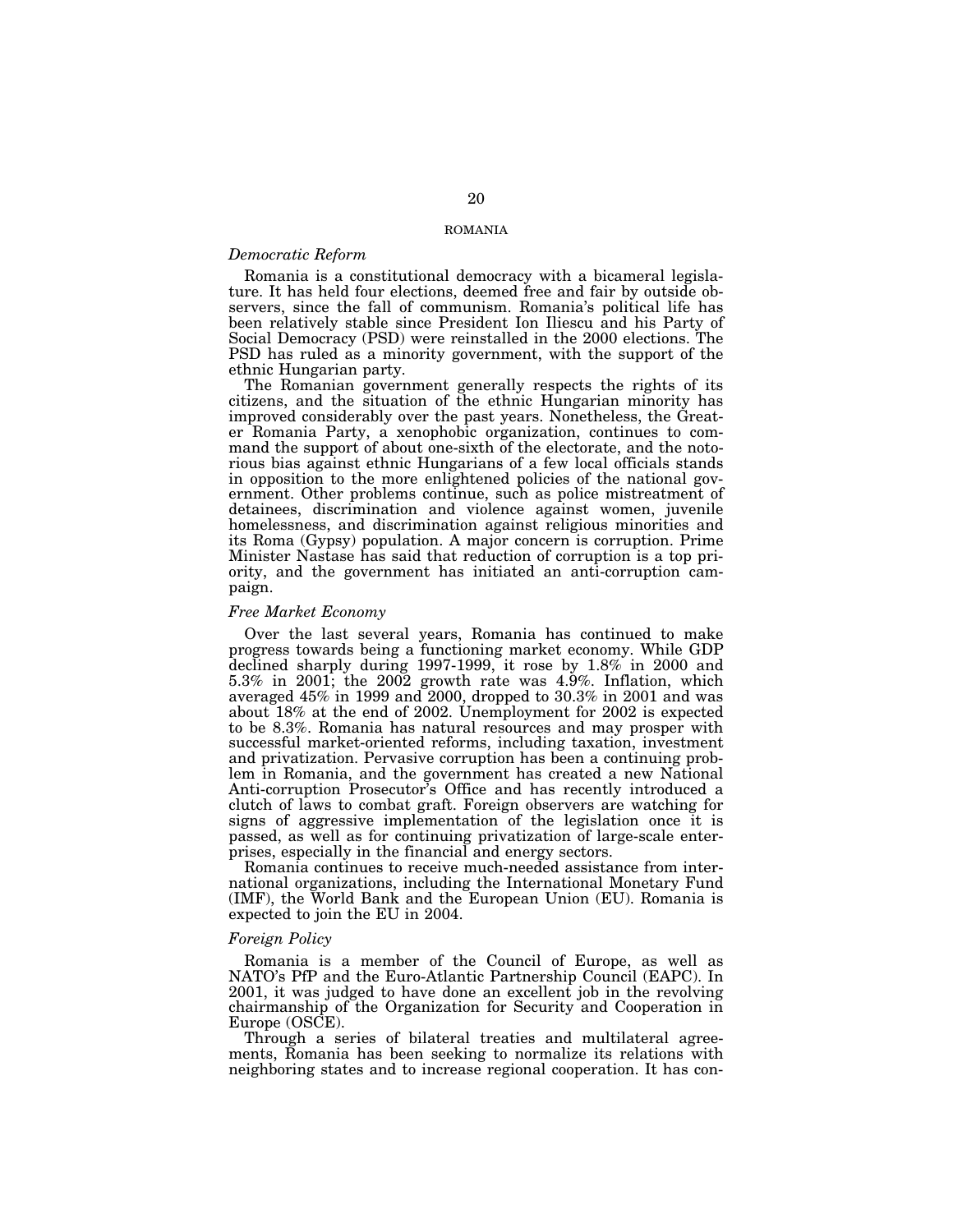cluded agreements intended to improve relations with Hungary and Ukraine, and has signed treaties that address disputes with Bulgaria, former Yugoslavia and Slovakia. Romania has also been working in cooperation with Moldova, Turkey, Greece, and other countries in the region on matters affecting trade, security, the environment, and law enforcement.

# *Military Capabilities & Defense Issues*

In 1995, Romania started to take more active participation in the United Nations. It sent a battalion of troops and medical staff to Angola, and has military observers in Central Africa and the Persian Gulf, and has provided troops for the humanitarian assistance effort in Albania. It has participated in numerous NATO PfP exercises, and has contributed personnel to SFOR and KFOR. The Committee commends Romania's unusual airlift capability, as demonstrated in July 2002 when it used its own airlift to send a battalion to Operation Enduring Freedom (OEF) in Afghanistan. As President Bush stated in his March 25, 2003 Report to Congress on the Enlargement of NATO, ''In support of OEF, Romania used its own C–130 aircraft to self-deploy an infantry battalion of 400 troops, the 'Red Scorpions,' to Kandahar, where the mission was recently extended until mid-2003.'' Since that Report, the ''Red Scorpions'' have been replaced by the ''Carpathian Hawks.'' For ISAF, the peace keeping mission in Afghanistan, Romania has deployed military police, personnel and troops. On February 5, 2003, Romania joined the V-10 Statement on compelling Iraq to disarm, and offered the use of its territory for military action in Iraq. Romania has offered public support for all U.S.-led post-conflict and reconstruction initiatives in Iraq.

Romania's 2002 defense budget was 2.38 % of GDP. The defense minister announced in October 2002 that the 2003 budget would allocate 2.3% of GDP to the military. Romania is doing well on military personnel reform; it has been reorganizing its military structure in accordance with Western standards, and has created a rapid reaction force. The force size was reduced to 121,693 in September 2002, with a goal of 75,000 by 2007. In addition, the top-heavy officer ranks are being culled. The Defense Ministry also intends to move toward a more professional military.

Romania has been making progress in terms of NATO interoperability. It has been modernizing its military equipment and adding new weapons systems. Romania's MIG–21 fighter aircraft are being upgraded, as are navy ships, communications facilities, and missile launching systems. Romania has been developing ''niche capabilities'' to offer NATO, including airlift, minesweeping, UAVs, counter-NBC warfare, mountain combat troops, and special forces. With relatively large armed forces, Romania has the potential of significant military contributions and could serve as a geostrategic partner.

# *Civilian Control of the Military & Oversight of Intelligence Agencies*

Romania has made progress in the area of civilian management of the military and intelligence services, though some problems remain from the Ceausescu era, including the presence of former Securitate officials in senior positions in the intelligence services, Romania has enacted legislation to ensure civilian control over the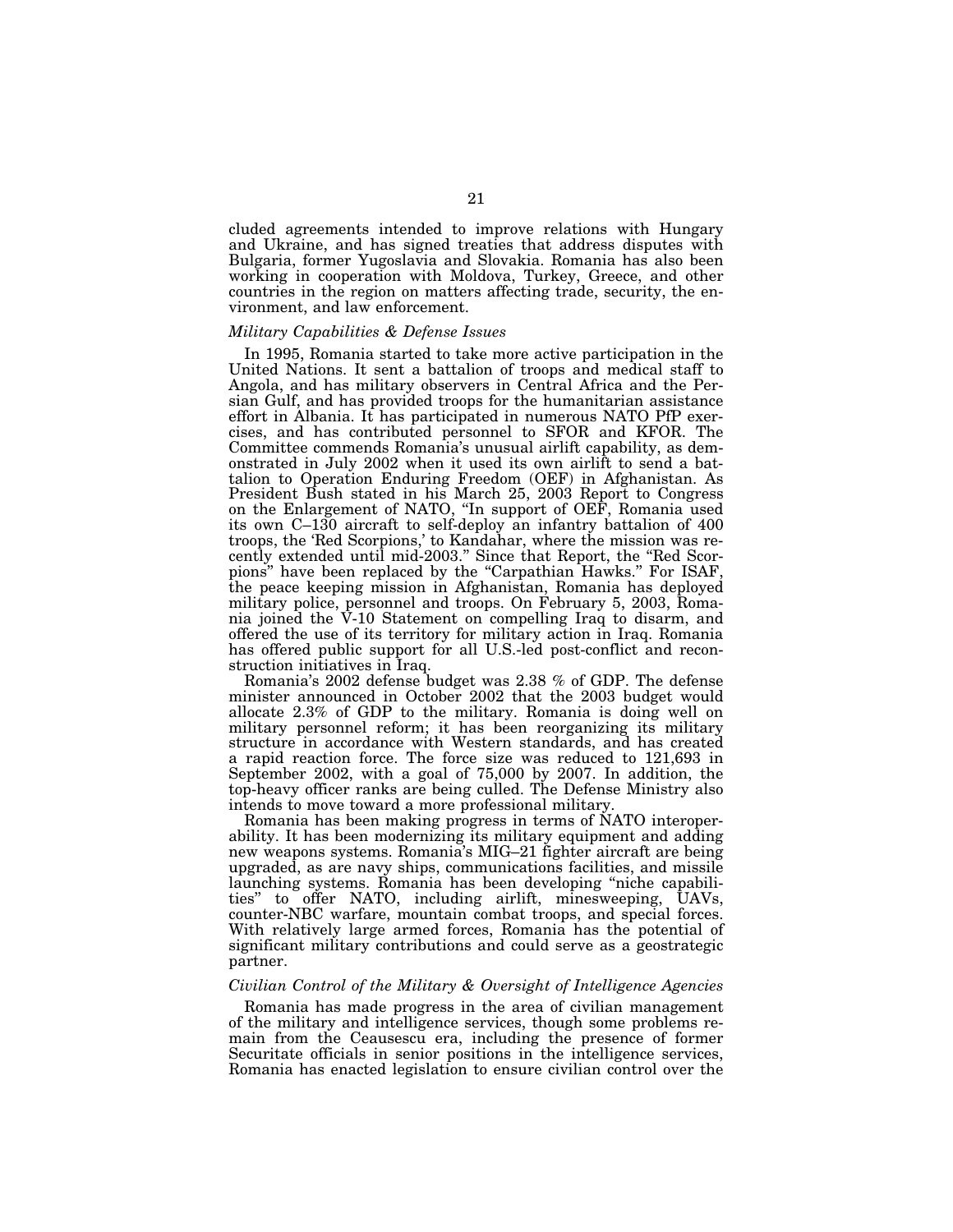military and intelligence agencies—the 1991 constitution declares the president to be commander-in-chief of the armed forces. Romania has had a civilian defense minster since mid-1994, and has sought to consolidate civilian control since then.

# SLOVAKIA

# *Democratic Reform*

Slovakia and the Czech Republic peacefully split from union in the Czech and Slovak Federal Republic in 1993. From a starting point generally equal to that of the Czech Republic, Slovakia's international standing quickly diminished during the controversial leadership of Vladimir Meciar and his party, the Movement for a Democratic Slovakia (HzDS). In the 1998 elections, a broad coalition of four opposition parties defeated Meciar's HzDS and its coalition partners, and Mikulas Dzurinda of the Slovak Democratic Coalition became Prime Minister. Meciar also lost to Rudolf Schuster in Slovakia's first direct presidential elections in May 1999.

Slovakia's most recent parliamentary elections were held on September 20-21, 2002, shortly before the NATO Prague Summit. Meciar's party won a plurality, but was unable to attract coalition partners. Dzurinda's party finished second in the voting and teamed up with three center-right parties to form a government. During his first term in office, Dzurinda focused on accelerating economic reforms, consolidating democratic development, combating corruption, and advancing accession negotiations with the European Union.

Slovakia has improved its human rights situation, but continues to have problems related to the treatment of its Roma (Gypsy) population in Slovakia. The government also passed amendments to its constitution that strengthened the judicial branch and constitutional court, facilitated public administration reform, and established an ombudsman's function for the public defense of citizens' rights.

# *Free Market Economy*

Slovakia is a functioning market economy able to cope with the competitive pressures of European Union (EU) membership and market forces in the EU in the near term. Slovakia's GDP rose by 3.3% in 2001, 4.4% in 2002, and the outlook for 2003 and beyond is favorable, buoyed by increasing foreign investment and domestic consumption. Inflation is expected to rise temporarily to nearly 8% in 2003, mainly as a result of the passage of needed reforms in fiscal policy. Unemployment in Slovakia is currently at 17.1% (below the 2002 level by 2.5%), but remains a serious concern for the government. Joblessness is concentrated mainly in rural areas and among Roma settlements. Corruption, particularly in public procurement, has been identified as a problem. On April 16, 2003, Slovakia signed an accession agreement with the EU.

# *Foreign Policy*

Slovakia was among the first countries to sign up for NATO's PfP program in 1994, and has since participated in numerous PfP exercises. Slovakia is a member of the Organization for Security and Cooperation in Europe (OSCE), the Council of Europe, and the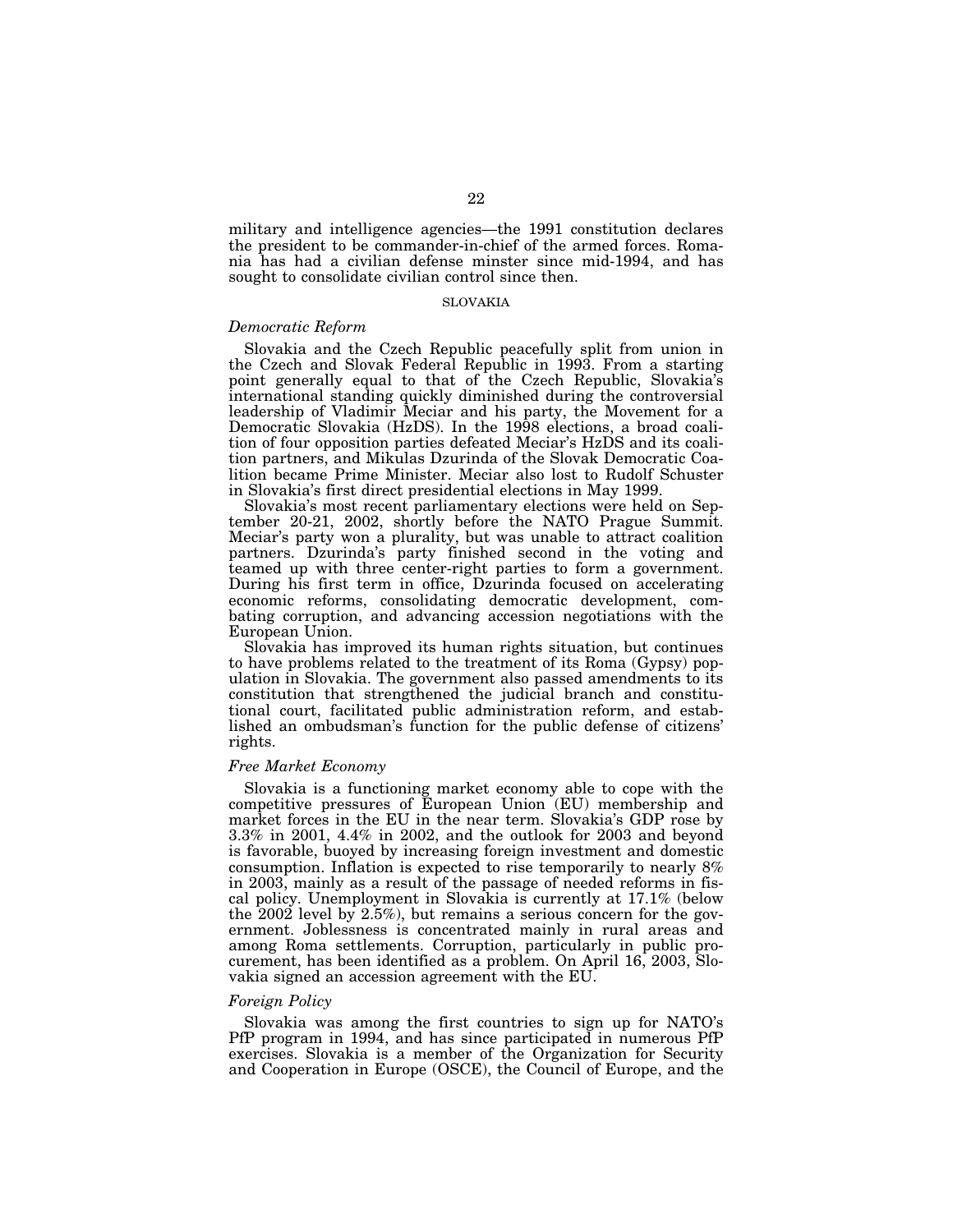World Trade Organization (WTO). In December 2000, Slovakia also joined the Organization for Economic Cooperation and Development (OECD). Slovakia consults regularly with its "Visegrad partners'' (Poland, Hungary and the Czech Republic).

# *Military Capabilities & Defense Issues*

Since 1998, the Dzurinda government has given priority to reforming, restructuring, and developing the Slovak armed forces, ultimately to become fully compatible with NATO. The Slovak armed forces have been downsizing steadily, moving toward a smaller, more flexible, and less top-heavy force. In 2002, the Slovak armed forces numbered about 26,200 troops, including 10,400 conscripts; 13,000 served in the army and 10,200 in the air force. The government also has nearly 4,700 paramilitary troops serving in internal security and civil defense capacities. Current reform and restructuring plans call for the Slovak armed forces to reduce its personnel strength to 24,500 land force, air force, and civilian personnel by 2006. The term of conscription is currently 9 months. Compulsory military service is to be phased out as the army becomes fully professional by 2006.

After several years of decline, defense spending has increased in the last few years. Slovakia's defense budget in 2002 was \$370 million, or about 1.89 GDP, most of which was designated for operations and support.

Slovakia's military reform programs call for the gradual modernization of armed forces equipment to enhance interoperability and standardization. The Dzurinda government has adopted numerous armed forces reform programs that have subsequently been adapted to take into account feedback from the annual MAP process and a U.S. defense assessment from 2000. In early 2000, the armed forces general staff was integrated into the defense ministry. In early 2001, parliament approved a constitutional amendment to facilitate joining collective defense alliances. Later, the government adopted and parliament approved legislation on a national security strategy, a defense strategy, and a military strategy. Also in 2001, the government prepared a long-term defense review and planning process for the structure and development of the armed forces. The process resulted in a long-term reform plan referred to as Slovak Republic (SR) Force 2010, which aims to establish by the year 2010 a small, well-equipped and trained armed force that is integrated into NATO military structures and capable of operating in allied military operations. SR Force 2010 calls for a streamlined force structure comprised of ground and air forces, a consolidated training and support element, and command and control through the integrated general staff and defense ministry.

Slovakia has provided troops to SFOR and KFOR, and immediately offered support and granted overflight, landing and refueling rights to Operation Enduring Freedom in Afghanistan. It has also budgeted for and initiated preparation of an Afghan Assistance Program. On February 5, 2003, Slovakia joined the V-10 Statement on compelling Iraq to disarm, and has contributed to Operation Iraqi Freedom. Slovakia has indicated that it will contribute to post-conflict and reconstruction in Iraq.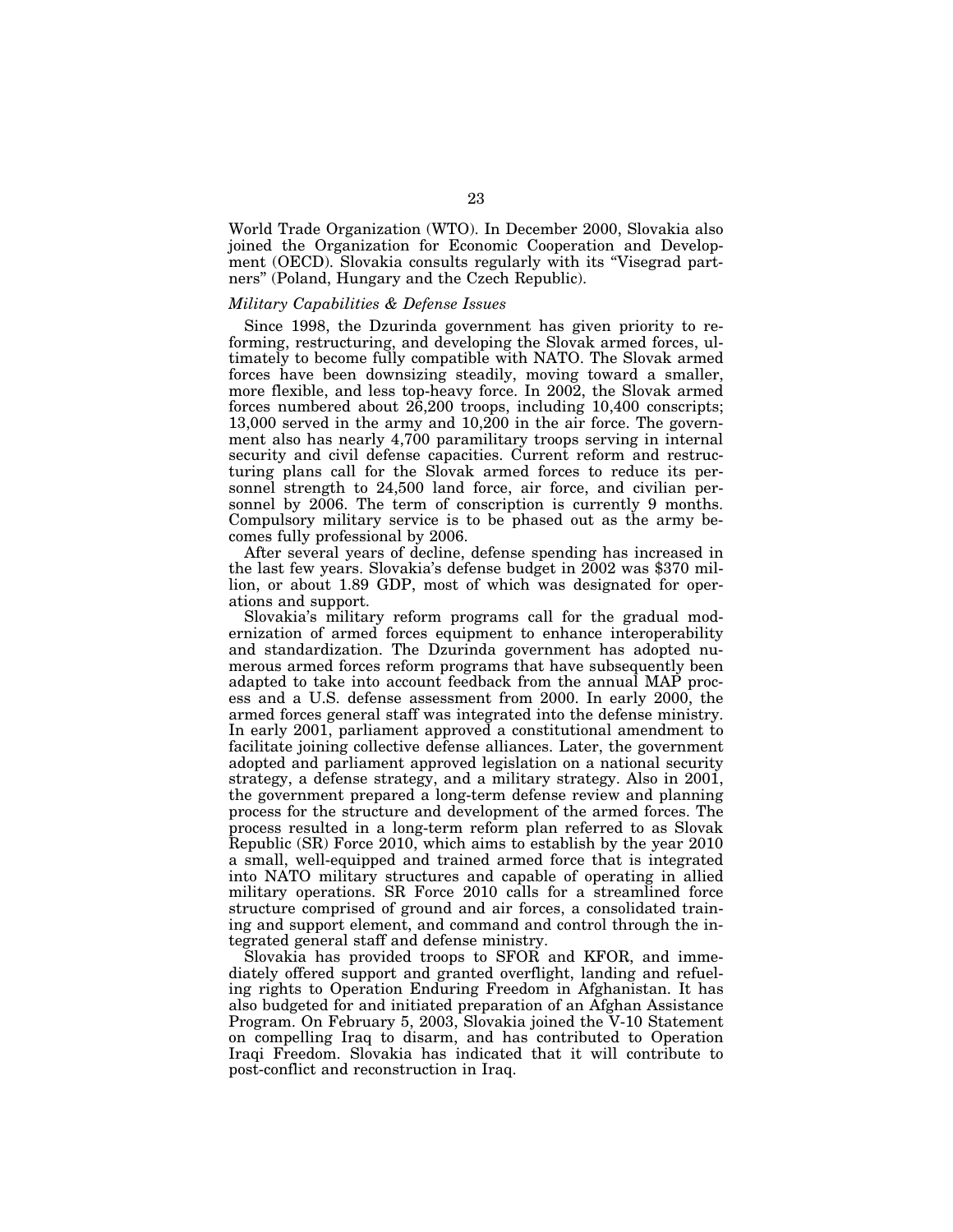# *Civilian Control of the Military*

Under the Slovak constitution, the President is supreme commander of the armed forces and is able to declare a state of emergency in the republic. The Slovak parliament considers all defenserelated acts and provides financial support for the armed services. The parliament has been active and engaged in developing and shaping defense policy. Civilian control was enhanced with the integration of the armed forces general staff into the defense ministry in 2000. The establishment of a new legal framework for national security issues and strategy and the role fo the armed forces has been a priority under the MAP process. In response, parliament passed by wide voting margins three major pieces of legislation in 2001 relating to national security, defense, and the armed forces.

In December 2002, a Western media report severely criticized the Slovak Security Services for alleged undemocratic behavior, a charge which was vigorously denied by the Slovaks. The Committee urges the Executive Branch to work with the Government of Slovakia to assure that all remaining doubts about the activities of the Security Services are put to rest.

# SLOVENIA

# *Democratic Reform*

Slovenia has a democratic political system. It is a parliamentary democracy and has held free and fair elections since winning independence from Yugoslavia in 1991. Slovenia has an independent judiciary, the rule of law, and respects the human rights of its citizens and minorities.

# *Free Market Economy*

Slovenia has a functioning market economy. Its GDP in 2001 was \$18.7 billion, and \$21.7 billion in 2002. Average consumer price inflation was 7.5% in 2002, which Slovenia needs to reduce to be in line with European Union (EU) requirements. Slovenia is the wealthiest of the candidate states, with a per capita GDP of \$9,500 in 2001, but has suffered from low foreign direct investment (FDI). However, Slovenia has liberalized capital flows since 1999. Net FDI has surged from \$110 million in 2000 to an estimated \$553 million in 2002, and after a slow start, Slovenia has accelerated privatization of its industries. In 2003 and 2004, it plans to sell off parts of Slovenian Steelworks, the oil company Nafta Lendava, stakes in the Port of Koper and Ljubljana airport, and other assets. According to the European Bank for Reconstruction and Development (EBRD), Slovenia needs to make further progress in privatizing the financial sector. On April 16, 2003, Slovenia signed an accession agreement with the EU. It is expected to join the EU in 2004.

## *Foreign Policy*

Slovenia is a member of the Organization for Security and Cooperation in Europe (OSCE), the Council of Europe, NATO's PfP and the Euro-Atlantic Partnership Council (EAPC), the World Trade Organization (WTO), the International Monetary Fund (IMF) and the World Bank. Slovenia is a member of Central European Free Trade Area and the U.S.-sponsored Southeast European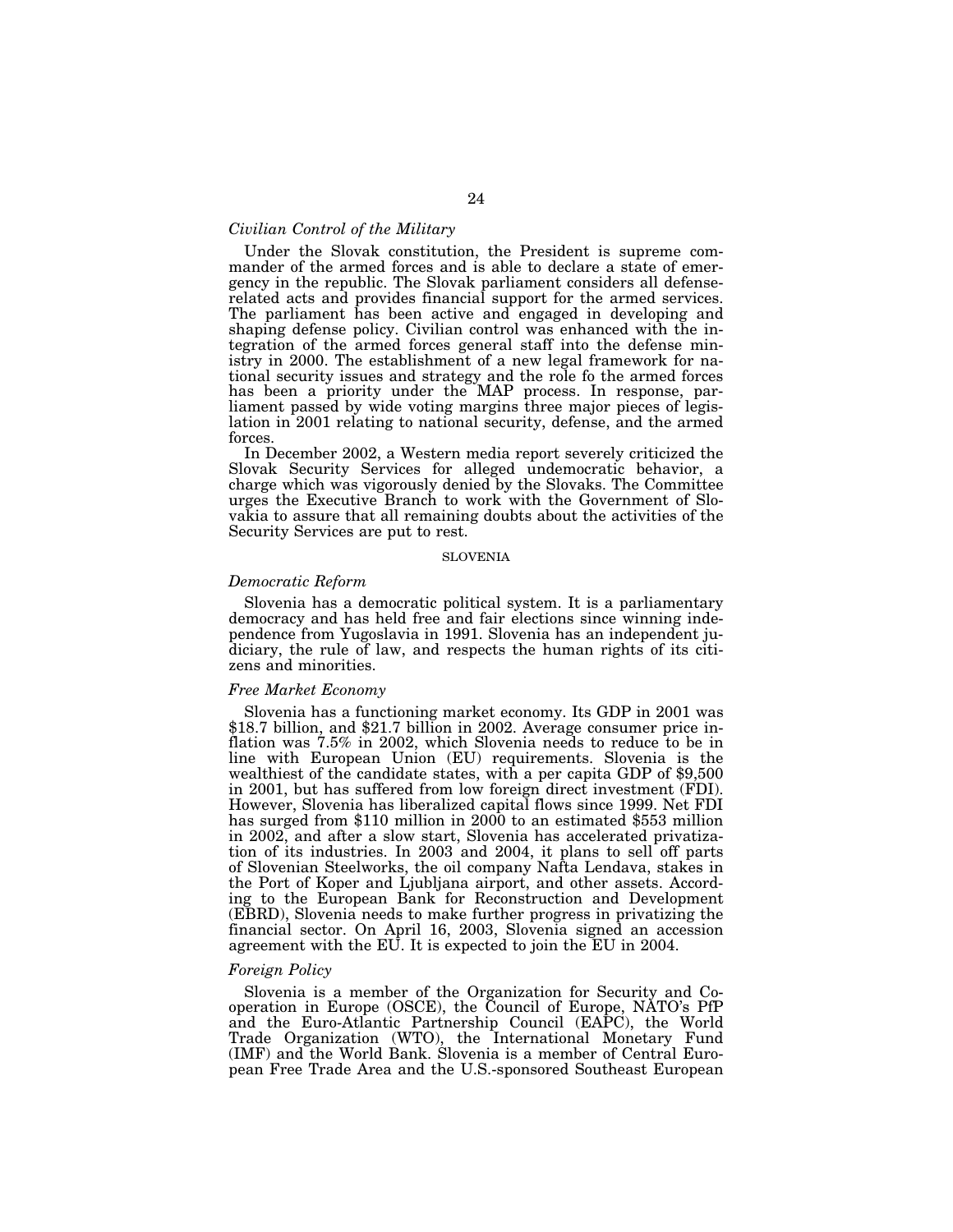Cooperative Initiative. It participates in the Stability Pact for Southeastern Europe.

Although Slovenia has had some political disputes with Italy and Croatia in the past, Slovenia has made progress in improving relations with its neighbors, and has demonstrated good faith in attempts to resolve outstanding issues.

# *Military Capabilities & Defense Issues*

Slovenia's armed forces are engaged in a reform and restructuring effort. At the time of Slovenia's declaration of independence in June 1991, Slovenia's armed forces consisted of territorial defense forces, somewhat similar in nature to U.S. National Guard units. In 2002, Slovenia decided to move rapidly toward wholly professional armed forces, to abolish conscription by 2004, and to step up efforts to recruit professional solders. The peacetime strength of Slovenia's armed forces in August 2002 was 5,346 men. This number is expected to rise to 6,300 troops by the end of 2004 and 7,900 by 2008, all of whom will be professional soldiers. It is also working on a concept for volunteer reserve forces. Total wartime strength, including reserves, will be less than 18,000 men. An important part of Slovenian army reform efforts has been the creation of ''reaction forces.'' These are composed of two battalions which can be deployed abroad within 30 days to conduct combat or peacekeeping operations. Slovenia is in the process of moving from a militiabased force to a professional one.

Slovenia inherited a significant amount of the former Yugoslavia's weaponry, much of which is obsolete, including tanks, APCs and artillery. Aside from equipping the peacekeeping battalion, other procurement priorities for Slovenia are air defense, anti-armor weapons and NATO-compatible communications systems. In 2000, U.S. military experts noted that Slovenia needed to better relate its procurement priorities to the country's overall national security strategy. In response, Slovenia has adopted or is currently working on a hierarchy of documents that will govern its defense planning. These include a new national security strategy, a national threat assessment, a long-term development plan for the armed forces, a document on force structure, and other documents. Slovenia has amended its Defense Law in order to make it easier for the Slovene government to send forces out of the country to assist an ally and permit the stationing of allied forces on Slovene territory.

Although it plans to continue to make equipment purchases according to the priorities listed above, Slovenia does not plan to undertake major increases in such spending over the next few years, but will focus on maintenance of current stocks.

Slovenia's 2001 defense spending was \$274.5 million, about 1.46% of Slovenia's GDP. Slovenia's defense spending in 2002 amounted to about 1.5% of GDP. Slovenia plans to increase defense spending by 0.1% of GDP each year until it reaches 2% GDP by 2008. The Committee hopes that given Slovenia's position as the wealthiest of the post-communist countries of Central and Eastern Europe, it could accelerate this timetable.

Slovenia is working hard to increase interoperability with NATO within PfP. It participates in the NATO/PfP Planning and Review Process and has adopted Partnership Goals, aimed at increasing its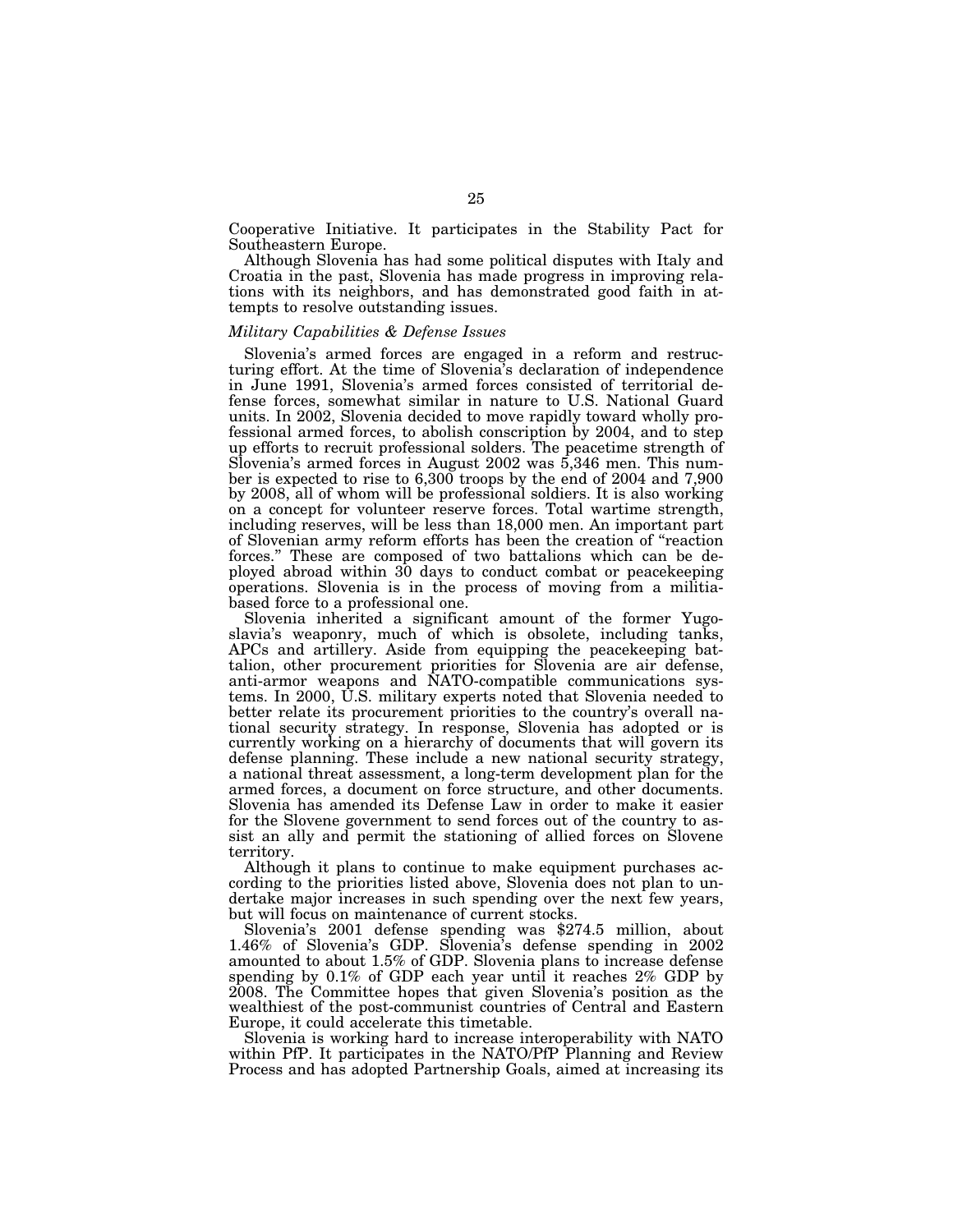ability to participate in future operations with NATO. Small in number, Slovenia's armed forces will be able to make a modest contribution to future NATO peacekeeping efforts, similar to that of smaller current NATO members. Slovenia would also provide a strategic land link between current NATO members Italy and Hungary. Slovenia is providing troops and equipment to SFOR and KFOR. Slovenia granted overflight, landing and refueling rights to Operation Enduring Freedom, and has provided humanitarian and demining assistance to Afghanistan, as well as a police officer for training and assisting the Afghan Police. On February 5, 2003, Slovenia joined the V-10 Statement on compelling Iraq to disarm, and has indicated its willingness to look for ways it could contribute to post-conflict reconstruction in Iraq.

# *Civilian Control of the Military & Oversight of Intelligence Agencies*

Legal mechanisms exist in Slovenia to provide for civilian control of the military and intelligence services. According to the Slovenian constitution, the National Assembly approves the defense budget and conducts oversight of military and intelligence programs. The Slovenian defense minister, a civilian, exercises control over the development and organization of the armed forces through the General Staff. The President of Slovenia is commander-in-chief of the armed forces, and appoints top military officers.

## III. THE COST OF NATO ENLARGEMENT

## BACKGROUND 2

The cost of NATO enlargement was an important, and at times contentious, issue during the last round of enlargement, when the Alliance was considering membership of Poland, Hungary and the Czech Republic. NATO had taken in new members several times since its creation in 1949, but this round was different for two reasons: less than a decade earlier, the countries under consideration had belonged to the Warsaw Pact; and they were, for the most part, weaker economically than earlier new entrants.

After NATO's 1997 Madrid Summit, during which Poland, Hungary and the Czech Republic were invited to begin accession negotiations, three major budget estimates—ranging to more than \$100 billion—were prepared, but the need for large outlays failed to materialize. In fact, the cost of bringing in Poland, Hungary and the Czech Republic appears to have been relatively modest. The budget issue has almost disappeared during discussions of the current round of enlargement—even though some of the current invitees, particularly Romania and Bulgaria, are even less economically developed than the three former communist countries brought in during the last round.

After their admission to NATO, Poland, Hungary and the Czech Republic began making payments into NATO's three common budgets and the prorated contributions of the other member states fell accordingly. The total U.S. share dropped by approximately 1%.

<sup>2</sup>The Cost of NATO Enlargement, section III, is based on a Memorandum by Carl Ek of the Foreign Affairs, Defense and Trade Division of the Congressional Research Service.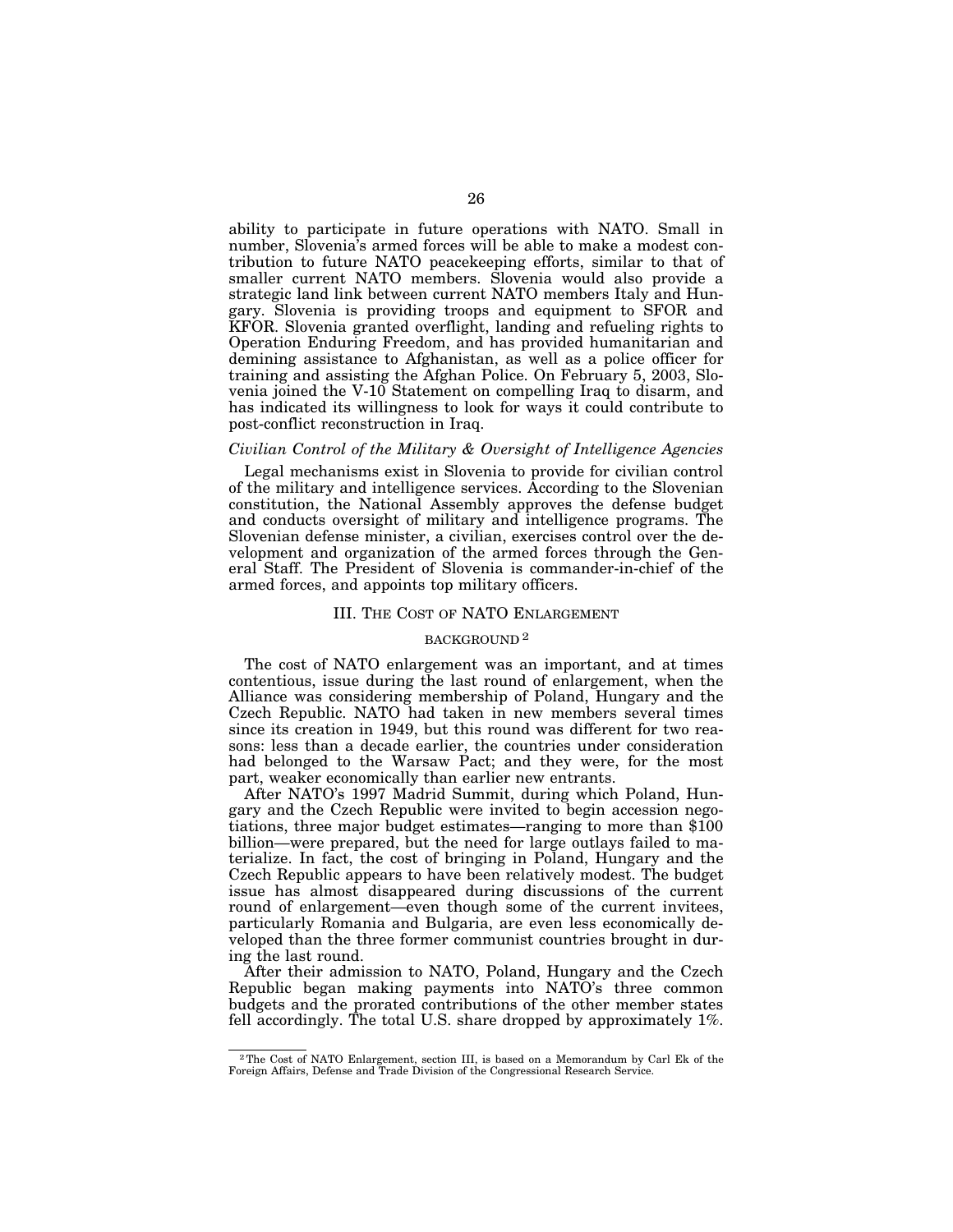# CURRENT ENVIRONMENT

Since the admission of Poland, Hungary and the Czech Republic, NATO has moved even further away from the Cold War concept of maintaining a static defensive force—heavy ground forces prepared to repel a large-scale armored attack. The Committee notes, however, that although the conventional threat may have faded and new threats have emerged, were a conventional threat to emerge, the cost to NATO would be substantial regardless. As the September 11, 2001 terrorist attacks demonstrated, non-state actors such as al-Qaeda may seek to conduct asymmetric warfare on NATO member states. The Committee believes that the threat of weapons of mass destruction is a growing concern for the United States and its allies, and commends the Alliance's pledge at the Prague Summit to strengthen its ability to meet the challenges to the security of NATO forces, populations and territory, from wherever they may come, and to "go out of area" to fight terrorism and proliferation and to develop more mobile capabilities.

# NEW MEMBER COST CONSIDERATIONS

The seven countries currently under consideration for membership present a different set of issues militarily than did the last round of new members. The two largest countries, Romania and Bulgaria, are much less affluent than Hungary, Poland, and the Czech Republic, and will therefore need to stretch out their procurement. On the other hand, the three Baltic states were left with virtually no armed forces after the Soviets withdrew.

Since 1999, the United States and many of the NATO allies have participated in wars in Kosovo, Afghanistan, and Iraq. These conflicts have pointed up the need for greater troop and asset mobility as well as the value of new capabilities, such as having special operations forces working in concert with aircraft capable of delivering precision-guided munitions. The MAP process in effect compels the invitees to take specific steps to reform and upgrade their militaries. The new states have also been strongly encouraged to commit to maintaining their defense spending at or near 2% GDP—a level higher than that of several current allies.

Rather than dollars and cents, policymakers have been focusing this time around on military capabilities; emphasis is being placed not on how long it will take for new members to become interoperable with current NATO members, but rather on what their militaries are able to offer. To complement the NATO Response Force, and ensure that it has the proper tools to conduct a range of operations, the Alliance at its last summit approved the Prague Capabilities Commitment, under which members obligate themselves to acquire specific military assets. The seven countries that have been invited to join have already begun developing ''niche'' capabilities that NATO can draw on to fulfill its new missions. There is also a growing recognition of the value of having countries pool their resources to develop big-ticket procurement items such as strategic airlift.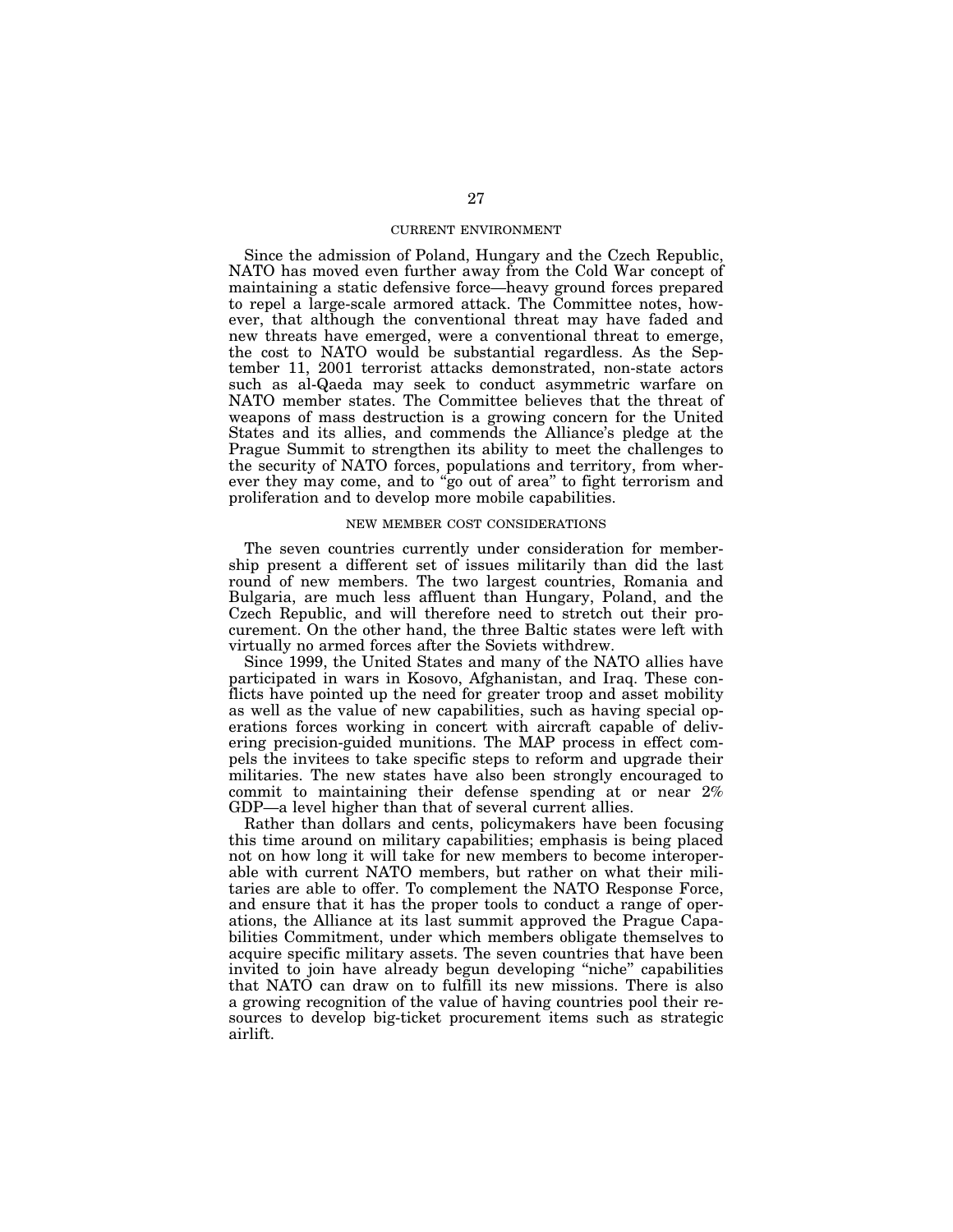# IV. CONGRESSIONAL BUDGET OFFICE COST ESTIMATES OF NATO ENLARGEMENT<sup>3</sup>

U.S. CONGRESS, CONGRESSIONAL BUDGET OFFICE, *April 28, 2003.*

Honorable RICHARD G. LUGAR, *Chairman, Committee on Foreign Relations, United States Senate, Washington, DC.*

DEAR MR. CHAIRMAN:

In response to your request, the Congressional Budget Office has prepared the attached report on the costs associated with ratifying the protocols to the North Atlantic Treaty of 1949 on the accession of Bulgaria, Estonia, Latvia, Lithuania, Romania, Slovakia, and Slovenia to the North Atlantic Treaty Organization (Treaty Document 108–4). CBO estimates that integrating those seven countries into NATO would cost the 19 current NATO members about \$2.7 billion dollars over the 2004-2013 period; the U.S. share of that amount would be about \$650 million and would be subject to appropriation action. In addition, the seven prospective NATO members could incur significant costs to upgrade and modernize their militaries. The United States might help those countries in that process through the use of foreign military financing and other assistance. However, such assistance would be discretionary and would probably not be significantly larger than current levels of aid to those countries. CBO does not anticipate any direct spending to result from the ratification of the protocols.

If you would like further information about this analysis, we would be pleased to provide it. The CBO staff contacts are Matthew Schmit (in the Budget Analysis Division), and Robie Samanta Roy (in the National Security Division).

Sincerely,

DOUGLAS HOLTZ-EAKIN, *Director.*

[Attachment.]

# COST IMPLICATIONS OF IMPLEMENTING THE MARCH 26, 2003, NATO ACCESSION PROTOCOLS

# SUMMARY AND INTRODUCTION

On March 26, 2003, the United States and the other 18 members of the North Atlantic Treaty Organization (NATO) signed Protocols of Accession. Once ratified by the governments of the 19 NATO members, those protocols would allow seven more countries—Bulgaria, Estonia, Latvia, Lithuania, Romania, Slovakia, and Slovenia—to join the alliance.1 The original North Atlantic Treaty was signed in 1949 by 12 countries. Since then, seven other members

<sup>3</sup>The information in section IV is taken directly from an April 28, 2003 report by the Congres-sional Budget Office entitled ''Cost Implications of Implementing the March 26, 2003, NATO Accession Protocols.'' 1Those seven countries were formally invited to join NATO at the Prague summit in Novem-

ber 2002.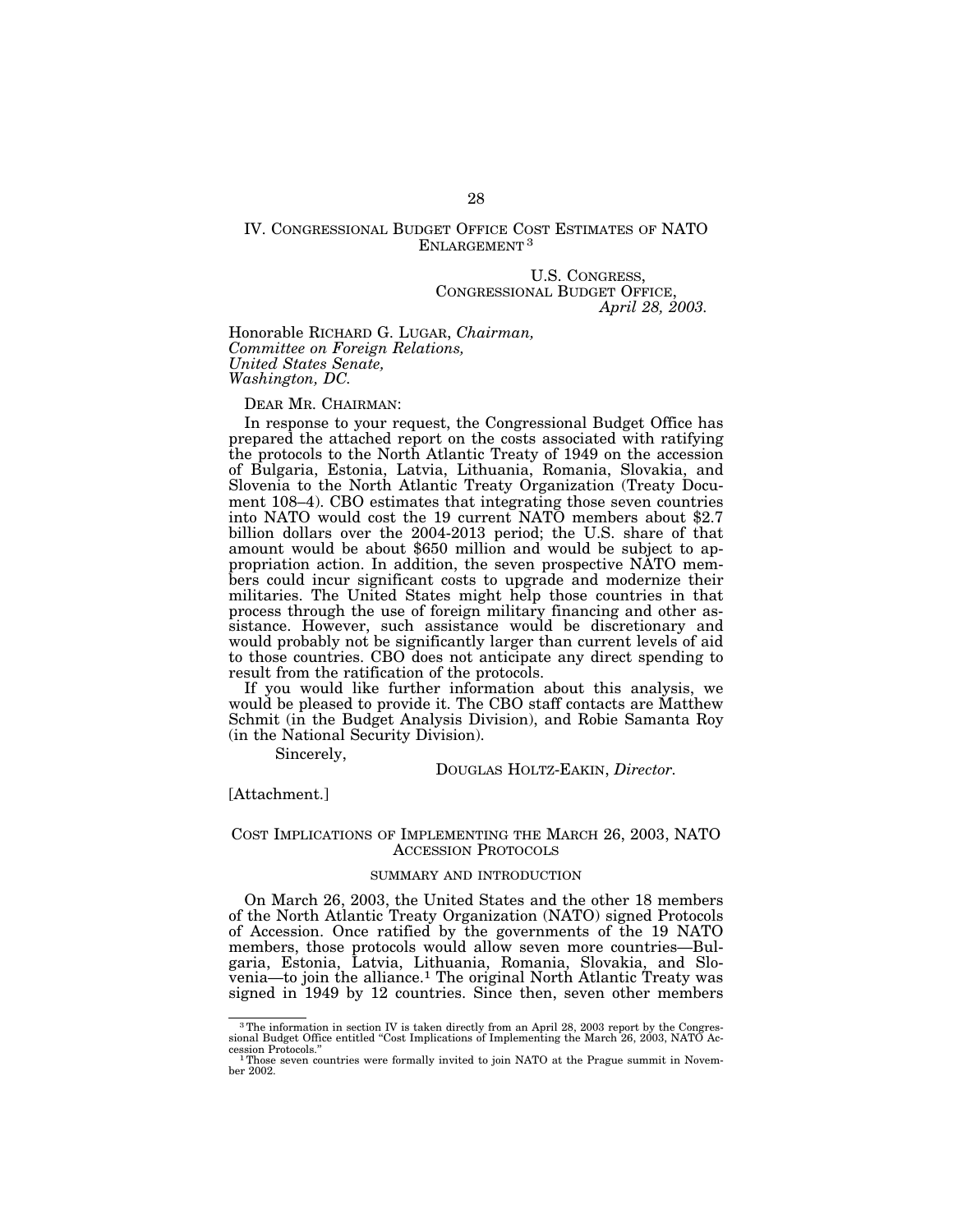have joined NATO, on four separate occasions: Greece and Turkey in 1952; the Federal Republic of Germany in 1955; Spain in 1982; and, most recently, Poland, Hungary, and the Czech Republic in 1999.

Member countries bear the direct costs of maintaining the alliance through the contributions that all of them make to NATO's three common budgets—the civil, military, and infrastructure budgets. Those budgets fund NATO headquarters activities as well as common infrastructure projects needed to maintain interoperability between the forces of the member nations. Each member is obligated to pay a prenegotiated share of the common budgets. Last year, those three budgets together totaled about \$1.7 billion; the U.S. share of that amount was just under 27 percent, or \$442 million.

On the basis of data from NATO and the Department of Defense (DOD), the Congressional Budget Office (CBO) estimates that admitting the seven prospective members into NATO would increase overall costs associated with the common budgets for the 19 current NATO members by about \$2.7 billion over the 2004-2013 period. The U.S. share of those costs would total about \$650 million over 10 years (assuming appropriation of the necessary amounts) or about 12 percent more than the United States would otherwise spend to support NATO's common budgets over that period.

Besides costs, another important consideration in enlarging NATO is whether the seven prospective members could meet their obligations to the alliance to provide certain military capabilities (obligations commonly referred to as burdensharing). Those obligations include such things as providing a certain level of air-defense capability and being able to deploy military forces rapidly during crises. Although NATO members agree in principle to meet all burdensharing obligations, each country's military programs and level of defense spending are generally left to the country's discretion. Each member's funding depends to a great extent on its longterm military modernization strategy and overall economic situation. One indirect measure of burdensharing is the percentage of gross domestic product (GDP) that a member nation allocates to defense. By that measure, each of the seven prospective members already funds, or is planning to fund, defense at or near the average level of current NATO countries.

In recent years, the United States has attempted to help new members modernize their militaries by providing them with grants and loans to purchase military hardware and training. Such assistance is not required, however, and would be subject to the annual authorization and appropriation process of the U.S. Congress.

## NATO'S COMMON BUDGETS

Generally speaking, each NATO member is responsible for the costs associated with maintaining and operating its military forces, even when those forces operate under NATO's command structure. However, certain common costs—such as those associated with headquarters staff and command-and-control capabilities—are financed through the alliance's three common budgets:

• The civil budget (\$174 million in 2002), which pays the cost of NATO's civil headquarters and personnel in Brussels;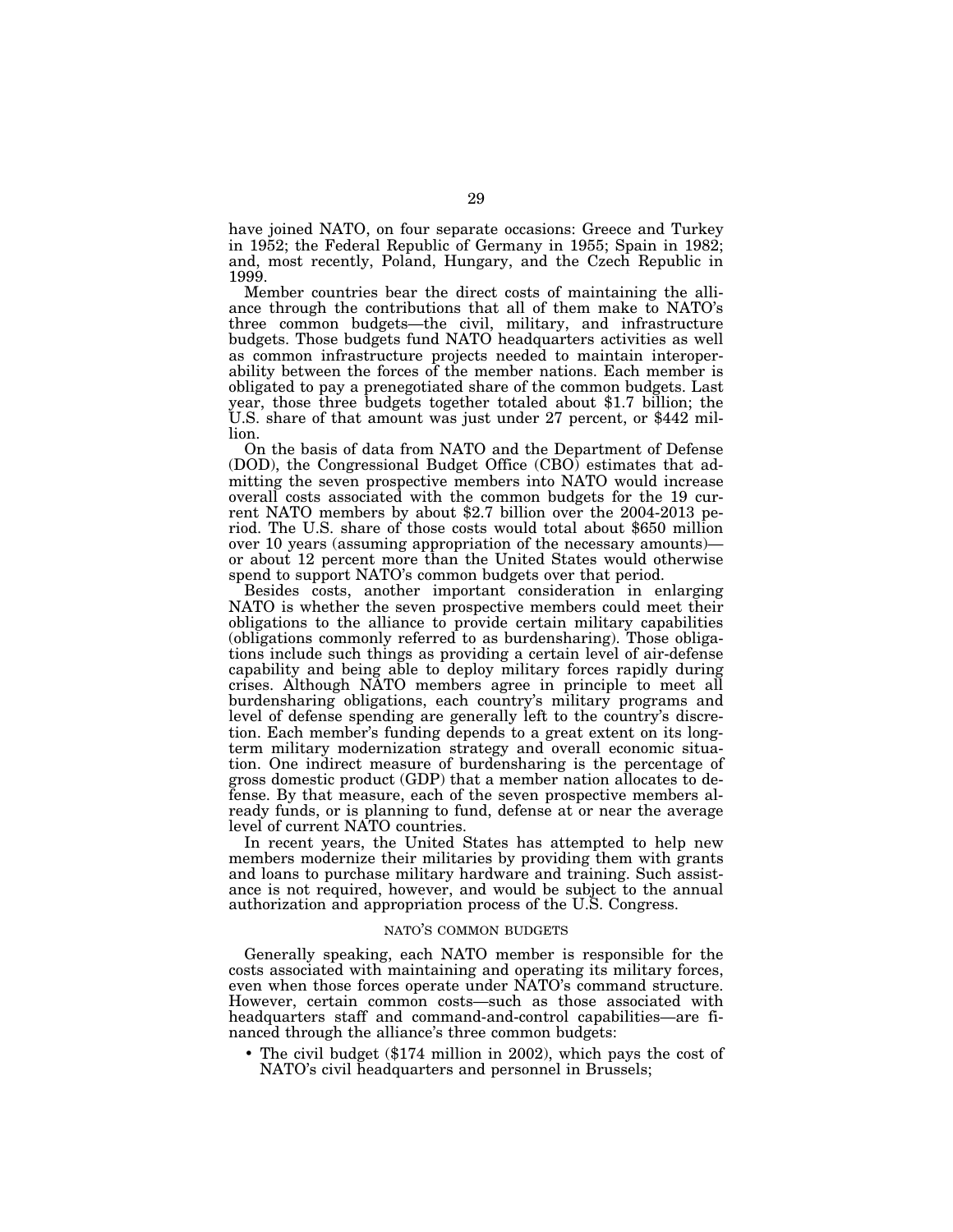- The military budget (\$790 million in 2002), which funds the alliance's military headquarters and activities (including the Supreme Headquarters Allied Powers Europe in Mons, Belgium), the NATO Airborne Early Warning and Control (AEW&C) program, and the NATO command structure for peace keeping activities in Bosnia and Herzegovina and in Kosovo; and
- The infrastructure budget (\$693 million in 2002)—also known as the NATO Security Investment Program (NSIP)—which underwrites the costs of common support facilities, including command, control, communications, and intelligence facilities; transportation; storage facilities; and investments in airfields, fuel pipelines, harbors, and navigational aids.

Taken together, NATO's common budgets totaled almost \$1.7 billion in 2002 (see Table 1). The United States paid nearly 27 percent of that amount, or \$442 million. The share that each member pays of each budget is determined by consensus among the members and is periodically renegotiated, particularly when new members join the alliance. The U.S. share of the civil and military budgets has remained fairly constant at around 25 percent since those budgets were established in 1951. Member contributions to the NSIP are more variable, since shares are frequently adjusted to take into account the location and national importance of individual infrastructure projects.

Within the U.S. Federal budget, contributions to the three NATO common budgets are provided through three separate appropriations each year. The U.S. contribution to NATO's civil budget is made from the "Contributions to International Organizations" account in budget function 150 (international affairs), which is funded through annual appropriations to the Department of State. Similarly, the U.S. contribution to NATO's military budget is made through the ''Operations and Maintenance, Army'' account in the annual Department of Defense appropriation act; and the U.S. contribution to the NSIP is made through a specific appropriation in the annual military construction appropriation act.

TABLE 1.—ALLIED CONTRIBUTIONS TO NATO'S COMMON BUDGETS IN 2002 [In millions of dollars]

|                | Civil Budget | <sup>1</sup> Military Budget<br>(Minus AEW&C) | <sup>1</sup> AEW&C<br>Program | Infrastructure<br>Budget (NSIP) | Total | Percentage of<br>Total NATO<br>Budget |
|----------------|--------------|-----------------------------------------------|-------------------------------|---------------------------------|-------|---------------------------------------|
| Belgium        | 4.8          | 16.2                                          | 8.2                           | 27.9                            | 57.1  | 3.4                                   |
| Canada         | 9.3          | 30.0                                          | 23.0                          | 25.6                            | 87.9  | 5.3                                   |
| Czech Republic | 1.6          | 5.2                                           | $\theta$                      | 6.8                             | 13.6  | 0.8                                   |
| Denmark        | 2.6          | 9.6                                           | 4.9                           | 22.6                            | 39.7  | 2.4                                   |
| France         | 26.8         | 47.8                                          | $\theta$                      | 37.2                            | 111.8 | 6.7                                   |
| Germany        | 27.1         | 89.5                                          | 68.5                          | 152.0                           | 337.1 | 20.3                                  |
| Greece         | 0.7          | 2.2                                           | 1.5                           | 7.1                             | 11.5  | 0.7                                   |
| Hungary        | 1.1          | 3.8                                           | $\theta$                      | 4.9                             | 9.8   | 0.6                                   |
| Iceland        | 0.1          | 0.2                                           | $\theta$                      | 0                               | 0.3   | $(*)$                                 |
| Italy          | 10.0         | 34.4                                          | 17.7                          | 59.2                            | 121.3 | 7.3                                   |
| Luxembourg     | 0.1          | 0.5                                           | 0.3                           | 1.3                             | 2.2   | 0.1                                   |
| Netherlands    | 4.8          | 16.2                                          | 9.1                           | 31.1                            | 61.2  | 3.7                                   |
| Norway         | 1.9          | 6.7                                           | 3.6                           | 19.2                            | 31.4  | 1.9                                   |
| Poland         | 4.3          | 14.4                                          | $\theta$                      | 18.7                            | 37.4  | 2.3                                   |
| Portugal       | 1.1          | 3.7                                           | 1.7                           | 2.6                             | 9.1   | 0.5                                   |
| Spain          | 6.1          | 20.4                                          | 8.8                           | 24.8                            | 60.1  | 3.6                                   |
| Turkey         | 2.8          | 9.2                                           | 4.0                           | 7.6                             | 23.6  | 1.4                                   |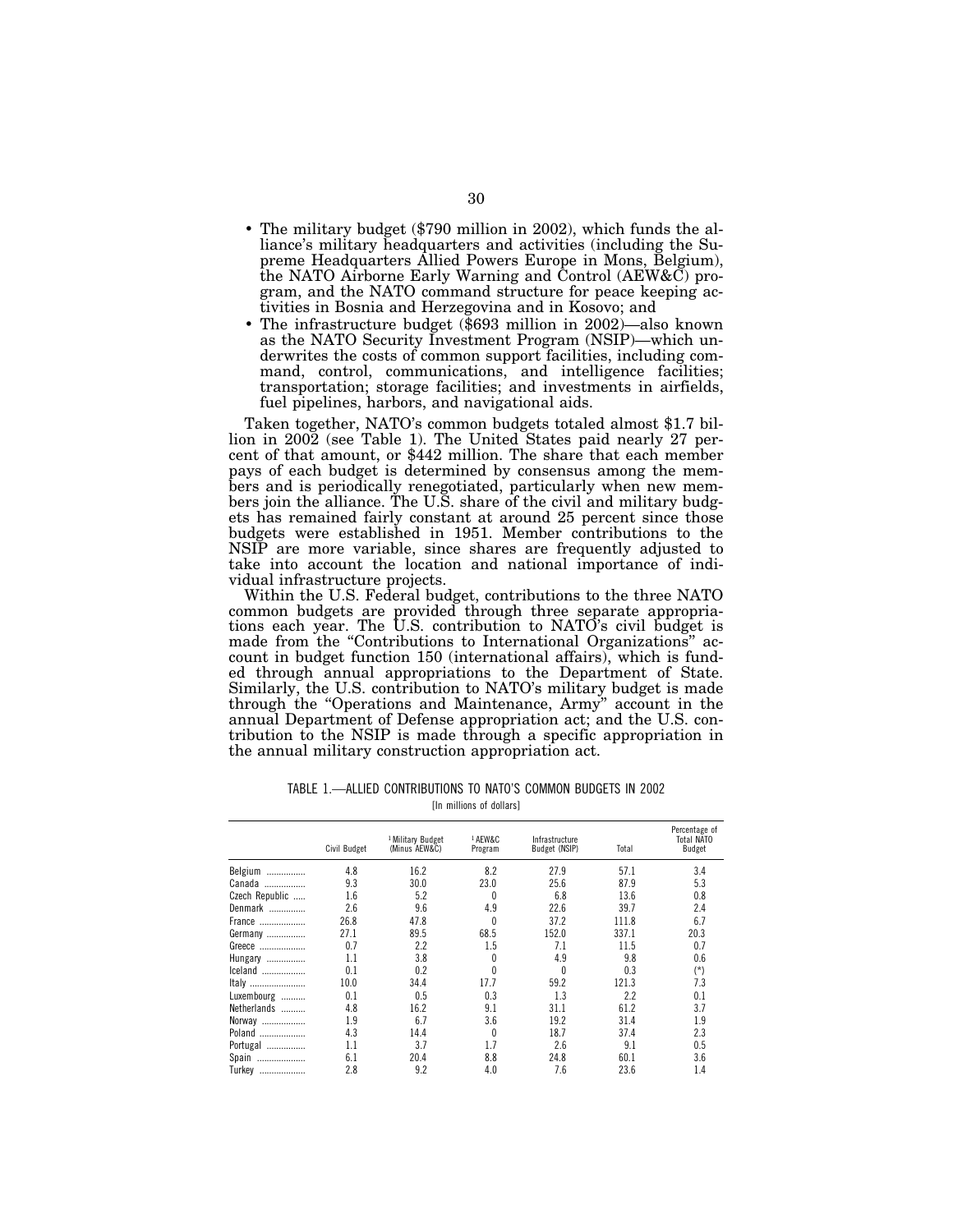| TABLE 1.—ALLIED CONTRIBUTIONS TO NATO'S COMMON BUDGETS IN 2002-Continued |
|--------------------------------------------------------------------------|
| [In millions of dollars]                                                 |

|                | Civil Budget | <sup>1</sup> Military Budget<br>(Minus AEW&C) | <sup>1</sup> AFW&C<br>Program | Infrastructure<br>Budget (NSIP) | Total   | Percentage of<br>Total NATO<br>Budget |
|----------------|--------------|-----------------------------------------------|-------------------------------|---------------------------------|---------|---------------------------------------|
| United Kingdom | 30.1         | 93.3                                          | 0.2                           | 76.8                            | 200.4   | 12.1                                  |
| United States  | 39.1         | 134.1                                         | 101.1                         | 167.7                           | 442.0   | 26.7                                  |
| Total          | 174.4        | 537.4                                         | 252.6                         | 693.1                           | 1.657.5 | 100.0                                 |

Source: Congressional Budget Office based on data from the Department of Defense.

Note: AEW&C = Airborne Early Warning and Control; NSIP = NATO Security Investment Program; (\*) = between zero and 0.05 percent. 1 NATO's Airborne Early Warning and Control program is part of the military budget. However, it is shown separately here because not all countries contribute to the program, and therefore it has different sharing percentages.

## COST IMPLICATIONS OF THE LATEST ROUND OF NATO ENLARGEMENT

Adding new members to NATO could affect costs to the United States in several ways. First, it would allow current NATO members, including the United States, to spread the costs of the common NATO budgets over more countries. Second, integrating the new members into NATO's military command structure would require up-front costs. Most of those costs would be eligible for funding from NATO's common budgets and therefore would increase costs for current members. Third, the United States might choose to assist the new member countries in modernizing and upgrading their military capabilities.

## *Impact on the U.S. Share of the Common Budgets*

CBO estimates that adding the seven new members to NATO would most likely reduce the cost share that each country pays to support the three common budgets but the impact of that reduction would be insignificant in percentage terms. When Poland, Hungary, and the Czech Republic joined the alliance in 1999, the U.S. share of the common budgets declined slightly—from 28.5 percent overall in 1997 to 26.7 percent in 2002. In that instance, the new members' cost shares were established by NATO's Senior Resource Board and were largely based on each country's GDP. Together, Poland, Hungary, and the Czech Republic currently pay about 3.7 percent of NATO's common budgets.

CBO does not expect the U.S. share of the common budgets to decline significantly with the addition of the seven prospective members. Those countries have a combined gross domestic product that is about 40 percent of the total GDP of Poland, Hungary, and the Czech Republic. Assuming that the seven new members would together contribute about 40 percent of what Poland, Hungary, and the Czech Republic now pay, CBO estimates that their combined share would amount to about 1.5 percent of the common budgets. In that case, the resulting reduction in the U.S. share would probably be about 0.4 percent.

That reduction in the United States' cost share would not necessarily reduce U.S. payments to the common budgets, however. The reason is that the costs of those budgets, especially the NSIP budget, would most likely increase if the seven new members joined NATO. In other words, the slightly smaller percentage share of a larger base amount would probably require current NATO members to contribute more than they do now.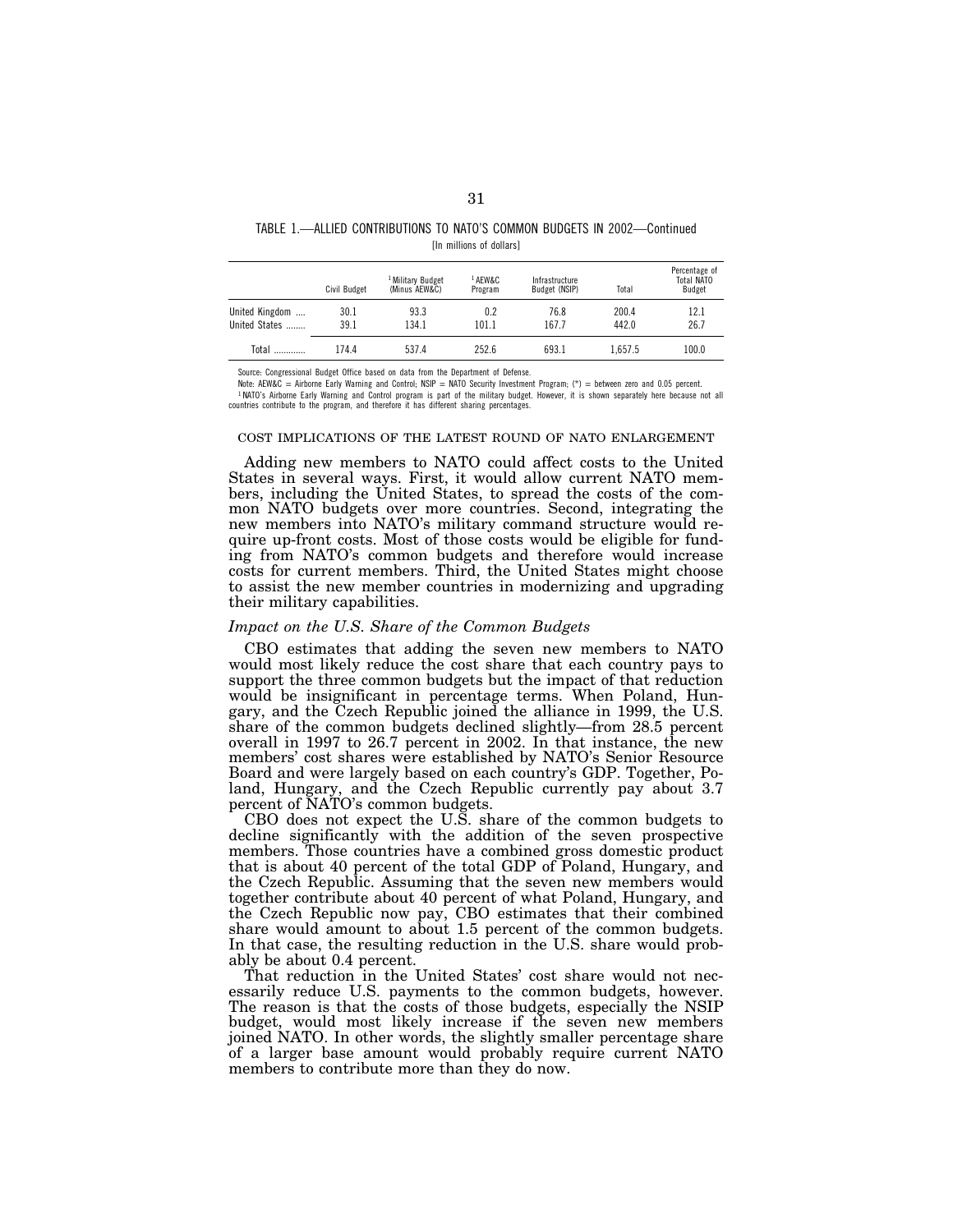# TABLE 2.—ESTIMATED COST TO THE NATO COMMON BUDGETS OF ADMITTING THE SEVEN NEW MEMBERS IDENTIFIED IN THE PROTOCOLS OF ACCESSION

[In millions of dollars]

|             | Ten-Year Total (2004-2013)                          |                                                       |
|-------------|-----------------------------------------------------|-------------------------------------------------------|
|             | <b>Estimated NATO Budget</b><br>Without Enlargement | <b>Estimated Additional</b><br>Costs from Enlargement |
|             | \$7.950                                             | \$2.750                                               |
|             | 6.500                                               | 200                                                   |
|             | 3.050                                               |                                                       |
|             | 2.100                                               | $^{(1)}$                                              |
|             | 19.550                                              | 2.950                                                 |
|             | n.a.                                                | $-300$                                                |
|             | 19.550                                              | 2.650                                                 |
| Memorandum: |                                                     |                                                       |
|             | 5.250                                               | <b>2650</b>                                           |

urce: Congressional Budget Office.

Notes: The seven prospective members identified in the accession protocols are Bulgaria, Estonia, Latvia, Lithuania, Romania, Slovakia, and Slovenia.

AEW&C = Airborne Early Warning and Control; n.a. = not applicable.

1In addition to costs to the Security Investment Program and military budget, there would be costs to the civil budget. However, those costs would be insignificant and would be offset by the new members' financial contributions to that budget. <sup>2</sup> Includes the costs of integrating the seven new members into NATO as well as savings from the reduction in the U.S. cost share of the common budgets.

# *Estimated Increase in Costs to the Common Budgets*

As was the case with the 1999 round of NATO enlargement, CBO expects that if Bulgaria, Estonia, Latvia, Lithuania, Romania, Slovakia, and Slovenia joined the alliance, the costs associated with the three common budgets would increase. (For a discussion of the costs associated with the 1999 enlargement, see the appendix.) Admitting those seven countries would cost the 19 current NATO members an additional \$2.7 billion in all during the 2004-2013 period, CBO estimates. The increase in costs to the United States would be \$650 million, or about 24 percent of the additional expense to current members (see Table 2).

To estimate the costs of incorporating the seven prospective members, CBO assumed that their infrastructure requirements such as upgrades to airfields, port facilities, and air-defense radars—would be analogous to the requirements that NATO identified for the three countries that joined the alliance in 1999. CBO's estimate of the costs of those requirements is based on information contained in cost estimates prepared by NATO's Senior Resource Board in 1997 for the 1999 round of NATO enlargement (adjusted for inflation) as well as on data provided by DOD. Although the costs and assumptions in the 1997 estimates are several years old, they represent NATO's only official statement about the minimum infrastructure that new members require to achieve the goals of the NATO defense strategy. (The details of those requirements are classified.) CBO compared the cost factors in the 1997 estimates with actual costs to date and concluded that they provide a reasonable basis for projecting future costs.

On the basis of those assumptions, CBO estimates that the total cost of integrating the seven new members into NATO would be about \$3 billion over the 2004-2013 period. The new members would begin paying a share of the common budgets—about \$300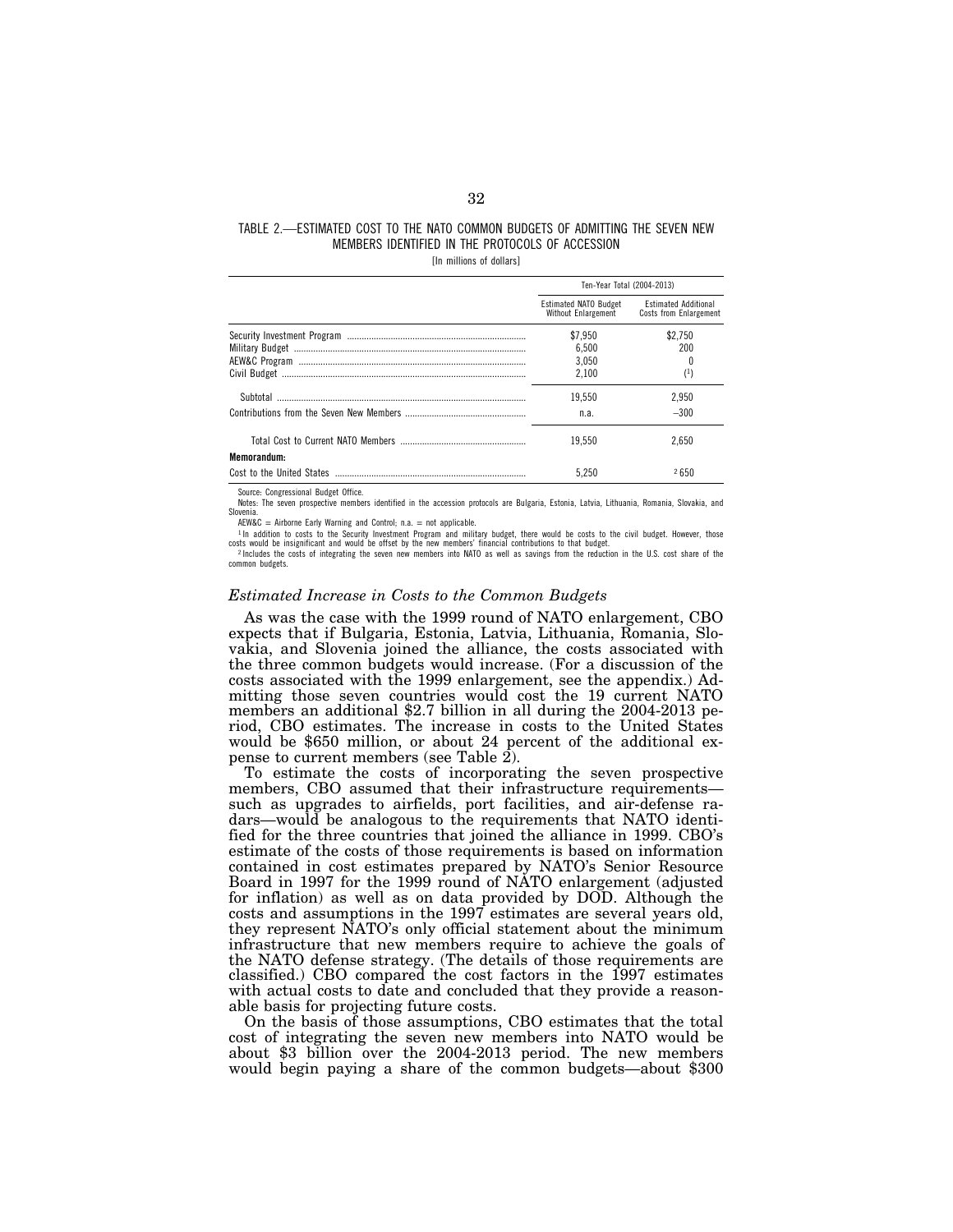million over 10 years, CBO estimates—leaving a net cost to the 19 current members of about \$2.7 billion.

Under NATO's current membership, the NSIP and military budgets (not including the NATO AEW&C program) would cost about \$14.4 billion over the 2004-2013 period, CBO estimates (see Table 2). The U.S. share of that amount would be about 24.5 per-<br>cent, or \$3.5 billion.<sup>2</sup> Integrating seven new members into NATO would raise the costs of those budgets to about \$17.4 billion over 10 years. With the seven new members making contributions to the common budgets, the shares that NATO's current members pay would decline in percentage terms. In the case of the United States, CBO estimates that its share of the NSIP and military budgets would drop by about 0.4 percentage points, to 24.1 percent. Thus, the United States would contribute about \$4.2 billion to NATO's NSIP and military budgets over the 2004-2013 period about \$650 million more than it would pay without enlargement.<sup>3</sup> That sum represents an increase of roughly 18 percent over what the United States would other wise contribute to the NSIP and military budgets (excluding the AEW&C program) during that period and a roughly 12 percent increase over what the United States would contribute to the entire NATO budget.4

CBO's estimate is very similar to the preliminary estimate that the Administration released on March 25, 2003, in its report to the Congress on the seven new members' status and eligibility to meet NATO obligations. In that report, the Administration estimated that the additional cost to the common budgets from this round of NATO enlargement would total about \$2.6 billion over 10 years (in 2002 dollars) and that the U.S. share of that increase would amount to about \$584 million. When converted from current dollars into 2002 dollars, CBO's estimate of costs to the NATO common budgets (before contributions from new members) is about \$2.5 billion. The similarity between those estimates is not unexpected since the Administration and CBO used the same sources of data and similar methods in preparing their estimates. CBO's estimate of the U.S. share of that cost, about \$600 million in 2002 dollars, is also similar to an estimate by DOD.

# *Other Potential Costs to the United States*

The United States could incur other costs related to the admission of new members to NATO. For example, in the past, the U.S. government has helped new NATO members upgrade their defense capabilities by providing them with grants and loans for military equipment, training, and participation in joint exercises. However, none of that assistance results from prenegotiated commitments or obligations made on behalf of the United States; it is provided

<sup>2</sup>The United States' overall cost share (just under 27 percent) is higher than the shares that the United States pays to the NSIP and military budgets because of the larger share that it contributes to the NATO Airborne Early Warning and Control program (about 40 percent). That program is technically part of the mil prospective members.<br><sup>3</sup> Enlargement would also increase some costs for NATO's civil budget. However, the net effect

of those costs would be insignificant; thus, they are not included in this analysis. 4 CBO estimates that without enlargement, U.S. contributions to all of NATO's common budg-

ets (including the NSIP, civil budget, military budget, and the AEW&C portion of the military budget) would total \$5.2 billion over the 2004-2013 period. With enlargement, those contributions would total \$5.9 billion.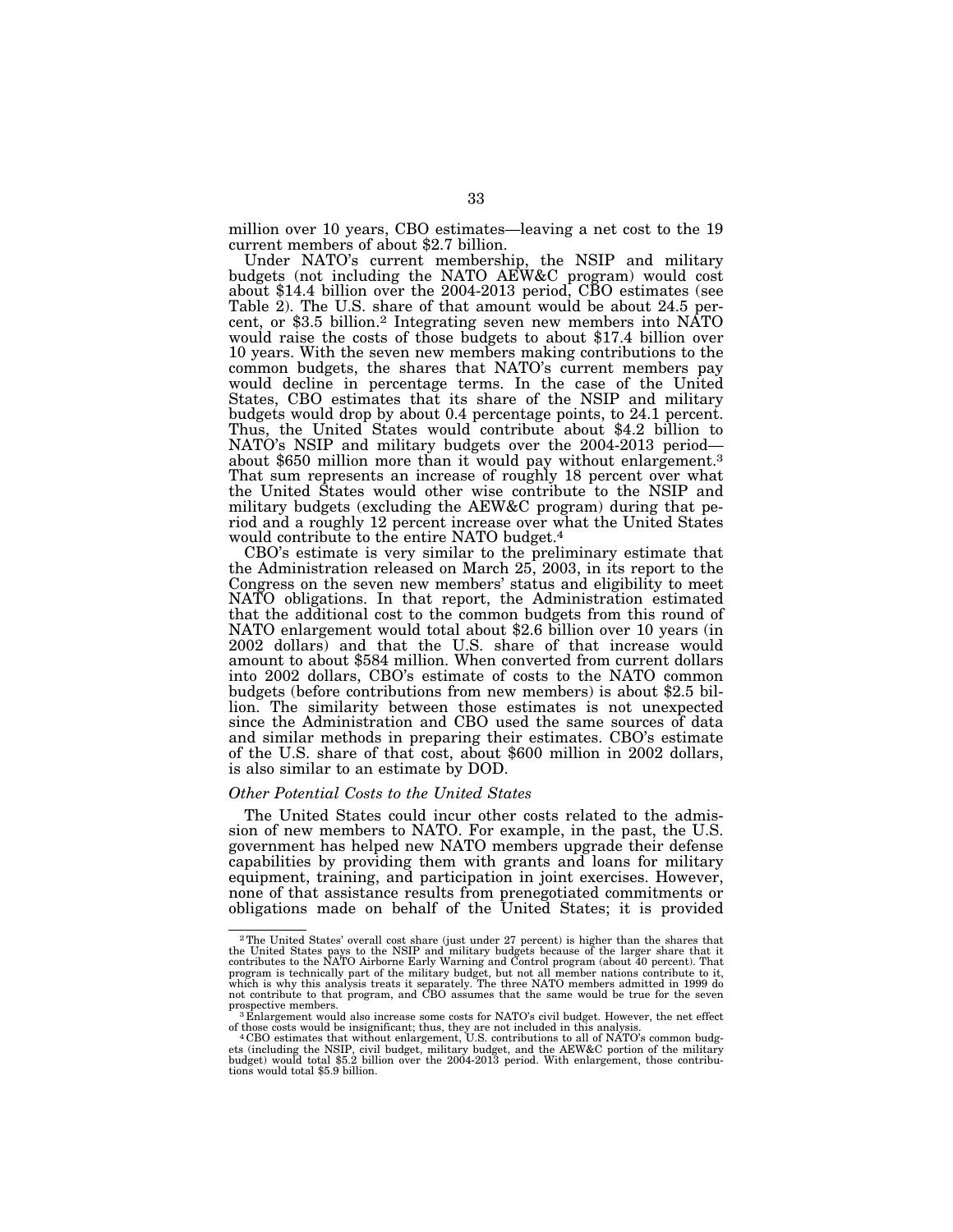through the annual Congressional authorization and appropriation process.

The most common form of U.S. military assistance is grants from the Foreign Military Financing (FMF) program. Over the past four years, the three newest NATO members—the Czech Republic, Hungary, and Poland—have received FMF grants worth a total of around \$30 million a year, and the Administration has requested a similar amount for 2004 (see Table 3). In comparison, the seven NATO candidates have received a total of around \$50 million a year in FMF grants. (Those amounts are comparable given the size of the two groups' militaries and populations.) Although the seven potential members have not yet joined NATO, they have been receiving grants through the Warsaw Initiative (which provides assistance to countries that participate in the Partnership for Peace program) at levels somewhat comparable to those of the three newest NATO members. Since the seven prospective members already receive similar amounts of FMF grants as the three NATO members admitted in 1999, they might not receive a larger share of FMF resources once they joined NATO.

| TABLE 3.—U.S. FOREIGN MILITARY FINANCING GRANTS FOR THE THREE NEWEST MEMBERS OF |  |                                        |  |  |  |
|---------------------------------------------------------------------------------|--|----------------------------------------|--|--|--|
|                                                                                 |  | NATO AND THE SEVEN PROSPECTIVE MENBERS |  |  |  |

[In millions of dollars]

| 2000 | 2001                                                    | 2002 | 2003 (Estimate) | 2004 (Request) |
|------|---------------------------------------------------------|------|-----------------|----------------|
|      | <b>Members Admitted in 1999</b>                         |      |                 |                |
| b    |                                                         | 10   |                 | 10             |
| h    |                                                         | 10   |                 | 10             |
|      |                                                         | 12   |                 | 12             |
| 20   | 30                                                      | 32   | 35              | 32             |
|      | Seven New Members Identified in the Accession Protocols |      |                 |                |
| 5    | 14                                                      |      | 10              |                |
|      |                                                         |      |                 |                |
|      |                                                         |      |                 |                |
|      |                                                         |      |                 |                |
| h    |                                                         |      | 10              |                |
|      |                                                         |      |                 |                |
|      | հ                                                       |      | 5               |                |
| 28   | 65                                                      |      | 55              | 49             |

Source: Congressional Budget Office based on data from the U.S. Department of State.

Foreign military financing can also take the form of loans, some of which can be substantial. For example, Poland recently finalized a \$3.5 billion loan agreement with the U.S. government to help fund the purchase of 48 F–16 fighter aircraft from a U.S. manufacturer, and other NATO countries have received those types of loans in the past, although not frequently. Under the Federal Credit Reform Act, only the estimated net costs of such a loan need to be appropriated in advance. Those costs include the risk of nonpayment and any interest subsidy provided by the government. Whether such loans would be offered to the seven prospective NATO members would be a decision for the U.S. government.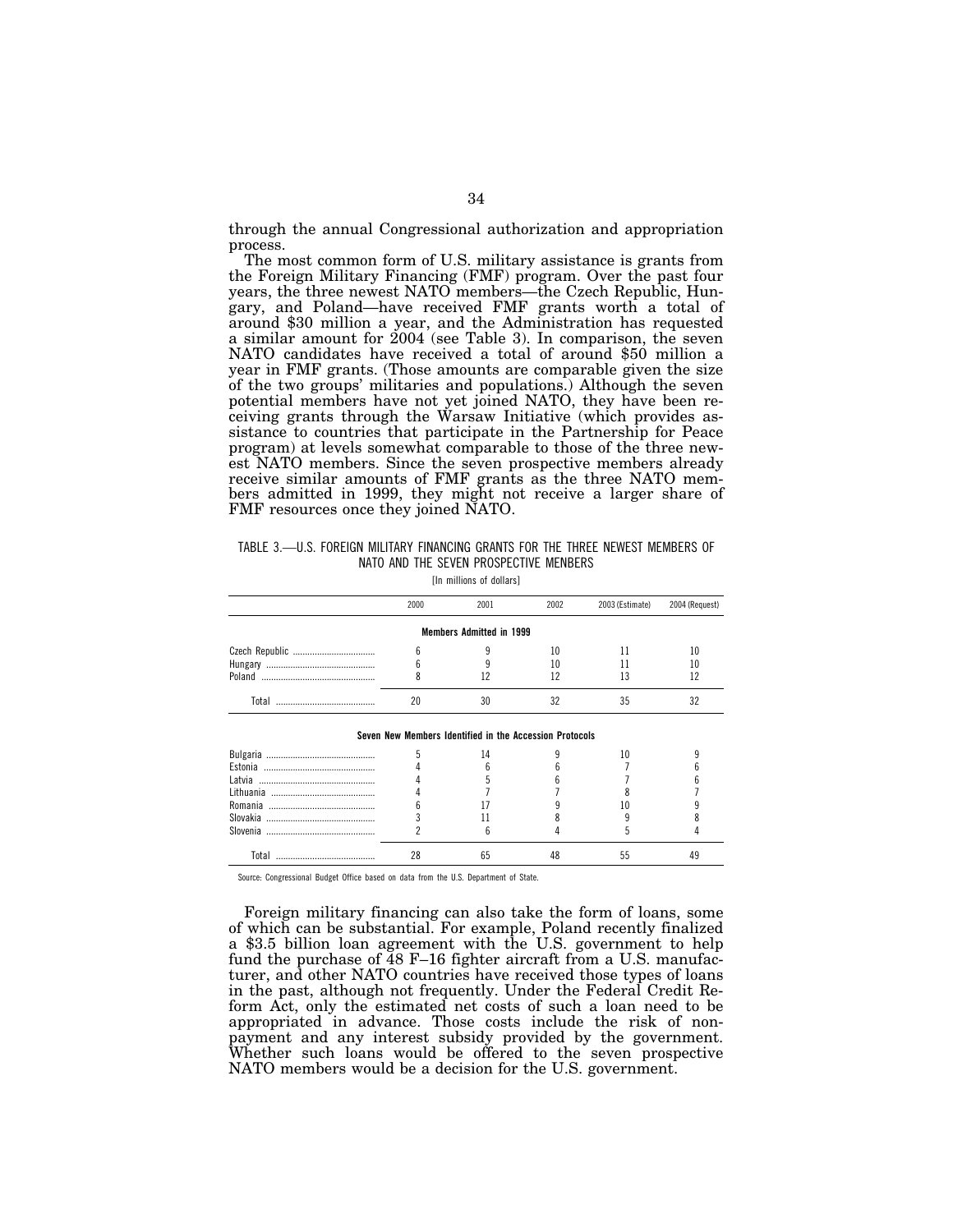# ENLARGEMENT AND NATO BURDENSHARING

In addition to the possible budgetary impact, another issue to consider in evaluating this round of enlargement is whether the seven prospective members of NATO could meet their burdensharing obligations to the alliance. In the NATO context, ''burden sharing'' generally applies to the amount of spending and defense capability that each member country provides toward NATO's common defense. The overall level of NATO's collective defense is an issue that is discussed and debated among the members of the alliance, but it is not defined as a quantitative level of defense capability to be provided by each NATO country. Burdensharing has historically been an issue raised by the Congress as it seeks to understand whether the United States has been or is bearing an appropriate share of the burden of NATO membership.5

Perhaps the most common indirect indicator of burdensharing is a country's defense spending, often expressed as a percentage of its GDP. Other standard measures include defense spending per capita and the proportion of the population in the military. Another potential measure, increasingly important today, is contributions to global multinational peacekeeping operations.

On an unweighted average basis, NATO countries currently spend about 2 percent of their GDPs on defense (see Table 4). That average is slightly skewed by Greece and Turkey, which each spend more than 4 percent of their respective GDPs on defense, and by Iceland, which has no defense expenditures. (The United States is the third highest at 3.4 percent of GDP.) Without Greece, Turkey, and Iceland, the unweighted average for current NATO members would be 1.8 percent. Five of the seven prospective members are already at or above that average, and they have stated that they intend to maintain or increase their level of defense spending. The exceptions are Latvia and Slovenia, whose defense expenditures equal about 1.2 percent<sup>6</sup> and 1.7 percent of GDP, respectively. However, both countries have indicated that they plan to increase defense expenditures in the near future. The Latvian parliament has approved spending at least 2 percent of GDP on defense through 2008, and the Slovenian government has committed itself to boosting defense spending to 2 percent of GDP by 2008. It should be noted, however, that although defense spending as a percentage of GDP is comparable among the current and prospective members, the latter have much smaller GDPs.7 Thus, their defense spending is far lower in dollar and per capita terms.

 $5$  For a more complete discussion of the issue of NATO burdensharing, see Congressional Budget Office, NATO Burdensharing After Enlargement (August 2001).

<sup>&</sup>lt;sup>6</sup>The Committee notes that, in 2002, Latvia spent 1.75 percent of GDP on defense and the Latvian Government has enacted a law to require that 2 percent of GDP be spent on defense

<sup>&</sup>lt;sup>7</sup>The total GDP of both the 1999 and 2003 NATO expansion countries is only 2.3 percent of the total GDP of the other NATO countries.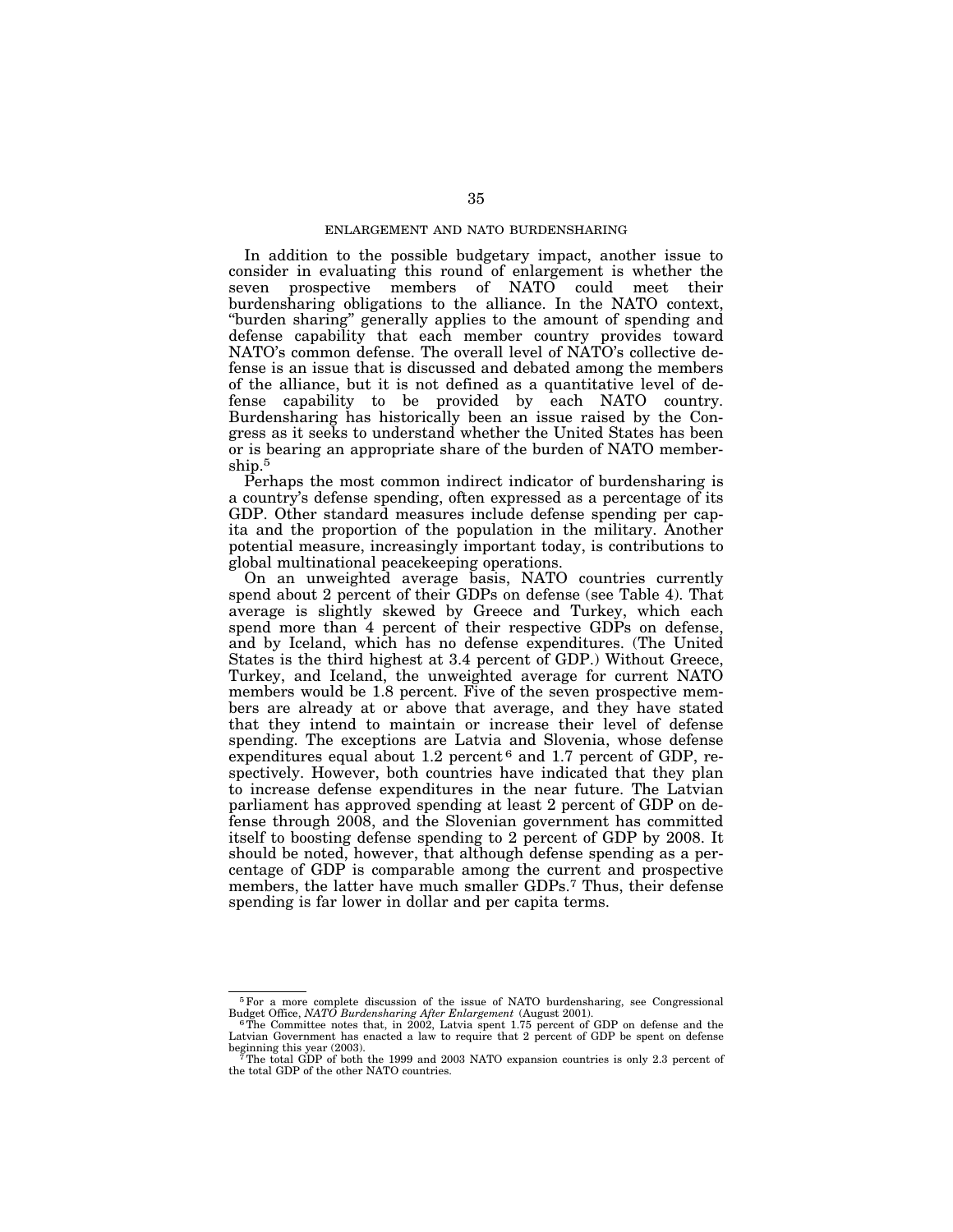|  |  |  | TABLE 4.—MEASURES OF DEFENSE SPENDING FOR CURRENT AND PROSPECTIVE NATO MEMBERS |  |
|--|--|--|--------------------------------------------------------------------------------|--|
|  |  |  |                                                                                |  |

|                |                          |                                     |                                           | Defense Spending          |                                          |
|----------------|--------------------------|-------------------------------------|-------------------------------------------|---------------------------|------------------------------------------|
|                | Population<br>(Millions) | <b>GDP</b> (Billions<br>of dollars) | Defense Spending<br>(Billions of dollars) | as a Percentage of<br>GDP | Defense Spending<br>per Capita (Dollars) |
|                |                          |                                     | Members Admitted Between 1949 and 1982    |                           |                                          |
| Belgium        | 10.3                     | 248                                 | 3.2                                       | 1.3                       | 312                                      |
| Canada         | 31.9                     | 727                                 | 8.2                                       | 1.1                       | 256                                      |
| Denmark        | 5.4                      | 175                                 | 2.7                                       | 1.5                       | 502                                      |
| France         | 59.8                     | 1,418                               | 35.5                                      | 2.5                       | 594                                      |
| Germany        | 83.3                     | 1.987                               | 29.4                                      | 1.5                       | 353                                      |
| Greece         | 10.6                     | 132                                 | 5.8                                       | 4.4                       | 542                                      |
| lceland        | 0.3                      | 8                                   | $\theta$                                  | 0                         | $\theta$                                 |
| Italy          | 57.7                     | 1,175                               | 22.6                                      | 1.9                       | 392                                      |
| Luxembourg     | 0.4                      | 20                                  | 0.2                                       | 0.9                       | 402                                      |
| Netherlands    | 16.1                     | 420                                 | 6.9                                       | 1.6                       | 425                                      |
| Norway         | 4.5                      | 192                                 | 3.6                                       | 1.9                       | 804                                      |
| Portugal       | 10.1                     | 121                                 | 2.8                                       | 2.3                       | 273                                      |
| Spain          | 40.1                     | 643                                 | 7.7                                       | 1.2                       | 193                                      |
| Turkey         | 67.3                     | 186                                 | 9.0                                       | 4.9                       | 134                                      |
| United Kingdom | 59.8                     | 1,549                               | 36.8                                      | 2.4                       | 616                                      |
| United States  | 280.6                    | 10,430                              | 350.9                                     | 3.4                       | 1,251                                    |
| Total          | 737.9                    | 19,422                              | 525.3                                     | 2.7                       | 712                                      |
|                |                          | 1999 Round of NATO Enlargement      |                                           |                           |                                          |
| Czech Republic | 10.3                     | 69                                  | 1.5                                       | 2.1                       | 144                                      |
| Hungary        | 10.1                     | 64                                  | 1.1                                       | 1.8                       | 113                                      |
| Poland         | 38.6                     | 182                                 | 3.6                                       | 2.0                       | 93                                       |
| Total          | 59.0                     | 316                                 | 6.2                                       | 2.0                       | 105                                      |
|                |                          | 2003 Round of NATO Enlargement      |                                           |                           |                                          |
| Bulgaria       | 7.6                      | 13                                  | 0.4                                       | 2.7                       | 47                                       |
| Estonia        | 1.4                      | 8                                   | 0.2                                       | 2.0                       | 111                                      |
| Latvia         | 2.4                      | $\overline{7}$                      | 0.1                                       | 1.2                       | 37                                       |
| Lithuania      | 3.6                      | 12                                  | 0.2                                       | 1.9                       | 64                                       |
| Romania        | 22.3                     | 40                                  | 1.0                                       | 2.5                       | 44                                       |
| Slovakia       | 5.4                      | 22                                  | 0.4                                       | 1.9                       | 75                                       |
| Slovenia       | 1.9                      | 22                                  | 0.4                                       | 17                        | 192                                      |
| Total          | 44.6                     | 124                                 | 2.6                                       | 2.1                       | 58                                       |

Source: Congressional Budget Office based on information from the Department of Defense; Central Intelligence Agency, "The World<br>Factbook, 2002"; and International Institute for Strategic Studies, "The Military Balance, 20 were used.

The defense capabilities of the current and prospective NATO countries can also be compared using various broad measures, such as the total number of personnel in their armed services and the number of airfields they have with runways longer than 2.4 kilometers (7,600 feet). Airfields are a key asset for military operations, including NATO Airborne Early Warning and Control operations, air defense, forward basing, and troop entry and exit points. Other broad measures of capability include the percentage of conscripts in a military force, which gives an indication of the professional quality of the force, and the number of military personnel employed in global multinational peace support operations (see Table 5). (All of the prospective NATO members have contributed troops for such operations.)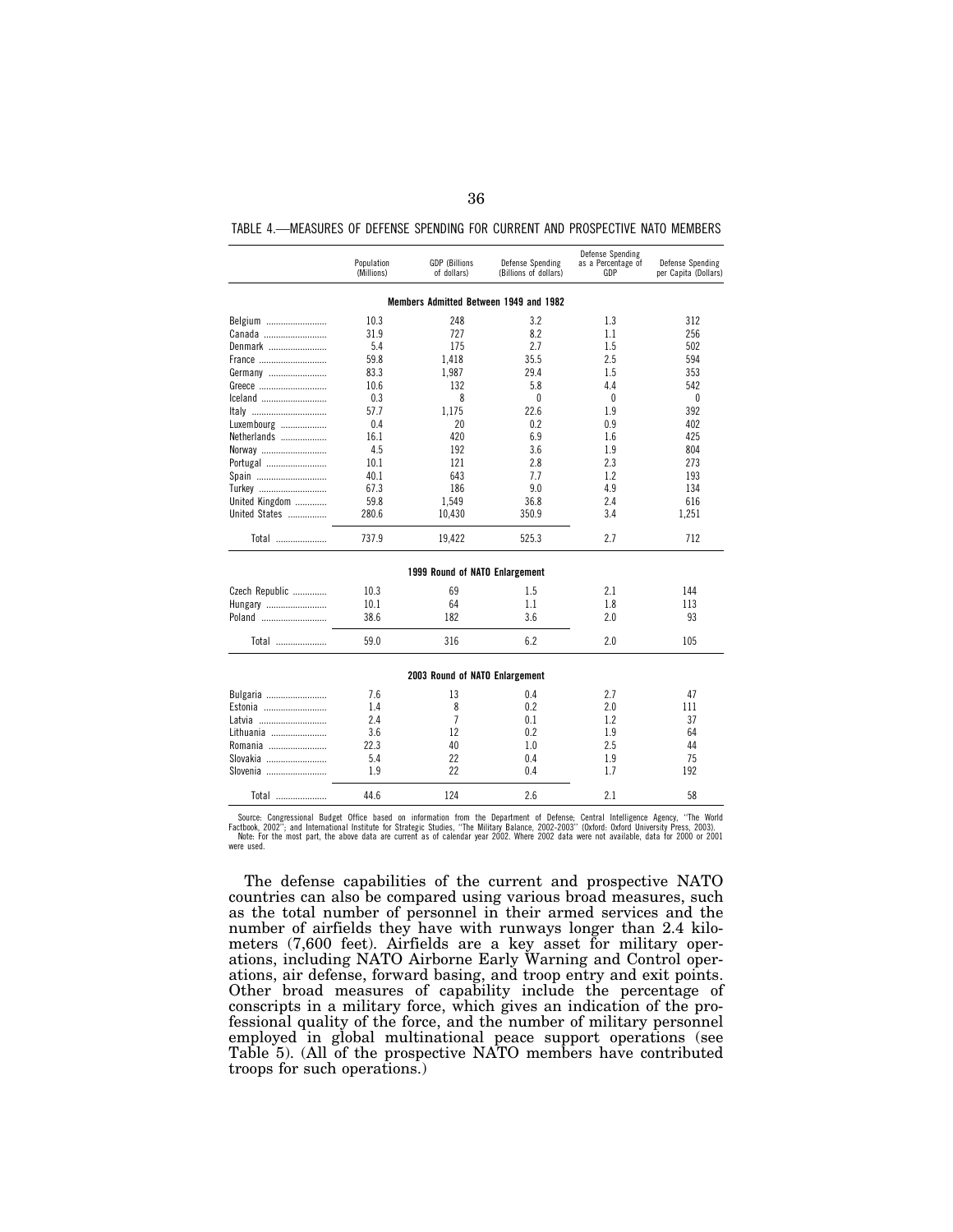Comparing the seven prospective members with the three NATO countries admitted in 1999 shows similarities and differences. Although the total population of the seven prospective members is about 25 percent smaller than the total population of the three newest members, the number of people in their military forces is only 8 percent smaller. The military forces of the seven prospective members also have similar proportions of professional soldiers, with 49 percent of their forces being conscripts, compared with 52 percent for the members admitted in 1999. (However, those levels are generally higher than the number of conscripts employed by NATO members admitted before 1999.) In addition, both sets of countries have roughly the same number of airfields with long runways. Overall, it appears that the seven prospective members would expand NATO's military forces by 6 percent and increase the number of airfields with long runways available to the alliance by 6 percent (and the number available in Europe by 13 percent).

Each of the prospective NATO members has been asked to follow a NATO Membership Action Plan (MAP), which lays out broad political, economic, defense, resource, security, and legal objectives. The MAP is not specific in defining what capabilities each country is expected to contribute, aside from calling on members to provide ''forces and capabilities for collective defense and other Alliance missions.'' However, each of the prospective members has certain specialized capabilities that NATO believes would contribute to the alliance (see Table 6). Those capabilities include light infantry; special forces; units to defend against nuclear, biological, and chemical weapons; explosive ordinance disposal teams; military police; medical units; small naval units; limited airlift; and engineer or logistics units. In addition, Romania possesses unmanned aerial vehicles, and Slovakia has air-to-ground training ranges. Geographically, Bulgaria offers the Black Sea port of Burgas, and Slovakia connects the three most recent members, the Czech Republic, Hungary, and Poland.

In short, from the perspective of burdensharing, the seven prospective members are committed to levels of defense spending that are equal to, or close to, the current NATO per-country average in terms of percentage of GDP. In addition, the military forces of those countries are relatively professional and could contribute some specialized capabilities that would enhance NATO's military mission.

TABLE 5.—BROAD MEASURES OF MILITARY CAPABILITY FOR CURRENT AND PRPSPECTIVE NATO **MEMBERS** 

| Country     | Population<br>(Millions) | Active Mili-<br>tary Force<br>(Thou-<br>sands) | Military as<br>a Percent-<br>age of Pop-<br>ulation | Active-<br>Force<br>Conscripts<br>(Thou-<br>sands) | Conscripts<br>as a Per-<br>centage of<br>Force | Number of<br>Troops In-<br>volved in<br>MPS <sub>0s</sub> | Percentage<br>of Military<br>Involved in<br>MPS <sub>0s</sub> | <sup>1</sup> Number<br>of Airports |
|-------------|--------------------------|------------------------------------------------|-----------------------------------------------------|----------------------------------------------------|------------------------------------------------|-----------------------------------------------------------|---------------------------------------------------------------|------------------------------------|
|             |                          |                                                | Members Admitted Between 1949 and 1982              |                                                    |                                                |                                                           |                                                               |                                    |
| Belgium     | 10.3                     | 39                                             | 0.4                                                 | 0                                                  |                                                | 646                                                       | 1.6                                                           | 14                                 |
| Canada<br>  | 31.9                     | 52                                             | 0.2                                                 |                                                    |                                                | 1.457                                                     | 2.8                                                           | 33                                 |
| Denmark<br> | 5.4                      | 23                                             | 0.4                                                 | 6                                                  | 25                                             | 869                                                       | 3.8                                                           | 9                                  |
| France<br>  | 59.8                     | 260                                            | 0.4                                                 |                                                    | 0                                              | 6.624                                                     | 2.5                                                           | 41                                 |
| Germany<br> | 83.3                     | 296                                            | 0.4                                                 | 107                                                | 36                                             | 6.841                                                     | 2.3                                                           | 65                                 |
| Greece<br>  | 10.6                     | 178                                            | 1.7                                                 | 98                                                 | 55                                             | 1.382                                                     | 0.8                                                           | 21                                 |
| Iceland<br> | 0.3                      | 0                                              | 0                                                   | 0                                                  | 0                                              |                                                           | 0                                                             |                                    |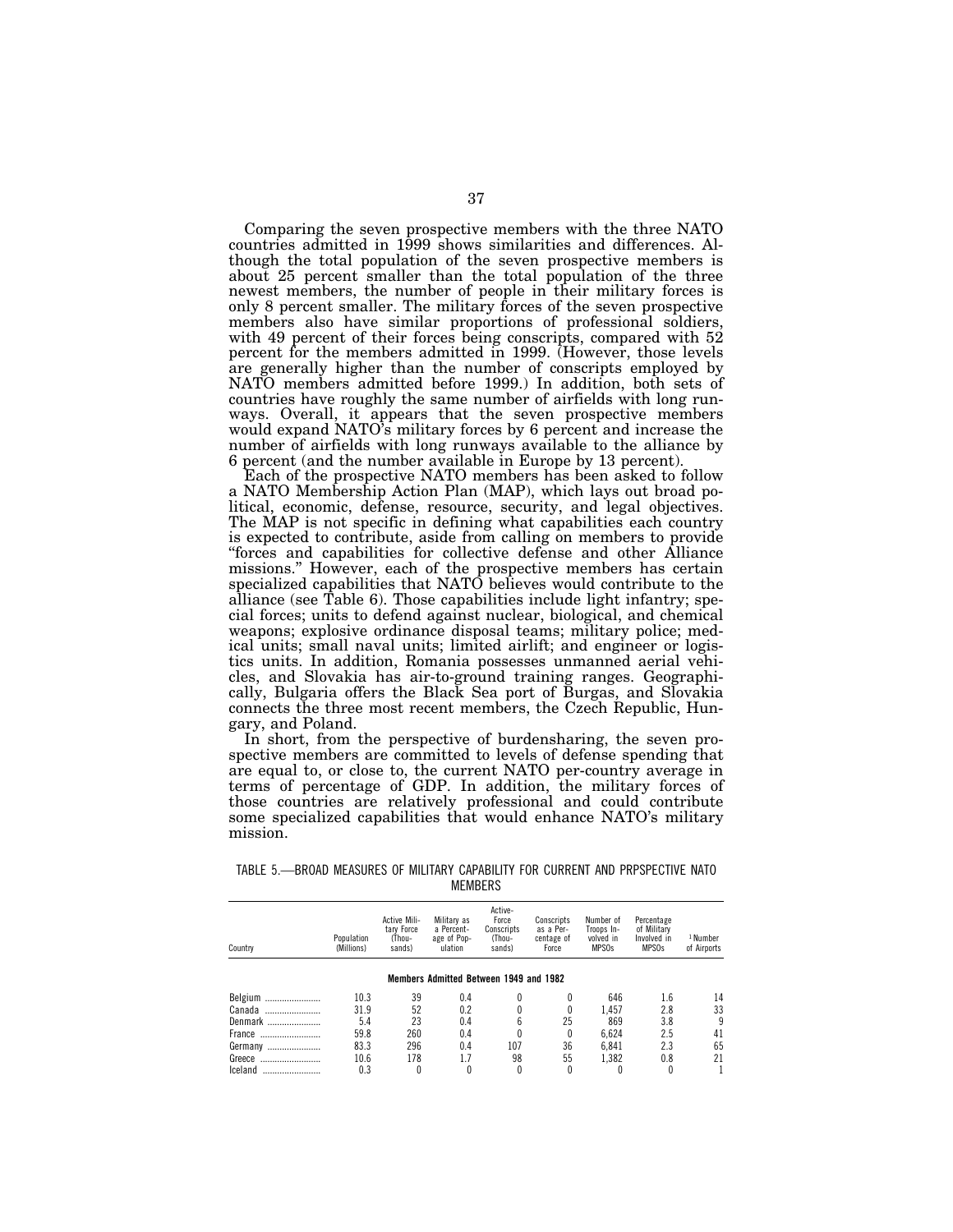| TABLE 5.—BROAD MEASURES OF MILITARY CAPABILITY FOR CURRENT AND PRPSPECTIVE NATO |  |                   |  |  |  |
|---------------------------------------------------------------------------------|--|-------------------|--|--|--|
|                                                                                 |  | MEMBERS-Continued |  |  |  |

| Country        | Population<br>(Millions) | Active Mili-<br>tary Force<br>(Thou-<br>sands) | Military as<br>a Percent-<br>age of Pop-<br>ulation | Active-<br>Force<br>Conscripts<br>(Thou-<br>sands) | Conscripts<br>as a Per-<br>centage of<br>Force | Number of<br>Troops In-<br>volved in<br>MPS <sub>0s</sub> | Percentage<br>of Military<br>Involved in<br>MPS <sub>0s</sub> | <sup>1</sup> Number<br>of Airports |
|----------------|--------------------------|------------------------------------------------|-----------------------------------------------------|----------------------------------------------------|------------------------------------------------|-----------------------------------------------------------|---------------------------------------------------------------|------------------------------------|
| Italy          | 57.7                     | 217                                            | 0.4                                                 | 70                                                 | 32                                             | 6,295                                                     | 2.9                                                           | 39                                 |
| Luxembourg     | 0.4                      | 1                                              | 0.2                                                 | 0                                                  | $\theta$                                       | 25                                                        | 2.8                                                           | 1                                  |
| Netherlands    | 16.1                     | 50                                             | 0.3                                                 | 0                                                  | 0                                              | 1,348                                                     | 2.7                                                           | 9                                  |
| Norway         | 4.5                      | 27                                             | 0.6                                                 | 15                                                 | 57                                             | 994                                                       | 3.7                                                           | 14                                 |
| Portugal       | 10.1                     | 44                                             | 0.4                                                 | 8                                                  | 19                                             | 1,048                                                     | 2.4                                                           | 14                                 |
| Spain          | 40.1                     | 178                                            | 0.4                                                 | 0                                                  | $\theta$                                       | 2.180                                                     | 1.2                                                           | 25                                 |
| Turkey         | 67.3                     | 515                                            | 0.8                                                 | 391                                                | 76                                             | 2,731                                                     | 0.5                                                           | 46                                 |
| United Kingdom | 59.8                     | 211                                            | 0.4                                                 | 0                                                  | $\theta$                                       | 3,554                                                     | 1.7                                                           | 41                                 |
| United States  | 280.6                    | 1,414                                          | 0.5                                                 | 0                                                  | 0                                              | 5,312                                                     | 0.4                                                           | 405                                |
| Total          | 737.9                    | 3,503                                          | 0.5                                                 | 696                                                | 20                                             | 41,306                                                    | 1.2                                                           | 777                                |
|                |                          |                                                | 1999 Round of NATO Enlargement                      |                                                    |                                                |                                                           |                                                               |                                    |
| Czech Republic | 10.3                     | 50                                             | 0.5                                                 | 25                                                 | 51                                             | 604                                                       | 1.2                                                           | 11                                 |
| Hungary        | 10.1                     | 33                                             | 0.3                                                 | 23                                                 | 69                                             | 668                                                       | 2.0                                                           | 10                                 |
| Poland         | 38.6                     | 163                                            | 0.4                                                 | 81                                                 | 50                                             | 1,575                                                     | 1.0                                                           | 32                                 |
| Total          | 59.0                     | 246                                            | 0.4                                                 | 129                                                | 52                                             | 2,847                                                     | 1.2                                                           | 53                                 |
|                |                          |                                                | 2003 Round of NATO Enlargement                      |                                                    |                                                |                                                           |                                                               |                                    |
| Bulgaria       | 7.6                      | 69                                             | 0.9                                                 | 49                                                 | 72                                             | 40                                                        | 0.1                                                           | 20                                 |
| Estonia        | 1.4                      | 6                                              | 0.4                                                 | 1                                                  | 24                                             | 3                                                         | 0.1                                                           | 7                                  |
| Latvia         | 2.4                      | 6                                              | 0.2                                                 | $\overline{c}$                                     | 29                                             | 112                                                       | 2.0                                                           | 7                                  |
| Lithuania      | 3.6                      | 14                                             | 0.4                                                 | 4                                                  | 31                                             | 125                                                       | 0.9                                                           | $\overline{c}$                     |
| Romania        | 22.3                     | 99                                             | 0.4                                                 | 35                                                 | 35                                             | 905                                                       | 0.9                                                           | 13                                 |
| Slovakia       | 5.4                      | 26                                             | 0.5                                                 | 15                                                 | 57                                             | 641                                                       | 2.4                                                           | 4                                  |
| Slovenia       | 1.9                      | 9                                              | 0.5                                                 | 5                                                  | 50                                             | 86                                                        | 1.0                                                           | $\overline{c}$                     |
| Total          | 44.6                     | 227                                            | 0.5                                                 | 111                                                | 49                                             | 1,912                                                     | 0.8                                                           | 55                                 |

Source: Congressional Budget Office based on information from the Department of Defense; Central Intelligence Agency, "The World<br>Nactbook, 2002"; and International Institute for Strategic Studies, "The Military Balance, 20

1 Specifically, the number of airports that have paved runways larger than 2.4 kilometers.

# TABLE 6.—SPECIALIZED MILITARY CAPABILITIES OF PROSPECTIVE NATO MEMEBERS

|               | Light<br>Infantry | Special<br>Forces | NBC De-<br>fense<br>Units | Explosive<br>Ordinance<br>Disposal<br>Units | Military<br>Police | Medical<br>Units | Small<br>Naval<br>Units | Limited<br>Airlift | Engineer<br>or Logis-<br>tics Units |
|---------------|-------------------|-------------------|---------------------------|---------------------------------------------|--------------------|------------------|-------------------------|--------------------|-------------------------------------|
| Bulgaria<br>  |                   | λ                 | v                         |                                             |                    |                  |                         | Х                  |                                     |
| Estonia       | χ                 |                   |                           |                                             | χ                  |                  |                         |                    |                                     |
| Latvia        |                   |                   |                           |                                             | χ                  | χ                |                         |                    |                                     |
| Lithuania<br> |                   |                   |                           |                                             |                    | χ                |                         | χ                  |                                     |
| Romania       |                   |                   |                           |                                             | χ                  |                  |                         | χ                  |                                     |
| Slovakia<br>  |                   |                   |                           |                                             |                    |                  |                         |                    |                                     |
| Slovenia<br>  |                   |                   |                           |                                             | λ                  | λ                |                         | λ                  |                                     |

Source: Congressional Budget Office based on information from the Department of Defense. Note: NBC = nuclear, biological, and chemical.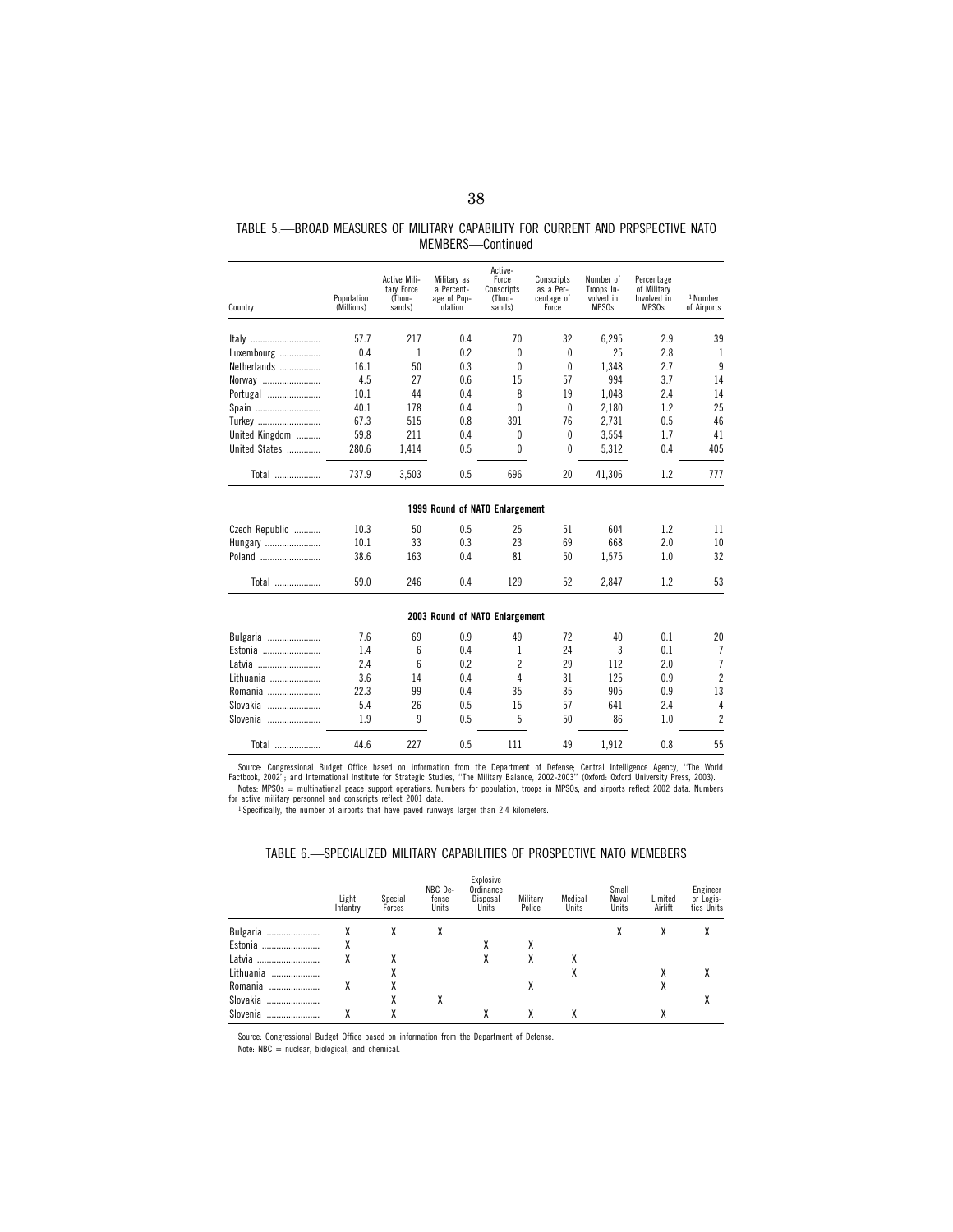# APPENDIX: COST INSIGHTS FROM THE 1999 ROUND OF NATO ENLARGEMENT

One method of estimating the impact on NATO's common budgets of admitting Bulgaria, Estonia, Latvia, Lithuania, Romania, Slovakia, and Slovenia into the alliance is to examine the estimated costs for the previous round of NATO enlargement. Those costs are estimated because the integration of Poland, Hungary, and the Czech Republic into the NATO infrastructure is still a work in progress, whose total cost will not be known for some time. NATO's Senior Resource Board (SRB) estimated in 1997 that integrating Poland, Hungary, and the Czech Republic into NATO would increase the common budgets by about \$1.5 billion over 10 years. The board has not officially updated that estimate. But according to data provided by the Department of Defense (DOD) and NATO, it appears that spending to date is in line with previous estimates, although the final cost will be somewhat less than originally anticipated, around \$1.2 billion to \$1.3 billion over the 1999- 2008 period.

The 1997 SRB estimate was based on an evaluation of the infrastructure projects that were identified as necessary to maintain a minimum level of military interoperability between Poland, Hungary, and the Czech Republic and the other NATO members. Those projects had to be vital to the collective defense of all member nations to be deemed worthy of funding from the common budgets. The requirements were grouped and estimated in four categories:

- Consultation, command, and control (C3), which includes projects to link the communications of the new members' military headquarters into the NATO command structure;
- Air defense, which involves integration into the NATO Integrated Air Defense System as well as procurement and operation of common radars;
- Infrastructure needed to transport reinforcements and military supplies, which includes upgrades so that ports and air bases can receive cargo ships and aircraft from various member nations; and
- Training and exercises, which includes expenses related to common NATO exercises.

Through 2002, NATO had authorized about \$497 million worth of commonly funded infrastructure projects in Poland, Hungary, and the Czech Republic through the NATO Security Investment Program (see the Table A-1). According to DOD, that \$497 million figure represents a best estimate of the final value of the authorized projects. Because funds for many of the larger infrastructure projects are provided incrementally, the final value will not be known for some time. So far, NATO has provided about \$236 million for those projects through 2002 (with the United States contributing about \$52 million of that amount). On the basis of data from DOD and NATO on the total cost of the 1999 enlargement round, CBO expects that about \$1 billion in funding from the Security Investment Program will eventually be dedicated to projects in Poland, Hungary, and the Czech Republic.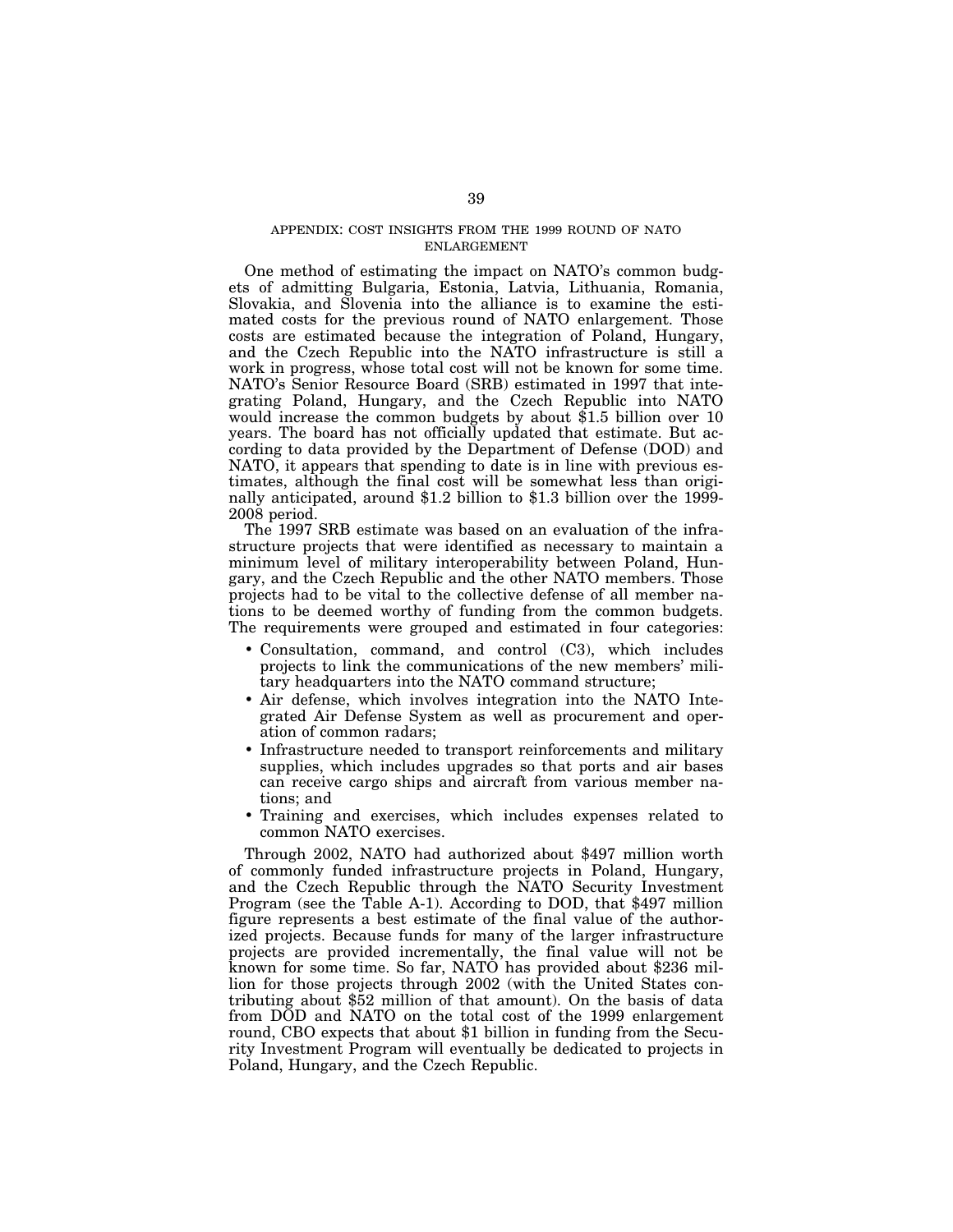# TABLE A-1.—ESTIMATED COSTS TO THE 19 CURRENT NATO MEMBERS FOR THE 1999 ENLARGEMENT ROUND

[By calendar year, in millions of U.S. dollars]

|                                                            | Actual |      |      |      |           |                      |       |  |  |  |
|------------------------------------------------------------|--------|------|------|------|-----------|----------------------|-------|--|--|--|
|                                                            | 1999   | 2000 | 2001 | 2002 | 1999-2002 | Future<br>(Estimate) | Total |  |  |  |
| Estimated Cost of Authorized<br>Projects <sup>1</sup><br>  | 180    | 41   | 124  | 152  | 497       | 793                  | 1.290 |  |  |  |
| Funding Provided to Date and Esti-<br>mated Future Funding | 18     | 16   | 58   | 144  | 236       | 1.054                | 1.290 |  |  |  |

Source: Congressional Budget Office based on data from the Department of Defense.

1 Authorized projects reflect projects that have been approved by NATO for common funding. Many larger projects are funded incrementally or may be cancelled altogether on the basis of the changing security environment.

Given the relatively large estimated 10-year cost of the 1999 round of NATO en largement (\$1.3 billion), one might have expected to see more funding committed for projects in those countries over the past few years than has actually been committed. There are several reasons why that has not been the case. First, the original 1997 SRB estimate projected that most of the costs would occur during the latter half of the 10-year period. Comparing actual funding to date with the SRB estimate shows that the yearby-year amounts are very similar, which implies that the bulk of funding is still to come. Second, some of the more expensive projects, such as radar installations and upgrades to port facilities, are only starting to be constructed, and significant funds will be authorized for them in coming years. It is also possible that the SRB's \$1.3 billion estimate may ultimately prove too high. Because the decision to proceed with commonly funded infrastructure projects is driven by financial resources as well as by the security environment that exists when funding decisions are made, it is possible that NATO could decide to reduce the requirements postulated in 1997. In that case, not only would the 1999 enlargement round cost less than originally anticipated but future rounds could cost less as well.

# V. NATO-RUSSIA RELATIONS

The Committee does not find NATO enlargement and the development of a cooperative NATO-Russia relationship to be mutually exclusive. NATO enlargement and cooperative NATO-Russian relations both have immense value for the United States and for the nations of Europe, if they are pursued properly. They are complementary and reinforcing objectives. The challenge for the United States, and for NATO, is to do both correctly. Toward this end, the Committee Resolution of Ratification supports NATO's policy to continue developing a constructive relationship with the Russian Federation as it pursues democratization, market reforms, and peaceful relations with its neighbors.

The enlargement of NATO, a defensive alliance comprised of democratic nations, does not threaten any country in Europe. In the view of the Committee, all of Europe benefits from the existence of NATO, including Russia. The Committee finds that admitting Bulgaria, Estonia, Latvia, Lithuania, Romania, Slovakia and Slovenia into NATO will multiply this benefit, not only by securing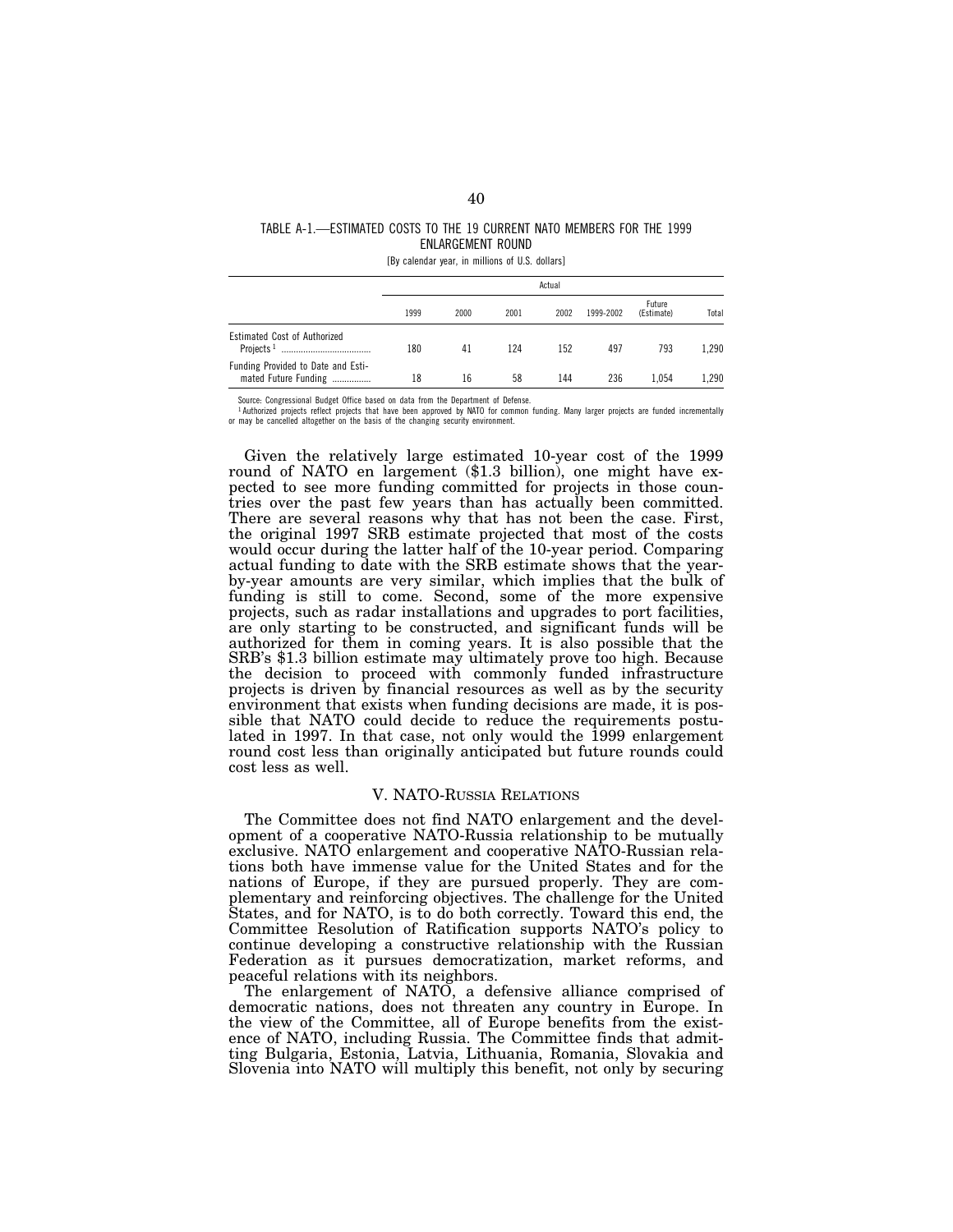seven countries that embrace democracy and free markets, but also by calling upon those countries to lead in the defense of democracy and stability in Central and Eastern Europe. In appreciation of this fact, democracies throughout Europe—including those that are not seeking NATO membership—have endorsed NATO's plans to extend its membership to Bulgaria, Estonia, Latvia, Lithuania, Romania, Slovakia and Slovenia.

In comparison to the Russian government's caustic rhetoric during the last round of NATO enlargement, when the Alliance invited Poland, Hungary and the Czech Republic, Moscow's message has softened. It is possible that President Putin now views a unified front against terrorism, in part due to Moscow's ongoing conflict in Chechnya, as more important than potential divisions with the allies over enlargement. The Committee notes that the Russian Duma and much of Russia's military and intelligence bureaucracy remain adamantly opposed to enlargement, which they view as a U.S.-led effort to move a military alliance closer to their territory. As in 1998, the Committee rejects any suggestion that by enlarging, NATO is encroaching upon Russia's legitimate space and that any sovereign state in Europe is within any other country's sphere of influence. It is also the view of the Committee that the proposed NATO membership of Bulgaria, Estonia, Latvia, Lithuania, Romania, Slovakia and Slovenia is unrelated to recent disagreement over taking military action in Iraq, the brutal massacre of civilians in Chechnya, as well as ongoing transfers of Russian technology and weapons to rogue states.

To provide a forum for confidence building and information exchange, NATO and Russia formalized consultative procedures in a document called the Founding Act, which was signed on May 27, 1997. The Founding Act established a Permanent Joint Council (PJC) for NATO-Russia consultations. Four years later, in December 2001, NATO and Russian Foreign Ministers announced their intention to create a NATO-Russia Council, on the principle of "NATO at 20." In May 2002, NATO and Russian leaders meeting in Rome signed the ''NATO at 20'' agreement, in which Russia and NATO members participate as equals on certain issues. This replaces the NATO-Russia Permanent Joint Council. Spurred by the tragic events of September 11, 2001, this decision demonstrates the shared resolve to work closely together as equal partners in areas of common interest and to stand together against common threats and risks to security. The Committee Resolution of Ratification reiterates the outlines of the consultation and defense-related cooperation as set out in the NATO-Russia Council.

The Committee notes that while there was a tendency during the last round of enlargement among opponents of NATO enlargement to lay every problem in the U.S.-Russia relationship—and every example of Russian misbehavior—at the doorstep of NATO enlargement, there have been few such examples during this round of enlargement. In the three years that Poland, Hungary and the Czech Republic have been NATO members, there have been no aggressive moves toward Russia, and Russia has seen that enlargement to Europe's east is not directed against Moscow's interests. Yet there are some concerns that the membership of the three Baltic states, which the Soviet Union illegally annexed in 1940 and occupied for a half-century, will bring new problems along NATO's eastern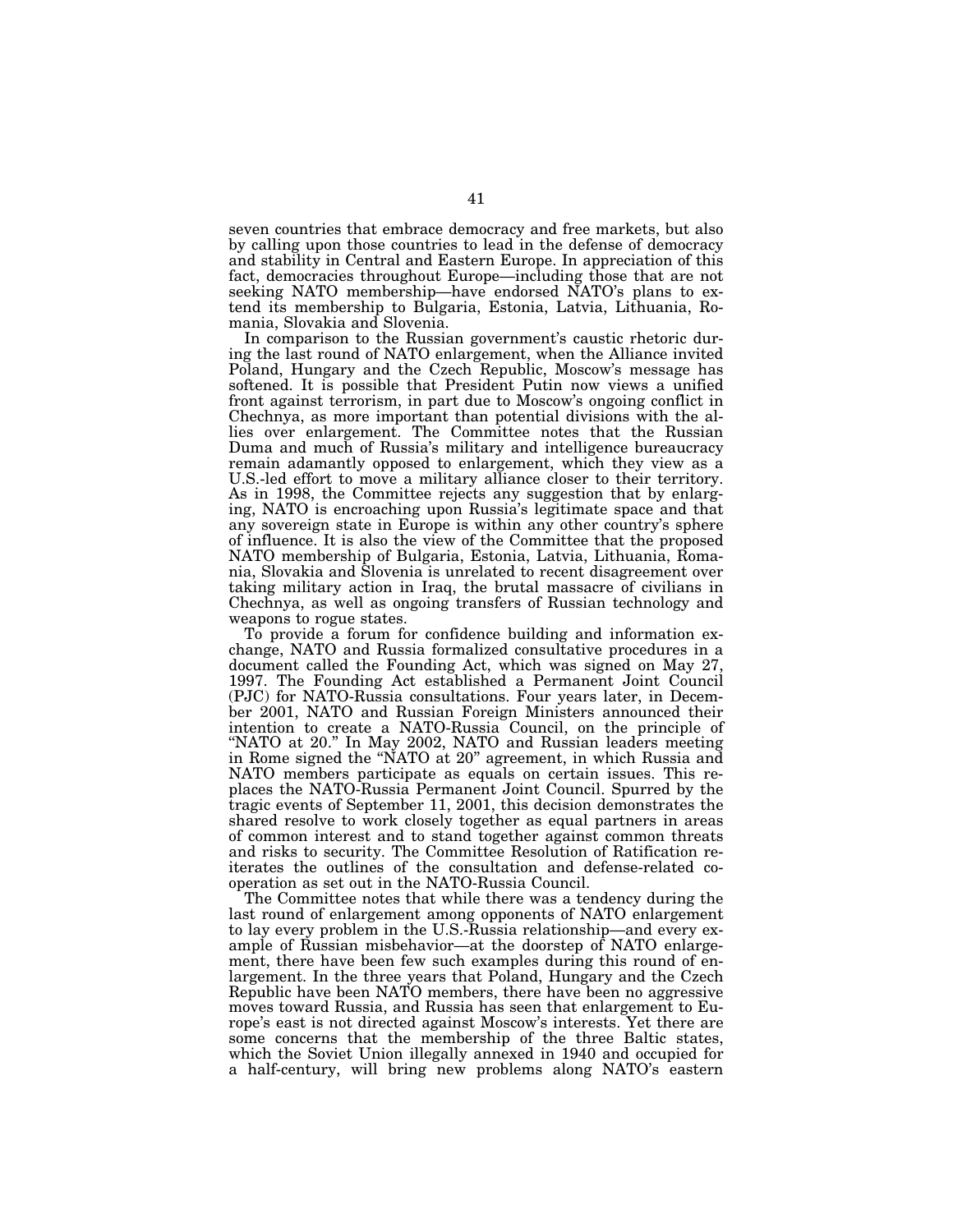edge. It is the view of the Committee that Russia should respect the NATO membership of Estonia, Latvia and Lithuania, and perhaps even be motivated to improve relations with those countries.

The enlargement of NATO would secure its members against domination by larger powers. Likewise, the ongoing development of a constructive relationship between NATO and Russia, as endorsed in the Committee Resolution of Ratification, may provide an avenue for Russia to contribute to the security and stability of Europe. The Committee notes that these goals are fully consistent with the effort the Alliance and Moscow are undertaking together to forge a new partnership through the NATO-Russia Council, designed to ensure that Russia is constructively and legitimately engaged in transatlantic affairs.

## VI. THE BALKAN WARS

In the last decade, NATO has been involved in major peacemaking and peacekeeping roles in the Balkans. The Alliance's first major involvement in operational peacekeeping was in Bosnia and Herzegovina, beginning in December 1995 with the Implementation Force (IFOR), and continuing from December 1996 through today where NATO leads a peacekeeping mission, called the Stabilization Force (SFOR), that includes Partner countries and Russian troops. In 1996, the United States stationed about 16,500 troops in Bosnia, and roughly 6,000 support personnel in Croatia, Hungary, and Italy. All NATO members contributed personnel, along with 18 non-NATO nations, for a total of about 54,000 peacekeeping troops. Since that time, the size of SFOR has been reduced to a force of about 12,000 troops. The Committee recognizes that Bulgaria, Estonia, Latvia, Lithuania, Romania, Slovakia and Slovenia continue to provide support for the SFOR operation. SFOR continues the mission of monitoring and enforcing the military aspects of the Dayton Peace accords—demilitarized zones and weapon containment. SFOR has also made some efforts to detain war crimes suspects, provide both logistical support for internationally monitored elections, and to give limited assistance for refugee resettlement.

To the south, NATO forms the core of the international peacekeeping mission in Kosovo, called Kosovo Force (KFOR), in which some 46,000 military personnel from 39 countries are deployed. NATO intervened in Kosovo in the spring of 1999 to halt a humanitarian catastrophe and restore stability in a strategic region lying between Alliance member states. NATO action was underway during the Alliance's 50th Anniversary summit in Washington. The air campaign lasted 78 days during which more than 38,000 sorties were flown without a single Allied fatality. The Committee recognizes that Bulgaria, Estonia, Latvia, Lithuania, Romania, Slovakia and Slovenia continue to provide support for the KFOR operation.

# VII. NATO TRANSFORMATION

# PRAGUE SUMMIT

At the November 2002 Prague summit, NATO Heads of State committed the Alliance to transform NATO with new members, new capabilities and new relationships with its partners. The Alliance invited Bulgaria, Estonia, Latvia, Lithuania, Romania, Slovakia and Slovenia to begin accession talks to join the Alliance and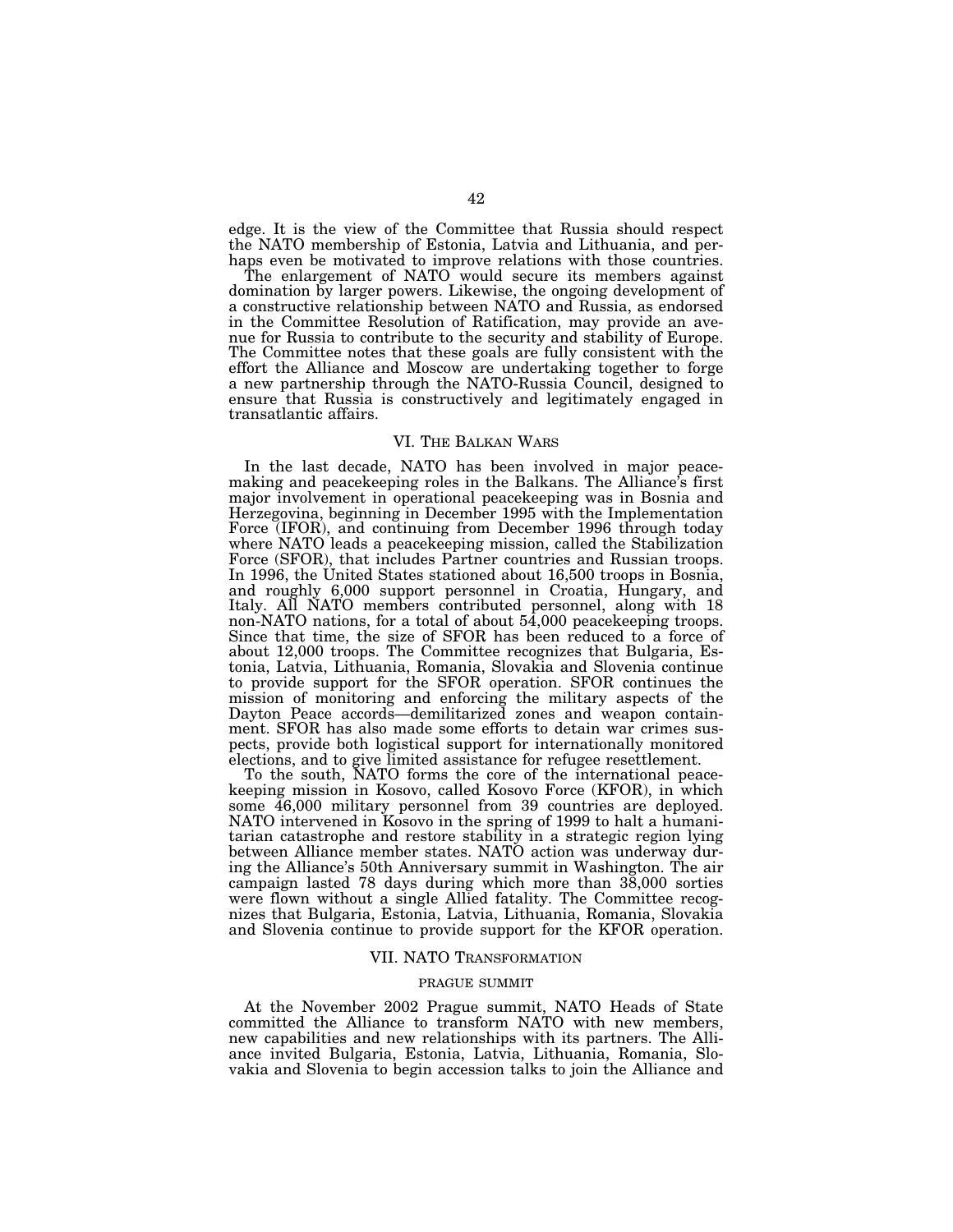considered the membership of these seven countries as part of the Alliance's transforming role for the 21st century. In its Prague Summit Declaration, NATO stated that the Alliance will keep its door open ''to European democracies willing and able to assume the responsibilities and obligations of membership, in accordance with Article 10 of the Washington Treaty.'' The Committee commends the Administration's commitment to NATO's open door, which President George W. Bush articulated at his address to faculty and students of Warsaw University on June 15, 2001:

All of Europe's new democracies, from the Baltic to the Black Sea and all that lie between, should have the same chance for security and freedom—and the same chance to join the institutions of Europe—as Europe's old democracies have.

I believe in NATO membership for all of Europe's democracies that seek it and are ready to share the responsibilities that NATO brings. The question of ''when'' may still be up for debate within NATO; the question of ''whether'' should not be. As we plan to enlarge NATO, no nation should be used as a pawn in the agendas of others. We will not trade away the fate of free European peoples. No more Munichs. No more Yaltas. Let us tell all those who have struggled to build democracy and free markets what we have told the Poles: from now on, what you build, you keep. No one can take away your freedom or your country.

Next year, NATO's leaders will meet in Prague. The United States will be prepared to make concrete, historic decisions with its allies to advance NATO enlargement. Poland and America share a vision. As we plan the Prague Summit, we should not calculate how little we can get away with, but how much we can do to advance the cause of freedom.

The Alliance also defined part of its new mission as combating terrorism and the proliferation of weapons of mass destruction, matched by pledges to obtain the military capabilities to accomplish that mission. Recalling the terrorist attacks of September 11, 2001 and the Alliance's subsequent decision to invoke Article 5 of the Washington Treaty, the Alliance approved a comprehensive package of measures, based on NATO's 1999 Strategic Concept, to strengthen its ability to meet the challenges to the security of NATO forces, populations and territory, from wherever they may come. The allies agreed to a communiqué that acknowledged in principle the need to go "out of area" to fight terrorism and proliferation and to develop more mobile combat capabilities.

In order to carry out the full range of its missions, NATO decided to create a NATO Response Force (NRF) consisting of a technologically advanced, flexible, deployable, interoperable and sustainable force including land, sea and air elements ready to move quickly to wherever needed, as decided by the Council. NATO Heads of State also approved the Prague Capabilities Commitment (PCC) as part of the continuing Alliance effort to improve and develop new military capabilities for modern warfare in a high threat environment. In the view of the Committee, the NRF and PCC are vital components to NATO continuing to play a viable role in trans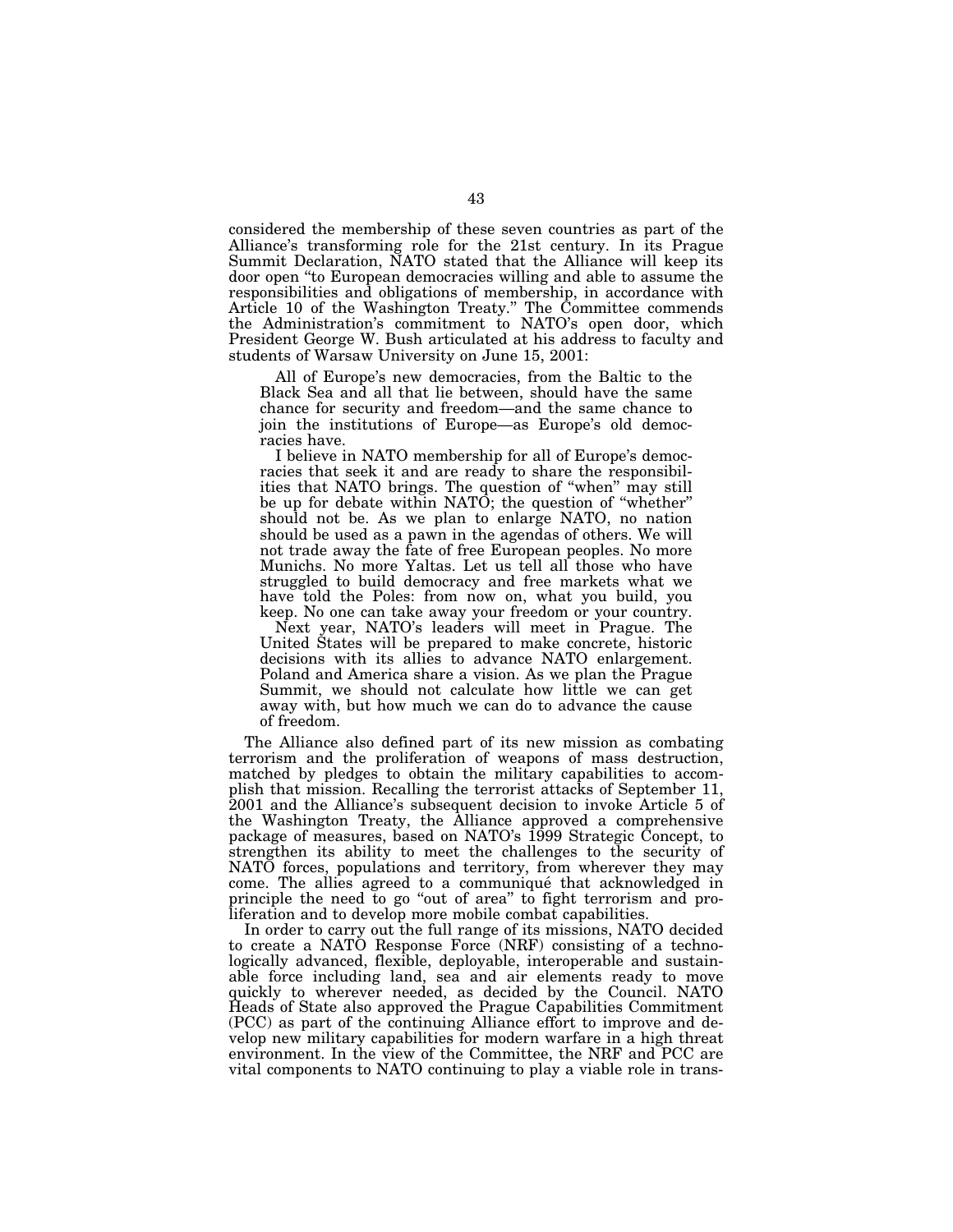atlantic security. The Alliance also endorsed the agreed military concept for defense against terrorism, which is part of a package of measures to strengthen NATO's capabilities in this area. The Committee notes that the Prague summit helped to reconfirm U.S.- European ties.

In the view of the Committee, the transformation of NATO to meet new threats is at the center of its agenda. As U.S. Ambassador to NATO R. Nicholas Burns stated in his testimony before the Foreign Relations Committee on April 1, 2003:

If NATO's past were centered in countering the Soviet threat to western Europe, its future must be devoted to meeting the greatest security challenge of this generation and that is the toxic mix of terrorism and weapons of mass destruction far from Europe's shores. NATO needs to pivot from an inward focus on Europe, which was necessary and appropriate during the Cold War, to an outward focus on the arc of countries where most of the threats are today, in the Middle East and Central Asia.

Ambassador Burns concluded that as NATO looks to the future, the United States and its allies have major challenges ahead. The Committee concurs with the six priorities for NATO as defined Ambassador Burns' testimony before the Foreign Relations Committee on April 8, 2003:

First, we need to strengthen NATO's role in meeting threats outside of Europe, thus our wish that NAO play a larger role, as I have said, in Afghanistan and in Iraq postconflict.

Second, we need to complete the transformation of the military side of the alliance that we began at Prague—and Senator Voinovich was there with us at the Prague summit—a new command structure, NATO Response Force, asking the European allies to do more, to spend more and to spend more wisely to create a better and stronger military capability.

Third, we will need to integrate these allies into the alliance if the Senate gives its advice and consent, and we need to keep our door open to future enlargement in the years ahead as other European countries seek membership and are capable of meeting the obligations.

Fourth, Senator Lugar, you mentioned Russia. Russia, Ukraine, and the countries of Central Asia are on the front lines of the war against terrorism. We have new NATO relationships with them and we have to give them our full support.

Fifth, Senator Biden mentioned the issue of NATO and the European Union. We have had some success. We now have a new NATO-EU arrangement which allowed the EU to take over yesterday NATO's peacekeeping mission in Macedonia, which is a step forward, and we would like to see the European Union continue to cooperate with us, use NATO resources, not to build their own on their own missions . . .

Our sixth priority should be to maintain our commitments that we have got in Bosnia and in Kosovo. They are still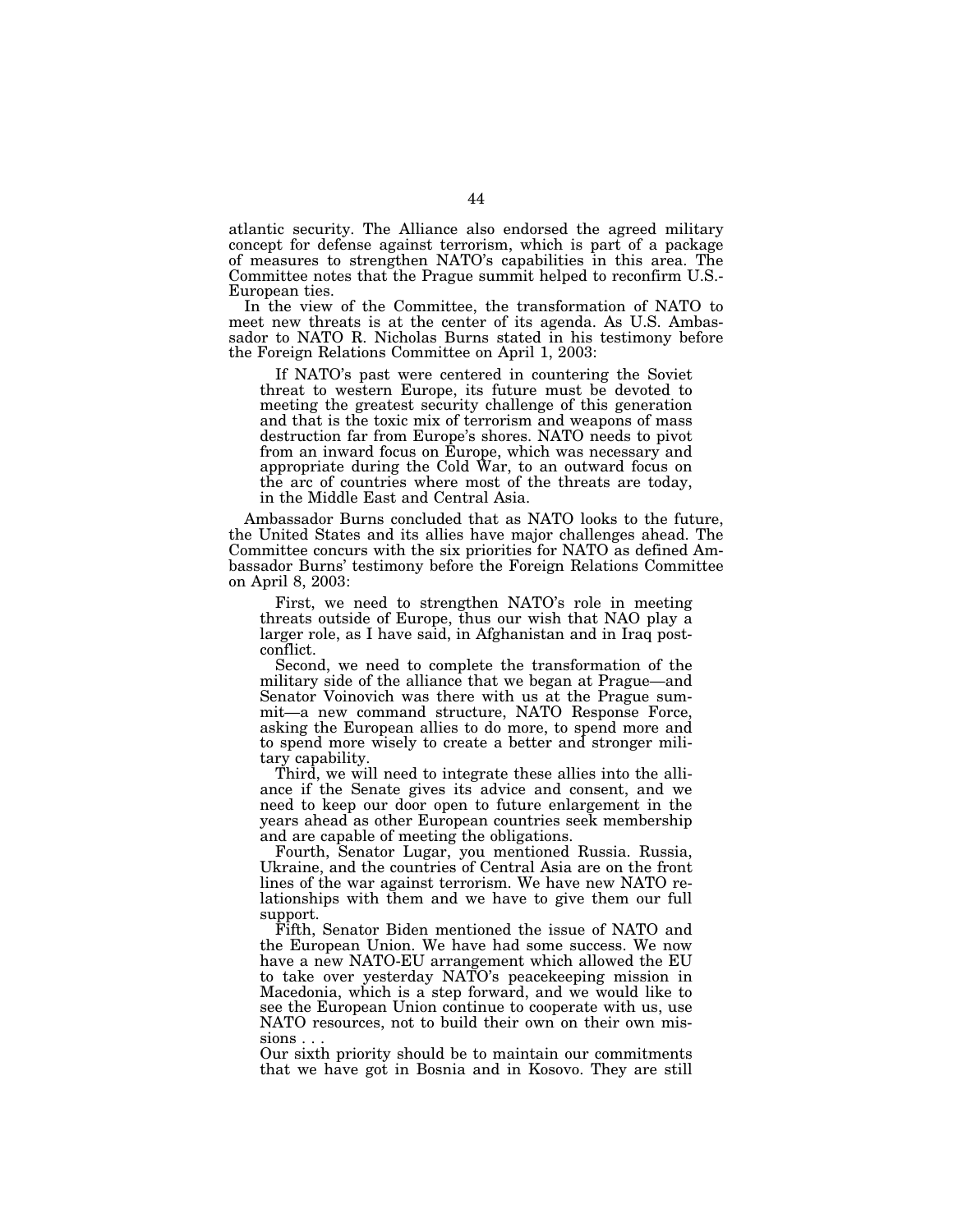commitments we have to meet ant there is still a transition that has not been completed.

## WAR ON TERRORISM

The Committee commends the ambitious agenda NATO heads of state set out at Prague, and in particular the recognition that the Alliance must adapt and respond to the very ripe threats of terrorism and weapons of mass destruction, as clearly stated by Deputy Assistant Secretary of Defense for NATO and Europe Ian Brzezinski on April 8, 2003. In reviewing the principles that serve as the foundation for the Administration's support for enlargement and more broadly the United States' relationship with Europe, Secretary Brzezinski stated that:

The second principle is that the United States and Europe exist in the same global security environment. Before them lie the same opportunities, challenges, and dangers. Of the latter, none is more urgent and lethal than the nexus of weapons of mass destruction, terrorist organizations, and terrorist states. Cooperation with Europe is vital to the global endeavor under way to disrupt and destroy terrorist organizations, their leadership, their communications, and their sources of financial and material support.

The Committee commends the Alliance's decision on September 12, 2001, to invoke Article 5, the mutual defense clause of NATO's North Atlantic Treaty, in response to the terrorist attacks of September 11 on the United States. This action marked the first time that NATO has invoked Article 5. The war in Afghanistan, Operation Enduring Freedom, was not a NATO operation but did use some NATO assets and was under U.S. command. The peacekeeping mission in Afghanistan, called the International Security Assistance Force (ISAF), is also not a NATO operation but NATO member states are taking leading roles in the force, which is keeping the peace in Kabul. ISAF has a U.N. mandate, but U.S. Central Command has ultimate authority over operations. NATO will take over formal command of ISAF in the second half of 2003. The United States is not contributing troops to ISAF but is supplying lift and intelligence, despite appeals from some allies and the interim Afghan government both to provide forces and to expand ISAF beyond Kabul. The Committee recognizes that Bulgaria, Estonia, Latvia, Lithuania, Romania, Slovakia and Slovenia have contributed to the war in Afghanistan and to ISAF.

Beginning in late 2002, the Alliance experienced sharp division over whether to use military force against Iraq should it fail to destroy stocks of weapons of mass destruction. In January 2003, Bush Administration officials applauded the decision of Bulgaria, Estonia, Latvia, Lithuania, Romania, Slovakia and Slovenia to sign a letter that endorsed the U.S. position on Iraq. The Administration at the same time criticized France, Germany and Belgium for blocking NATO efforts to provide preliminary allied assistance to Turkey, in the event of an attack by Iraq. The failure to achieve consensus in the North Atlantic Council over how and whether to aid Turkey in the event of an attack by Iraq exposed serious divisions in the Alliance. But the Alliance persevered and successfully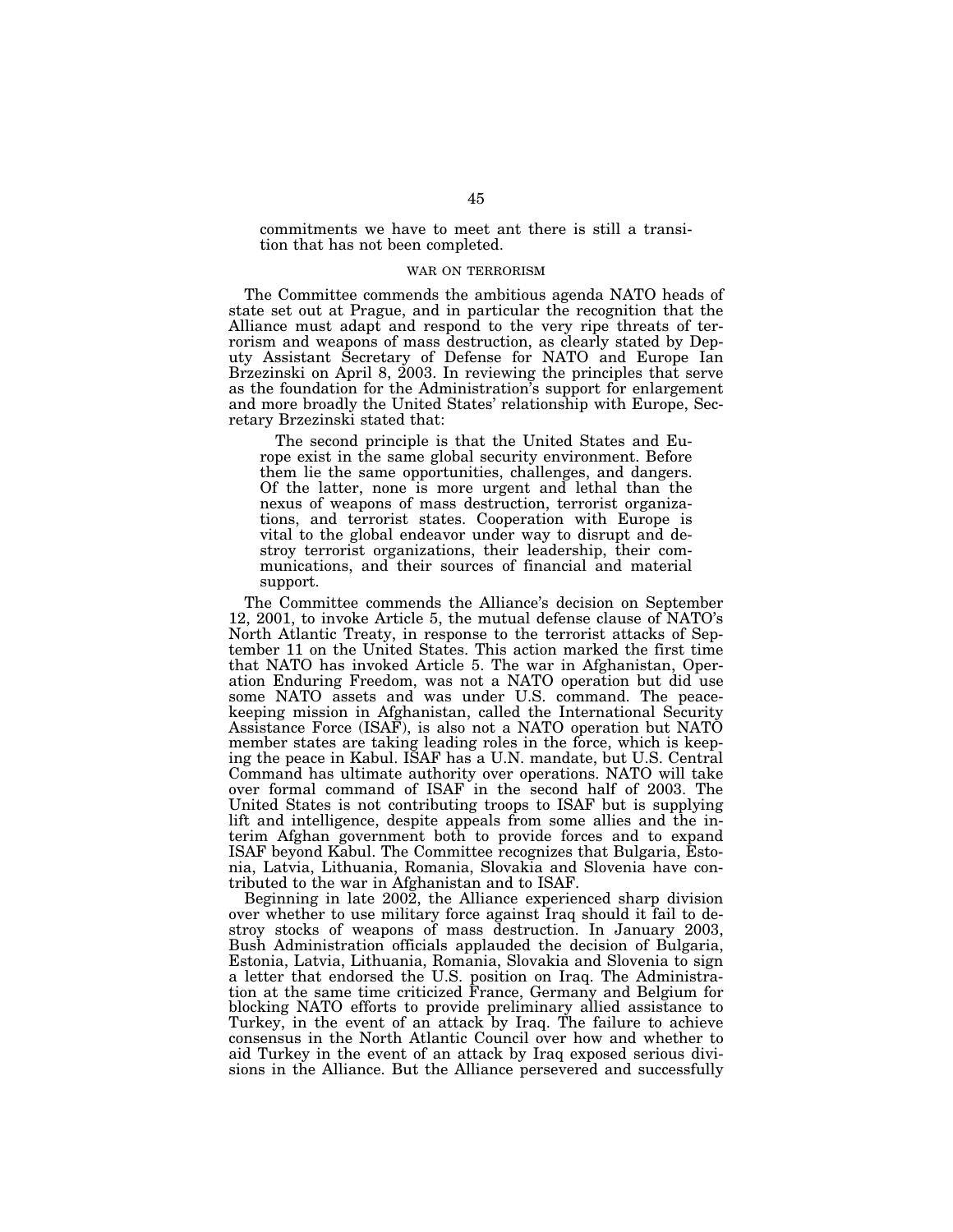moved the vote on Turkey assistance to be taken in the Defense Planning Committee (DPC) at 18 (without France). The Committee commends the Alliance for working through this difficult period and supports NATO participation in post-war reconstruction Iraq. All seven of the candidate countries have indicated they would support NATO involvement in post-conflict Iraq.

# VIII. SENATE ACTION

On March 26, 2003, in Brussels, Belgium, U.S. Ambassador to NATO R. Nicholas Burns, on behalf of the United States, signed the Protocols to the North Atlantic Treaty of 1949 on Accession of Bulgaria, Estonia, Latvia, Lithuania, Romania, Slovakia and Slovenia. The Protocols were transmitted to the Senate and referred to the Committee on Foreign Relations on April 10, 2003.

The Committee held two public hearings in 1999; one public hearing in 2000; one public hearing in 2001; one public hearing in 2002; and five public hearings in 2003. Both Administration and private sector witness appeared at these hearings.

April 21, 1999

*NATO's 50th Anniversary Summit*

Hon. Jon Kyl, U.S. Senator (R-AZ)

Hon. Marc Grossman, Assistant Secretary of State for European Affairs

Hon. Franklin D. Kramer, Assistant Secretary of Defense for International Security Affairs

October 6, 1999

*The Conduct of the NATO Air Campaign in Yugoslavia*

- Hon. Zbigniew Brzezinski, Counselor, Center for Strategic and International Studies
- Hon. William H. Taft, IV, Partner, Fried, Frank, Harris, Shriver & Jacobson
- Dr. Eliot Cohen, Professor and Director of Strategic Studies, The School for Advanced International Studies, The Johns Hopkins University

March 9, 2000

*NATO and the EU's European Security and Defense Policy*

- Hon. Marc Grossman, Assistant Secretary of State for European Affairs
- Hon. Franklin D. Kramer, Assistant Secretary of Defense for International Security Affairs
- Dr. Jeffrey Gedmin, Resident Scholar, American Enterprise Institute; and Executive Director, The New Atlantic Initiative
- Dr. F. Stephen Larrabee, Senior Staff Member, the RAND Corporation

Hon. Robert E. Hunter, Senior Advisor, the RAND Corporation

February 27, 2001

*State of the NATO Alliance*

Gen. Wesley K. Clark, USA (Ret.), Former Supreme Allied Commander Europe (SACEUR)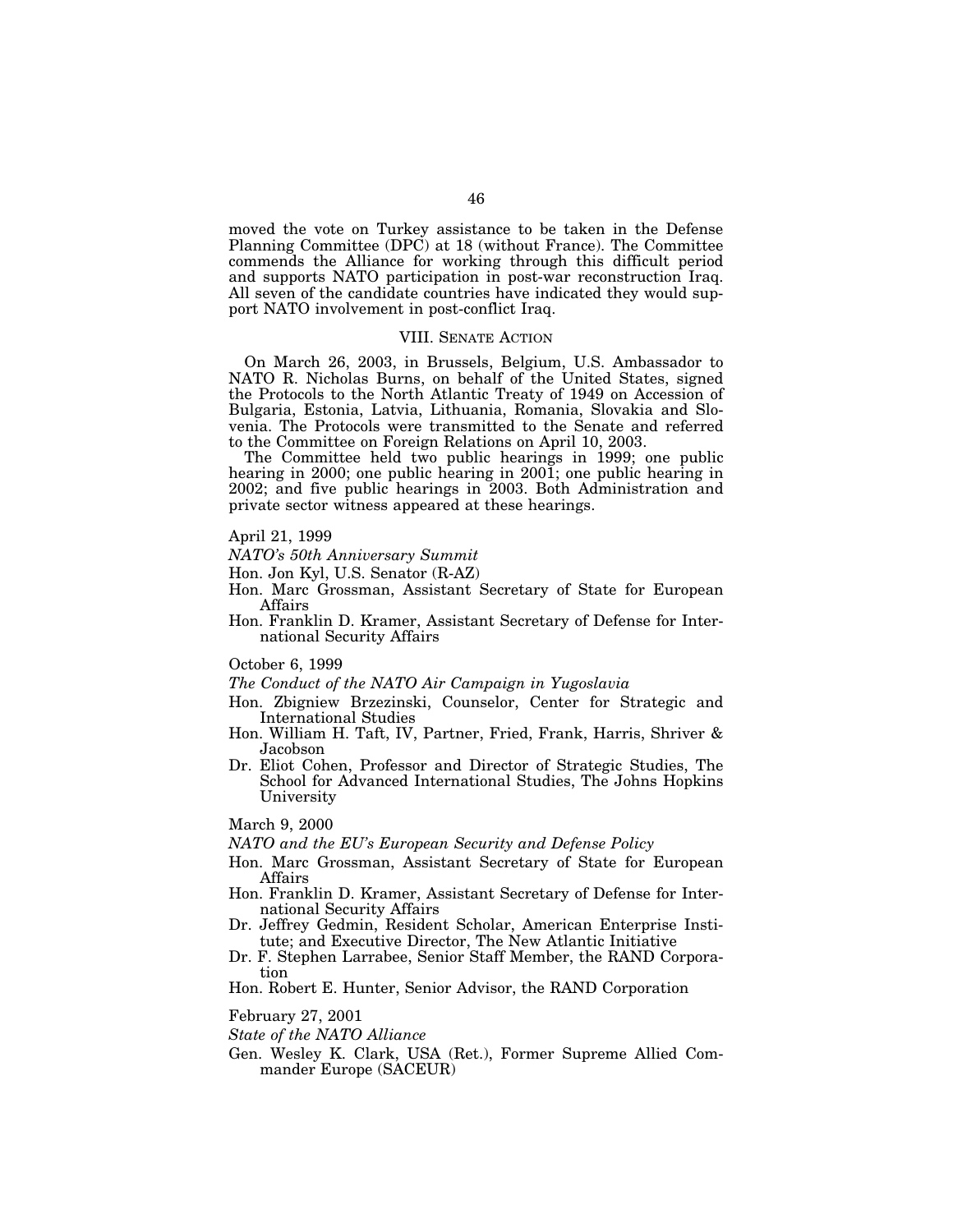- Dr. Jeffrey Gedmin, Resident Scholar, American Enterprise Institute and Executive Director, New Atlantic Initiative
- Dr. Ronald D. Asmus, Senior Fellow, European Studies, Council on Foreign Relations
- May 1, 2002

*The Future of NATO*

Hon. Marc Grossman, Under Secretary of State for Political Affairs Hon. Douglas J. Feith, Under Secretary of Defense for Policy

- Gen. Wesley K. Clark, USA (Ret.), Former Supreme Allied Commander Europe (SACEUR)
- Lt. Gen. William E. Odom, USA (Ret.), Former Director, National Security Agency

March 27, 2003

*NATO Enlargement: Qualifications & Contributions (Part I)*

- Robert Bradtke, Deputy Assistant Secretary of State for Europe and Eurasian Affairs
- Janet Bogue, Deputy Assistant Secretary of State for Europe and Eurasian Affairs
- Heather Conley, Deputy Assistant Secretary of State for Europe and Eurasian Affairs
- Ian Brzezinski, Deputy Assistant Secretary of Defense for Europe and NATO

April 1, 2003

*NATO Enlargement*

- Hon. R. Nicholas Burns, U.S. Permanent Representative to NATO Dr. Ronald Asmus, Senior Transatlantic Fellow German Marshall Fund
- Mr. Bruce Jackson, President Project on Transitional Democracies

April 3, 2003

*NATO Enlargement: Qualifications & Contributions (Part II)*

- Dr. F. Stephen Larrabee, Senior Staff Member, the RAND Corporation
- Mr. Janusz Bugajski, Director, Eastern Europe Project, Center for Strategic & International Studies
- Dr. Jeff Simon, Senior Fellow, National Defense University

April 8, 2003

- *NATO Enlargement: New Members, New Missions and The Future of NATO*
- Hon. Marc Grossman, Under Secretary of State for Political Affairs Gen. Wesley K. Clark, USA (Ret.), Former Supreme Allied Commander Europe (SACEUR)
- Mr. William Kristol, Editor, The Weekly Standard and Chairman, Project for the New American Century

April 29, 2003

*The Enlarged NATO: Mending Fences and Moving Forward on Iraq* Hon. Colin Powell, Secretary of State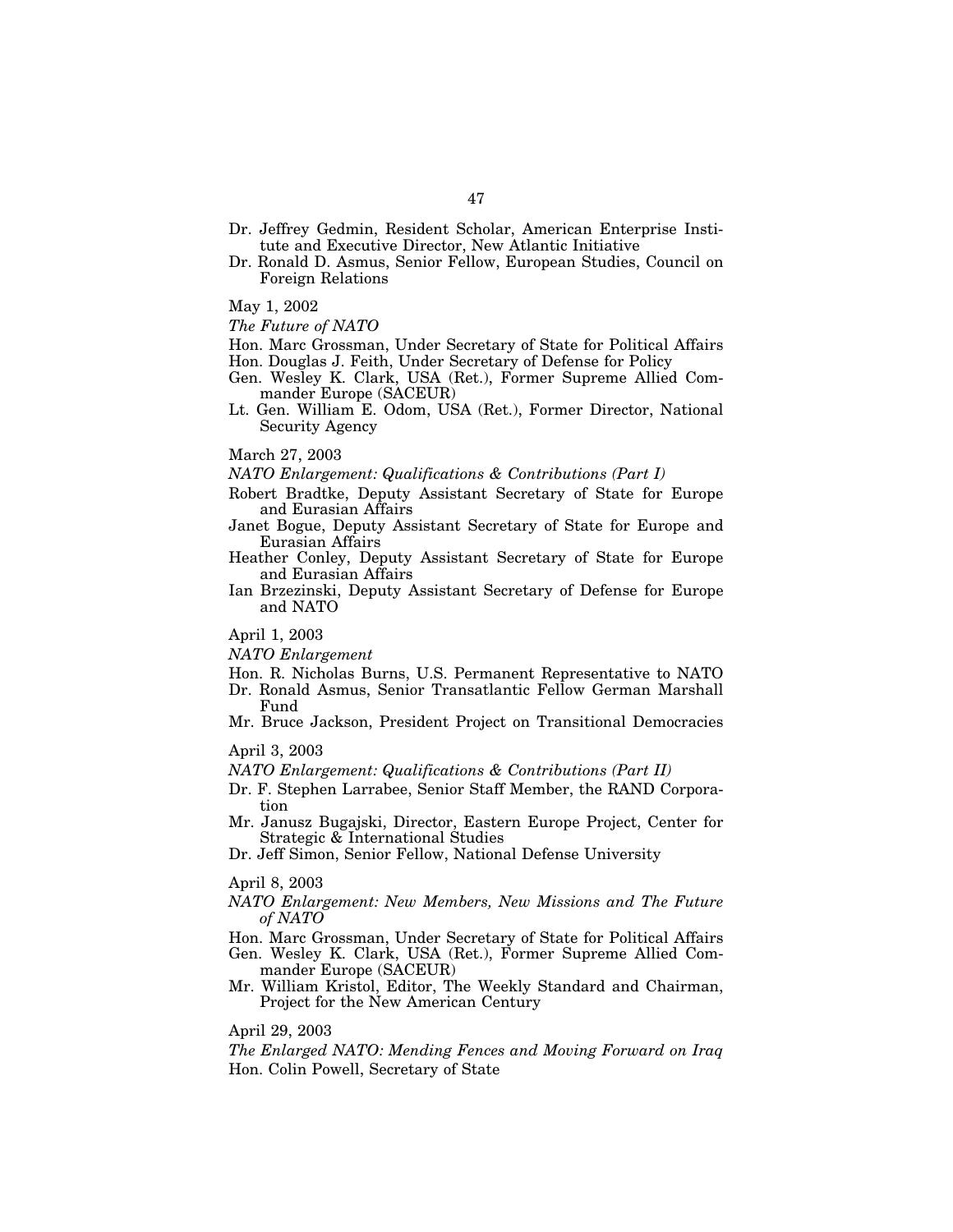On October 24, 2001, Senator Jesse Helms introduced to the Committee the Freedom Consolidation Act (S. 1572), which reaffirms support for continued enlargement of the NATO; designates Slovakia for participation in PfP and states that it is eligible to receive certain security assistance under the NATO Participation Act of 1994; and authorizes specified amounts of security assistance for FY 2002 for Bulgaria, Estonia, Latvia, Lithuania, Romania, Slovakia and Slovenia. (an identical bill, H.R. 3167, was introduced in the House on the same day and passed on November 6, 2001). The Committee reported out the legislation on December 12, 2001. Cosponsors included Senators Durbin, Lieberman, Lott, Lugar and McCain. Unfortunately, consideration and passage could not be completed until the following year. The Senate took up S. 1572 again on May 16, 2002, and passed it the next day by a vote of 85- 6. President Bush signed the bill into Public Law 107–187 on June 10, 2002.

On November 15, 2001, Senator Richard Lugar, ranking member of the Foreign Relations Committee, co-chaired a study group with Dr. Ronald D. Asmus, Senior Fellow at the Council on Foreign Relations, to provide a focal point for addressing NATO issues that cut across Senate committee and Administration jurisdictions to help bridge the gap between Capitol Hill and the White House. The study group enjoyed the participation of Senator Biden, Chairman of the Foreign Relations Committee; Senator Levin, Chairman of the Armed Services Committee; Senator Warner, Ranking Member of the Armed Services Committee; and Senator Graham, Chairman of the Intelligence Committees, and Administration officials from the State and Defense Departments, as well as the National Security Council, and former Administration officials. The group met six times: October 20, 2001, November 15, 2001, April 10, 2001, September 10, 2001, December 10, 2001 and March 7, 2003.

Other than Foreign Relations Committee action, the Senate Armed Services Committee since 1999 has held several hearings on NATO enlargement.

At a markup on April 30, 2003, the Committee considered a Resolution of Ratification including 9 declarations and 3 conditions. The Resolution was agreed to by a unanimous roll call vote of 19- 0 by all members of the Committee.

The conditions and declarations and the rationale for approving them are as follows:

# *Declaration 1: Reaffirmation that Membership in NATO Remains a Vital National Security Interest of the United States.*

Declaration 1 reiterates that NATO membership is a vital national security interest for the United States. For more than fifty years, NATO has served as the preeminent organization to defend the territory of the countries in the North Atlantic area against all external threats. NATO prevailed in the task of ensuring the survival of democratic governments throughout the Cold War, NATO succeeded in maintaining the peace in disputes among NATO members, and NATO has established a process of cooperative planning that enhances the security of the United States and its allies while distributing the financial burden of defending the democracies of Europe and North America among the Allies.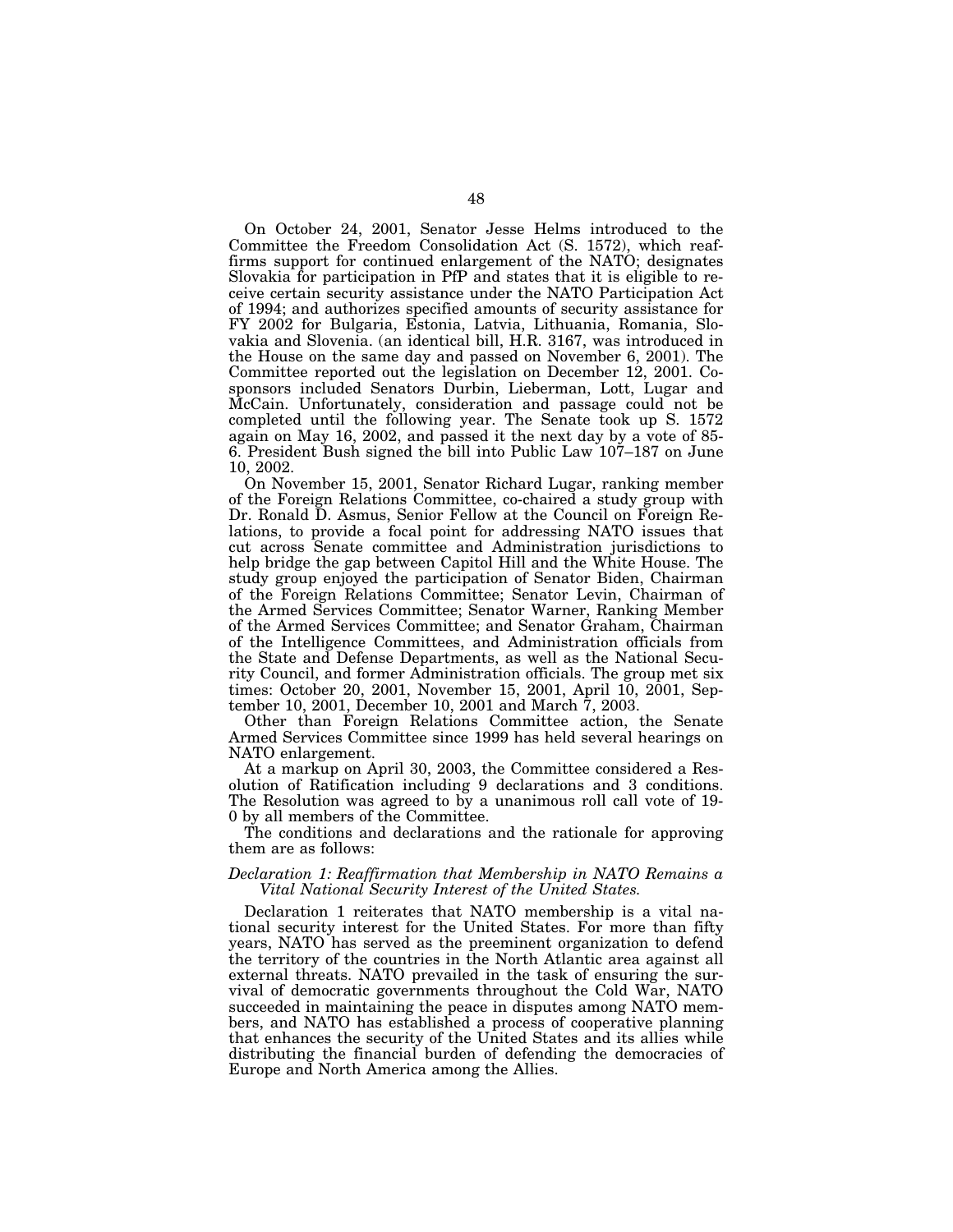# *Declaration 2: Strategic Rationale for NATO Enlargement*

Declaration 2 lays out the strategic rationale for the inclusion of Bulgaria, Estonia, Latvia, Lithuania, Romania, Slovakia and Slovenia in NATO. NATO members have determined that, consistent with Article 10 of the North Atlantic Treaty, Bulgaria, Estonia, Latvia, Lithuania, Romania, Slovakia and Slovenia are in a position to further the principles of the North Atlantic Treaty and to contribute to the security of the North Atlantic area. This step has been taken with the acknowledgment that, notwithstanding the collapse of communism in most of Europe, NATO allies continue to face threats to their stability and territorial integrity. These threats stem from the possibility of the emergence of a hegemonic power in or around Europe, resumed conflict caused by ethnic and religious enmity, or the proliferation of weapons of mass destruction and increased terrorist activity in or around Europe. Extending NATO membership to Bulgaria, Estonia, Latvia, Lithuania, Romania, Slovakia and Slovenia will strengthen NATO by extending the zone of security cooperation, serve as a deterrent to potential aggressors, and advance the interests of the United States and its NATO allies.

# *Declaration 3: Full Membership for New NATO Members*

Declaration 3 emphasizes that, upon completion of the accession process, Bulgaria, Estonia, Latvia, Lithuania, Romania, Slovakia and Slovenia will have all the rights, privileges, obligations, responsibilities, and protections that are afforded to all other NATO members. In particular, the Committee would view unfavorably any legally binding requirement arising from the adaptation talks of the Treaty on Conventional Armed Forces in Europe (CFE) that would have the effect of constraining the ability of NATO to fulfill its Article 5 guarantee to new member states. This provision also endorses the political commitments made by NATO to the Russian Federation in the NATO-Russia Council, including pursuing cooperative anti-terrorism efforts, crisis management, non-proliferation, arms control and confidence-building measures, theatre missile defense, search and rescue at sea, military-to-military cooperation and defense reform, civil emergencies and new threats and challenges. This provision emphasizes that the NATO-Russia Council is not legally binding and cannot preclude any decisions made by the North Atlantic Council or NATO's Defense Planning Committee.

# *Declaration 4: The Importance of European Integration*

Declaration 4 emphasizes the important role that other European institutions such as the Organization for Security and Cooperation in Europe, the European Union and the Council of Europe must play in advancing the political, economic, and social stability of Europe.

# *Declaration 5: Future Consideration of Candidates for Membership in NATO*

Declaration 5 declares that Bulgaria, Estonia, Latvia, Lithuania, Romania, Slovakia and Slovenia are the only countries in Europe that have been invited to join NATO, and that the consideration of future members in NATO provided for under Article 10 of the North Atlantic Treaty is subject to the requirement for the Senate's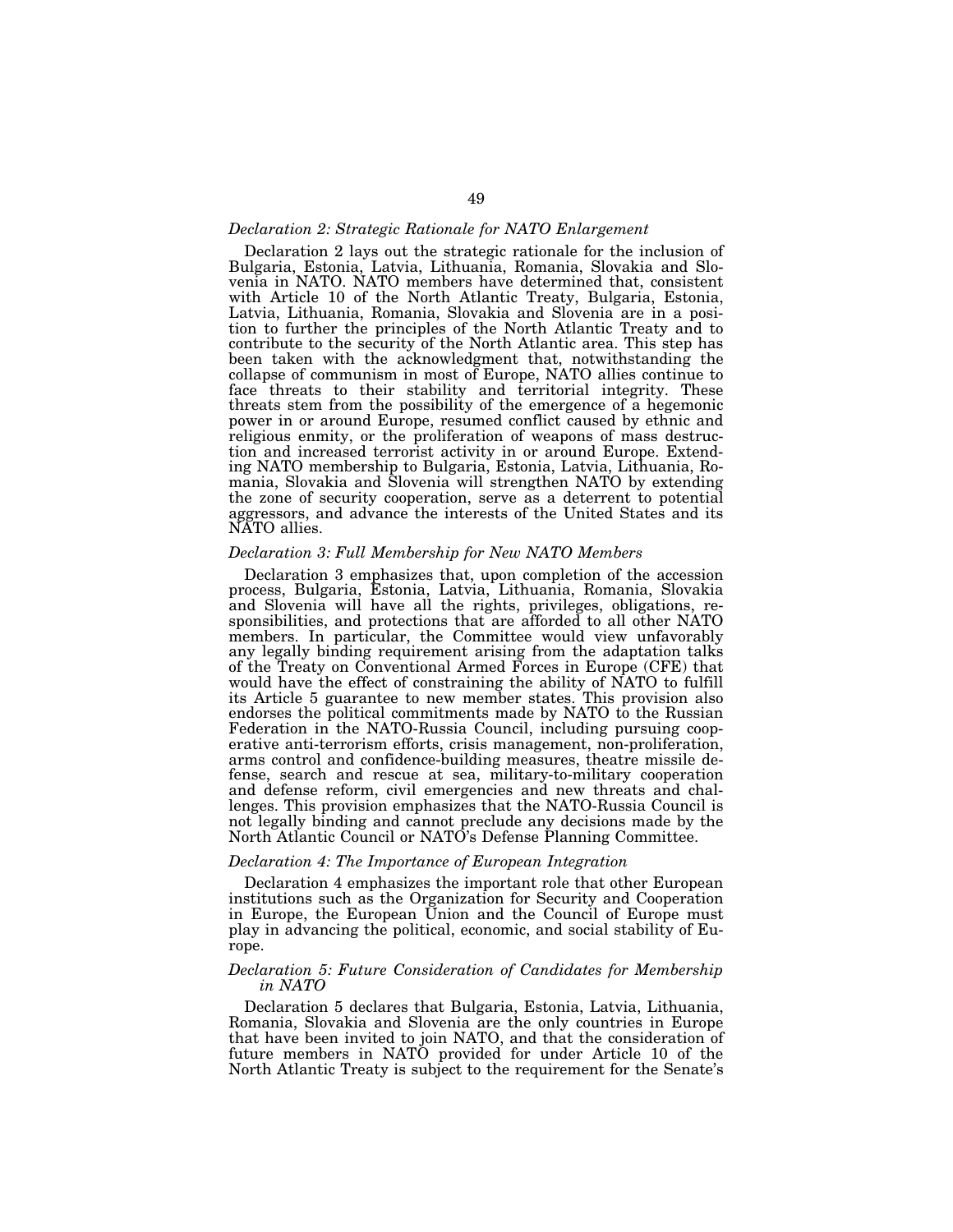advice and consent under Article II, Section 2, Clause 2 of the United States Constitution. Article 10 of the North Atlantic Treaty provides for an open door to the admission into NATO of other European countries that are in a position to further the principles of the Treaty and that can contribute to the security of the North Atlantic area. The United States will not support any subsequent invitation for admission to NATO if the prospective member cannot fulfill the obligations and responsibilities of NATO membership in a manner that serves the overall political and strategic interests of the United States. The Senate emphasizes that no state will be invited to become a member of NATO unless the Executive Branch fulfills the Constitutional requirement for seeking the advice of the Senate, a consensus decision to proceed is reached in NATO, and ratification is achieved according to the national procedures of each NATO member, including the consent to ratification by the Senate.

# *Declaration 6: Partnership for Peace*

Declaration 6 expresses the Senate's support for the Partnership for Peace (PfP) between NATO members and the PfP countries, which complements NATO in maintaining and enhancing regional security. The Partnership also helps aspirant countries improve their military force capabilities and interoperability with NATO members.

# *Declaration 7: The NATO-Russia Council*

Declaration 7 reiterates Russia's role under the NATO-Russia Council, as well as the firewalls between the deliberations of the North Atlantic Council and the NATO-Russia Council, to preserve the integrity of decision-making and the security of NATO. The Senate declares that the NATO-Russia Council provides an important forum for strengthening peace and security in the Euro-Atlantic area, and where appropriate, for consensus building, consultations, joint decisions, and joint actions.

The Senate states that any discussions will be for explanatory, not decision-making purposes, and that these discussions will not extend to a level of detail that could in any way compromise the security of NATO. Within the NATO-Russia Council, the members of NATO and Russia work as equal partners in areas of common interest. But it is the understanding of the Senate that no issue will be discussed in the NATO-Russia Council until after NATO has reached consensus on its position. The Senate explicitly states that under no circumstances will the Russian Federation have a veto over NATO policy or any role in NATO decision-making under the auspices of the NATO-Russia Council.

# *Declaration 8: Compensation for Victims of the Holocaust and of Communism*

Declaration 8 declares that Bulgaria, Estonia, Latvia, Lithuania, Romania, Slovakia and Slovenia have implemented mechanisms for the compensation for property confiscated during the Holocaust and the communist era, and have expressed their openness and willingness to active dialogue, including with the United States, and with non-governmental organizations, on coming to grips with the past.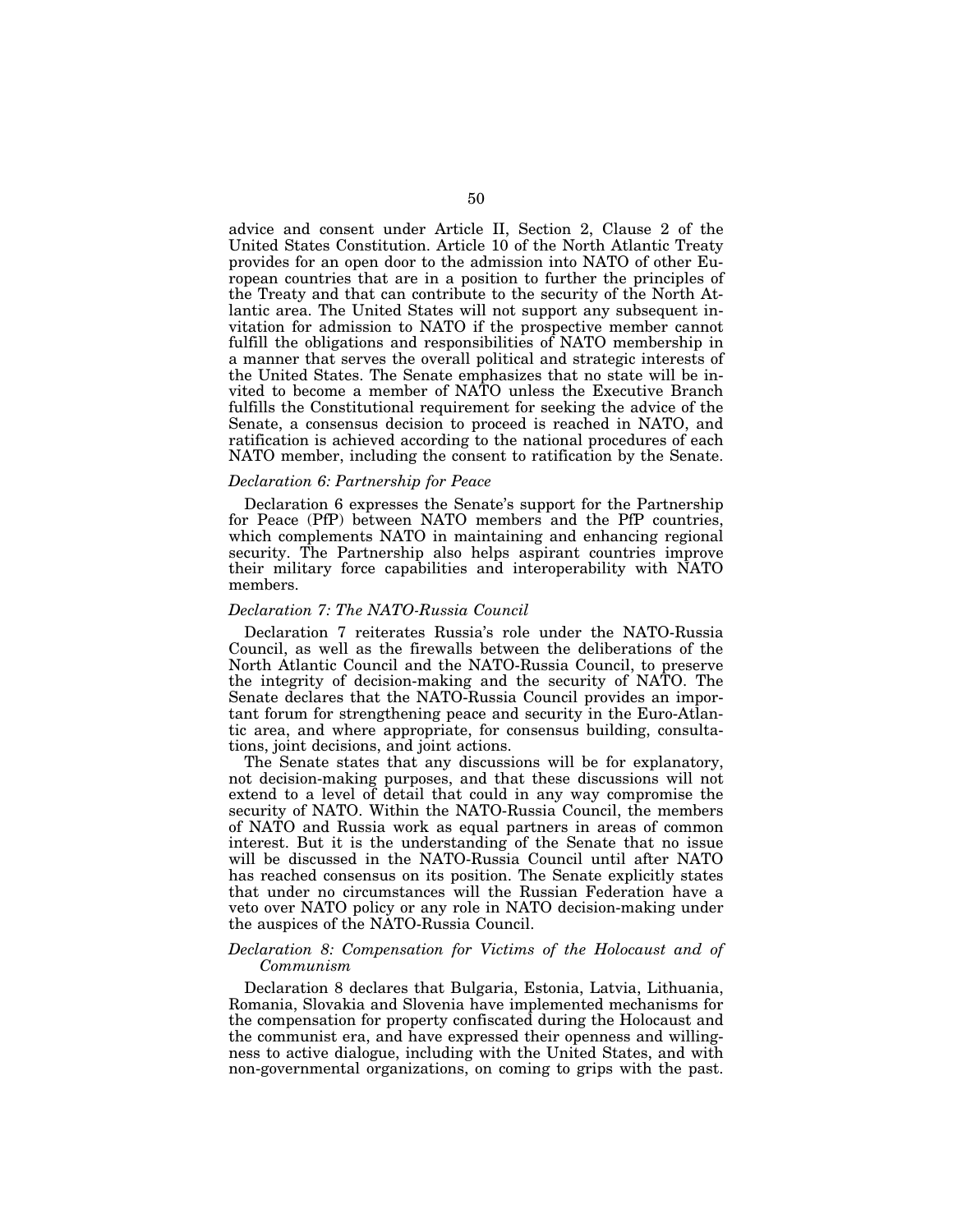# *Declaration 9: Treaty Interpretation*

The Foreign Relations Committee has taken pains to maintain the constitutional role of the United States Senate in the treatymaking process. To that end, the resolution of ratification of the Intermediate Nuclear Forces (INF) Treaty, approved by the Senate on May 27, 1998, included an important condition (1) that has been cited by reference in every subsequent resolution of ratification of an arms control treaty:

(A) the United States shall interpret a treaty in accordance with the common understanding of the Treaty shared by the President and the Senate at the time the Senate gave its advice and consent to ratification;

(B) Such common understanding is based on:

(i) first, the text of the Treaty and the provisions of this resolution of ratification; and

(ii) second, the authoritative representations which were provided by the President and his representatives to the Senate and its Committees, in seeking Senate consent to ratification, insofar as such representations were directed to the meaning and legal effect of the text of the Treaty;

(C) the United States shall not agree to or adopt an interpretation different from that common understanding except pursuant to Senate advice and consent to a subsequent treaty or protocol, or the enactment of a statute; and

(D) if, subsequent to ratification of the Treaty, a question arises as to the interpretation of a provision of the Treaty on which no common understanding was reached in accordance with paragraph (B), that provision shall be interpreted in accordance with applicable United States law.

In 1997, a similarly important condition was added to the resolution of ratification of the Flank Document Agreement to the Conventional Forces in Europe (CFE) Treaty, which condition has also been cited by reference in subsequent resolutions of ratification for arms control treaties:

Nothing in condition (1) of the resolution of ratification of the INF Treaty, approved by the Senate on May 27, 1998, shall be construed as authorizing the President to obtain legislative approval for modifications or amendments to treaties through majority approval of both Houses.

Each of these conditions applies to all treaties. For this reason, the Senate has not needed to restate them as conditions in subsequent resolutions of ratification. Rather, it has cited them by reference in declarations of its intent, as Declaration (1) does, so as to remind subsequent administrations of the continuing obligations imposed by the Senate's treaty-making role under the United States Constitution.

## *Condition 1: Cost, Benefits, Burden sharing, and Military Implications of the Enlargement of NATO*

Condition 1 requires the President to reaffirm understandings on the cost, benefits, and military implications of NATO enlargement. Prior to depositing the instrument of ratification, the President is required to certify to the Senate that the inclusion of Bulgaria, Estonia, Latvia, Lithuania, Romania, Slovakia and Slovenia in NATO will not increase the United States' overall percentage share of the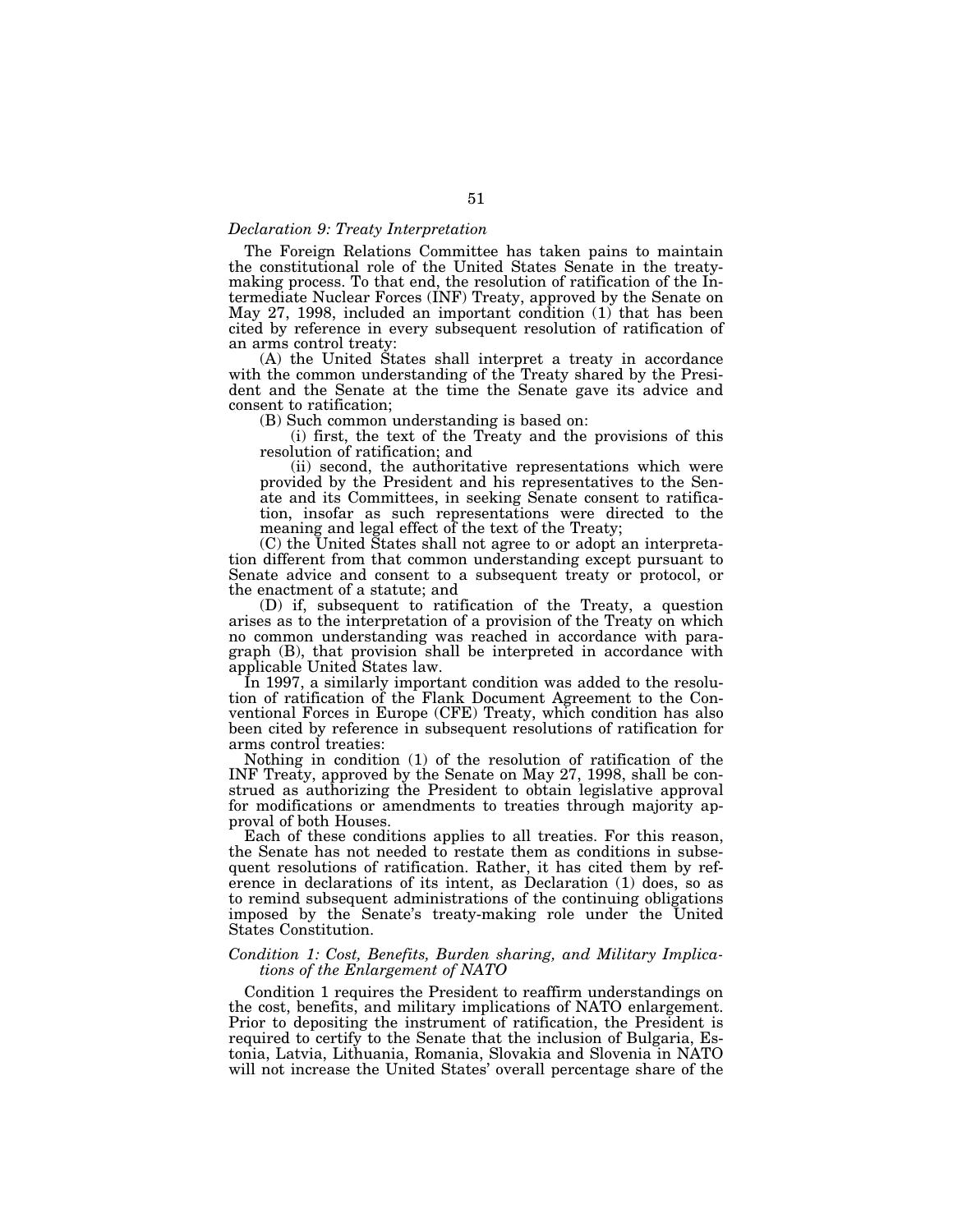NATO common budget. Similarly, the President is required to certify that the United States is under no obligation to subsidize the national expenses necessary for Bulgaria, Estonia, Latvia, Lithuania, Romania, Slovakia and Slovenia to meet those countries' NATO commitments, and that the membership of Bulgaria, Estonia, Latvia, Lithuania, Romania, Slovakia and Slovenia in NATO will not detract in any way from the ability of the United States to meet its military commitments outside the North Atlantic area. This provision does not prohibit voluntary assistance programs by the United States such as the ongoing Warsaw Initiative.

Condition 1 further directs the President to submit an annual report to the Senate during the three- year period following the entry into force of the protocols. The report is to include detailed information on the annual defense budgets of all NATO members, their contributions to the common budget and cost-sharing arrangements of NATO, and an itemization of costs incurred by the United States in support of Bulgaria, Estonia, Latvia, Lithuania, Romania, Slovakia and Slovenia membership in NATO.

## *Condition 2: Reports on Intelligence Matters*

Condition 2 requires the President to submit a report to the Congressional intelligence committees on the progress of Bulgaria, Estonia, Latvia, Lithuania, Romania, Slovakia and Slovenia for the protection of intelligence sources and methods.

# *Condition 3: Accounting of Captured and Missing U.S. Personnel*

Condition 3 requires the President to certify to Congress that each of the governments of Bulgaria, Estonia, Latvia, Lithuania, Romania, Slovakia and Slovenia is fully cooperating with United States efforts to obtain the fullest possible accounting of captured and missing U.S. personnel from past military conflicts or Cold War incidents.

# IX. RESOLUTION OF RATIFICATION

# *Resolved (two-thirds of the Senators present concurring therein),* **SECTION 1. SENATE ADVICE AND CONSENT SUBJECT TO DECLARA-TIONS AND CONDITIONS.**

The Senate advises and consents to the ratification of the Protocols to the North Atlantic Treaty of 1949 on the Accession of Bulgaria, Estonia, Latvia, Lithuania, Romania, Slovakia, and Slovenia (as defined in section 4(6)), which were opened for signature at Brussels on March 26, 2003, and signed on behalf of the United States of America and other parties to the North Atlantic Treaty, subject to the declarations of section 2 and the conditions of section 3.

# **SEC. 2. DECLARATIONS.**

The advice and consent of the Senate to ratification of the Protocols to the North Atlantic Treaty of 1949 on the Accession of Bulgaria, Estonia, Latvia, Lithuania, Romania, Slovakia, and Slovenia is subject to the following declarations:

(1) REAFFIRMATION THAT UNITED STATES MEMBERSHIP IN NATO REMAINS A VITAL NATIONAL SECURITY INTEREST OF THE UNITED STATES.—The Senate declares that—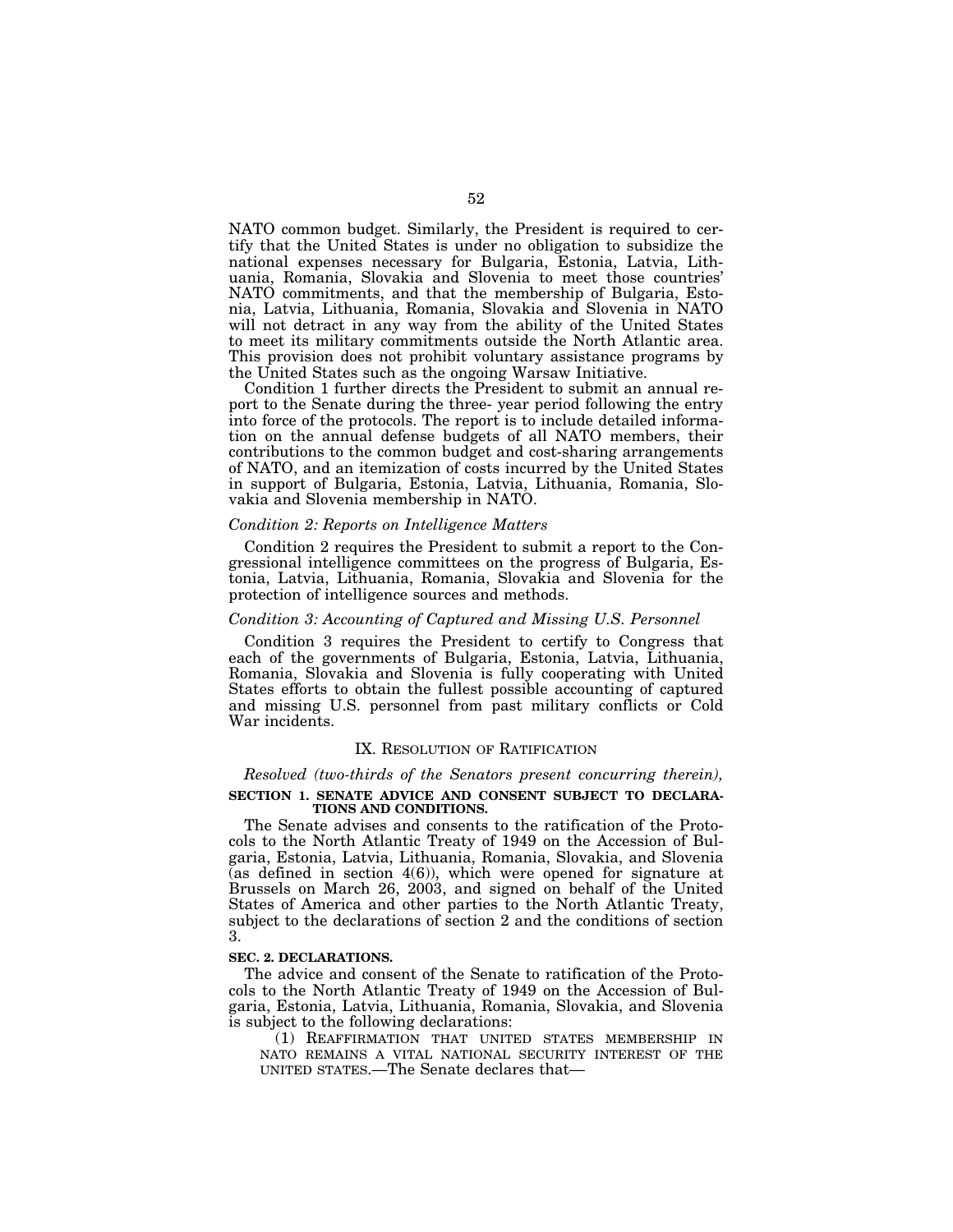(A) for more than 50 years the North Atlantic Treaty Organization (NATO) has served as the preeminent organization to defend the countries in the North Atlantic area against all external threats;

(B) through common action, the established democracies of North America and Europe that were joined in NATO persevered and prevailed in the task of ensuring the survival of democratic government in Europe and North America throughout the Cold War;

(C) NATO enhances the security of the United States by embedding European states in a process of cooperative security planning, by preventing the destabilizing re-nationalization of European military policies, and by ensuring an ongoing and direct leadership role for the United States in European security affairs;

(D) the responsibility and financial burden of defending the democracies of Europe and North America can be more equitably shared through an alliance in which specific obligations and force goals are met by its members;

(E) the security and prosperity of the United States is enhanced by NATO's collective defense against aggression that may threaten the security of NATO members;

(F) with the advice and consent of the United States Senate, Hungary, Poland, and the Czech Republic became members of NATO on March 12, 1999;

(G) on May 17, 2002, the Senate adopted the Freedom Consolidation Act of 2001 (S. 1572 of the 107th Congress), and President George W. Bush signed that bill into law on June 10, 2002, which ''reaffirms support for continued enlargement of the North Atlantic Treaty Organization (NATO) Alliance; designates Slovakia for participation in the Partnership for Peace and eligible to receive certain security assistance under the NATO Participation Act of 1994; [and] authorizes specified amounts of security assistance for [fiscal year] 2002 for Estonia, Latvia, Lithuania, Slovakia, Slovenia, Bulgaria and Romania''; and

(H) United States membership in NATO remains a vital national security interest of the United States.

(2) STRATEGIC RATIONALE FOR NATO ENLARGEMENT.—The Senate finds that—

(A) notwithstanding the collapse of communism in most of Europe and the dissolution of the Soviet Union, the United States and its NATO allies face threats to their stability and territorial integrity;

(B) an attack against Bulgaria, Estonia, Latvia, Lithuania, Romania, Slovakia, or Slovenia, or their destabilization arising from external subversion, would threaten the stability of Europe and jeopardize vital United States national security interests;

(C) Bulgaria, Estonia, Latvia, Lithuania, Romania, Slovakia, and Slovenia, having established democratic governments and having demonstrated a willingness to meet all requirements of membership, including those necessary to contribute to the defense of all NATO members, are in a position to further the principles of the North Atlantic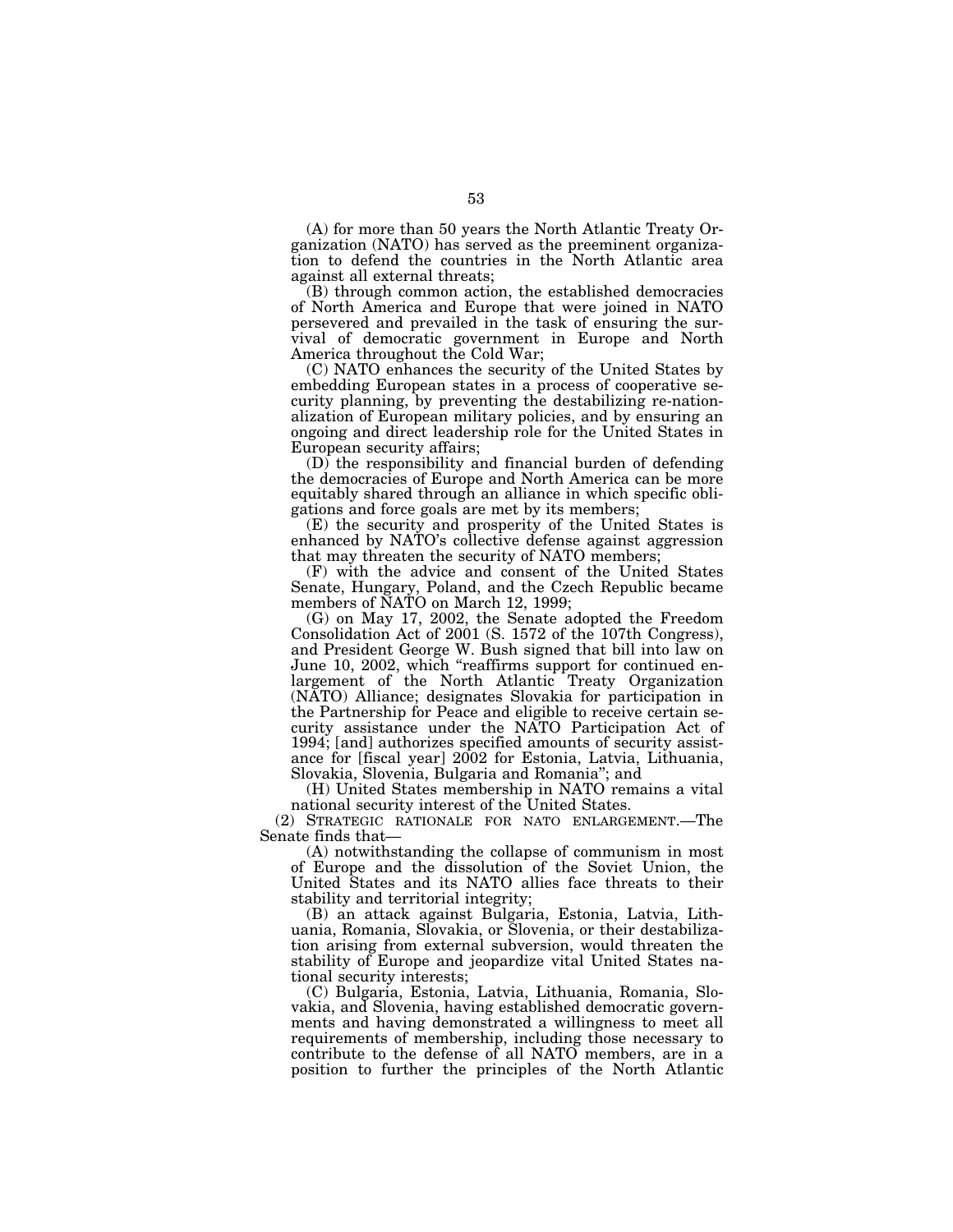Treaty and to contribute to the security of the North Atlantic area; and

(D) extending NATO membership to Bulgaria, Estonia, Latvia, Lithuania, Romania, Slovakia, and Slovenia will strengthen NATO, enhance security and stability in Central Europe, deter potential aggressors, and advance the interests of the United States and its NATO allies.

(3) FULL MEMBERSHIP FOR NEW NATO MEMBERS.—The Senate understands that Bulgaria, Estonia, Latvia, Lithuania, Romania, Slovakia, and Slovenia, in becoming NATO members, will have all the rights, obligations, responsibilities, and protections that are afforded to all other NATO members.

(4) THE IMPORTANCE OF EUROPEAN INTEGRATION.— (A) SENSE OF THE SENATE.—It is the sense of the Senate that—

(i) the central purpose of NATO is to provide for the collective defense of its members;

(ii) the Organization for Security and Cooperation in Europe is an institution for the promotion of democracy, the rule of law, crisis prevention, and post-conflict rehabilitation and, as such, is an essential forum for the discussion and resolution of political disputes among European members, Canada, and the United States; and

(iii) the European Union is an essential organization for the economic, political, and social integration of all qualified European countries into an undivided Europe.

(B) POLICY OF THE UNITED STATES.—The policy of the United States is—

(i) to utilize fully the institutions of the Organization for Security and Cooperation in Europe to reach political solutions for disputes in Europe; and

(ii) to encourage actively the efforts of the European Union to continue to expand its membership, which will help to strengthen the democracies of Central and Eastern Europe.

(5) FUTURE CONSIDERATION OF CANDIDATES FOR MEMBERSHIP IN NATO.

(A) SENATE FINDINGS.—The Senate finds that—

(i) Article 10 of the North Atlantic Treaty provides that NATO members by unanimous agreement may invite the accession to the North Atlantic Treaty of any other European state in a position to further the principles of the North Atlantic Treaty and to contribute to the security of the North Atlantic area;

(ii) in its Prague Summit Declaration of November 21, 2002, NATO stated that the Alliance—

(I)(aa) will keep its door open ''to European democracies willing and able to assume the responsibilities and obligations of membership, in accordance with Article 10 of the Washington Treaty'';

(bb) will keep under review through the Membership Action Plan (MAP) the progress of those democracies, including Albania, Croatia, and the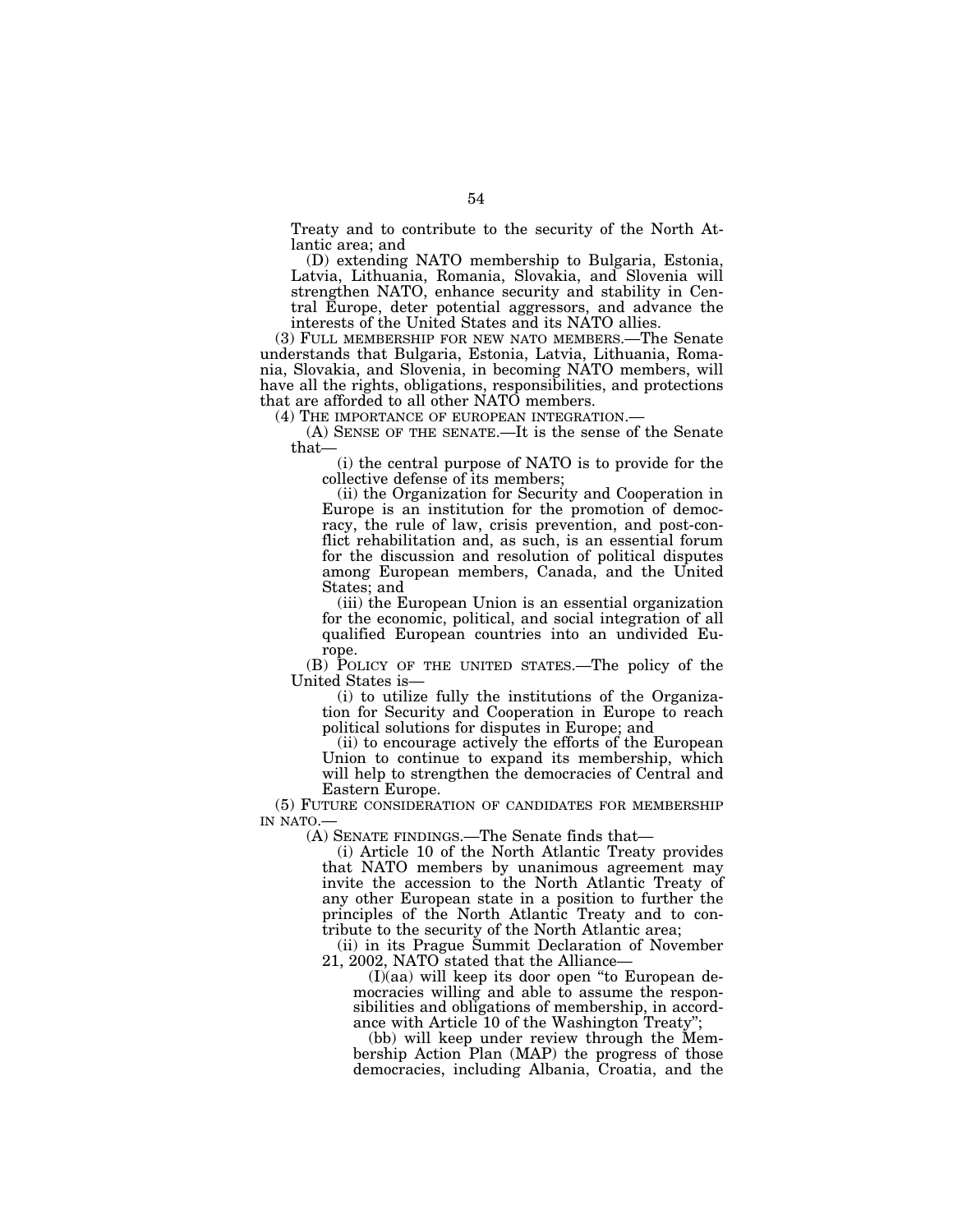Former Yugoslav Republic of Macedonia, that seek NATO membership, and continue to use the MAP as the vehicle to measure progress in future rounds of NATO enlargement;

(cc) will consider the MAP as a means for those nations that seek NATO membership to develop military capabilities to enable such nations to undertake operations ranging from peacekeeping to high-intensity conflict, and help aspirant countries achieve political reform that includes strengthened democratic structures and progress in curbing corruption;

(dd) concurs that Bulgaria, Estonia, Latvia, Lithuania, Romania, Slovakia, and Slovenia have successfully used the MAP to address issues important to NATO membership; and

(ee) maintains that the nations invited to join NATO at the Prague Summit "will not be the last'';

(II)(aa) in response to the terrorist attacks on September 11, 2001, and its subsequent decision to invoke Article 5 of the Washington Treaty, will implement the approved ''comprehensive package of measures, based on NATO's Strategic Concept, to strengthen our ability to meet the challenges to the security of our forces, populations and territory, from wherever they may come''; and

(bb) recognizes that the governments of Bulgaria, Estonia, Latvia, Lithuania, Romania, Slovakia, and Slovenia have successfully used the MAP to address important issues and have showed solidarity with the United States after the terrorist attacks on September 11, 2001;

(III) will create "...a NATO Response Force (NRF) consisting of a technologically advanced, flexible, deployable, interoperable, and sustainable force including land, sea, and air elements ready to move quickly to wherever needed, as decided by the Council'';

(IV) will streamline its ''military command arrangements" for "a leaner, more efficient, effective, and deployable command structure, with a view to meeting the operational requirements for the full range of Alliance missions'';

(V) will ''approve the Prague Capabilities Commitment (PCC) as part of the continuing Alliance effort to improve and develop new military capabilities for modern warfare in a high threat environment''; and

(VI) will "examine options for addressing the increasing missile threat to Alliance territory, forces and populations centres'' and tackle the threat of weapons of mass destruction (WMD) by enhancing the role of the WMD Centre within the International Staff;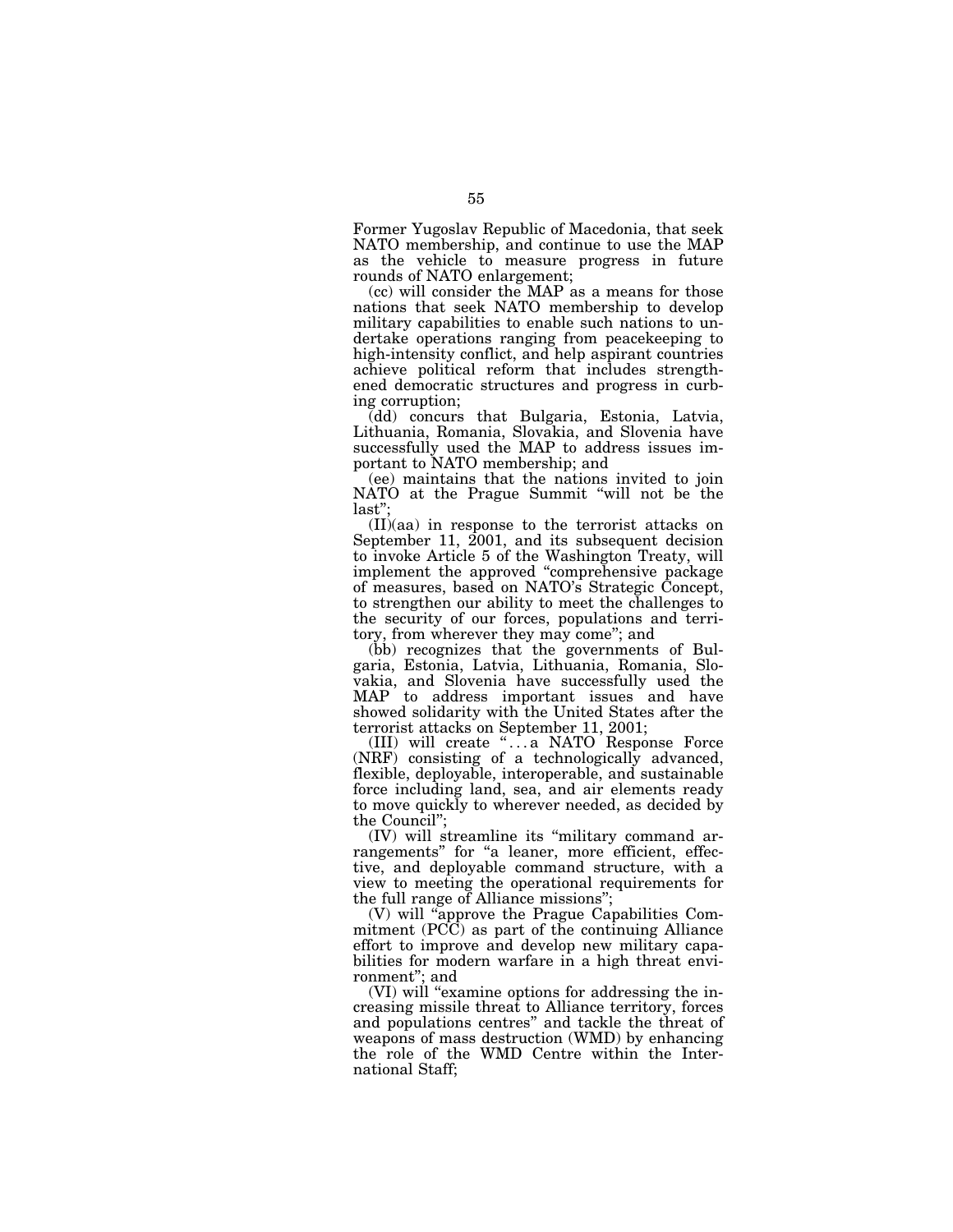(iii) as stated in the Prague Summit Declaration, Bulgaria, Estonia, Latvia, Lithuania, Romania, Slovakia, and Slovenia have ''demonstrated their commitment to the basic principles and values set out in the Washington Treaty, the ability to contribute to the Alliance's full range of missions including collective defence, and a firm commitment to contribute to stability and security, especially in regions of crisis and conflict"

(iv) Bulgaria, Estonia, Latvia, Lithuania, Romania, Slovakia, and Slovenia have been acting as de facto NATO allies through their contributions and participation in peacekeeping operations in the Balkans, Operation Enduring Freedom, and the International Security Assistance Force (ISAF);

(v) Bulgaria, Estonia, Latvia, Lithuania, Romania, Slovakia, and Slovenia, together with Albania, Croatia, and the Former Yugoslav Republic of Macedonia, issued joint statements on November 21, 2002, and February 5, 2003, expressing their support for the international community's efforts to disarm Iraq; and

(vi) the United States will not support the accession to the North Atlantic Treaty of, or the invitation to begin accession talks with, any European state (other than Bulgaria, Estonia, Latvia, Lithuania, Romania, Slovakia, and Slovenia), unless—

(I) the President consults with the Senate consistent with Article II, section 2, clause 2 of the Constitution of the United States (relating to the advice and consent of the Senate to the making of treaties); and

(II) the prospective NATO member can fulfill the obligations and responsibilities of membership, and the inclusion of such state in NATO would serve the overall political and strategic in-

terests of NATO and the United States.<br>(B) REQUIREMENT FOR CONSENSUS AND RATIFICATION.— The Senate declares that no action or agreement other than a consensus decision by the full membership of NATO, approved by the national procedures of each NATO member, including, in the case of the United States, the requirements of Article II, section 2, clause 2 of the Constitution of the United States (relating to the advice and consent of the Senate to the making of treaties), will constitute a commitment to collective defense and consultations pursuant to Articles 4 and 5 of the North Atlantic Treaty.

(6) PARTNERSHIP FOR PEACE.—The Senate declares that—

(A)(i) the Partnership for Peace between NATO members and the Partnership for Peace countries is an important and enduring complement to NATO in maintaining and enhancing regional security; and

(ii) the Partnership for Peace has greatly enhanced security and stability throughout the Euro-Atlantic area, with Partnership for Peace countries, especially countries that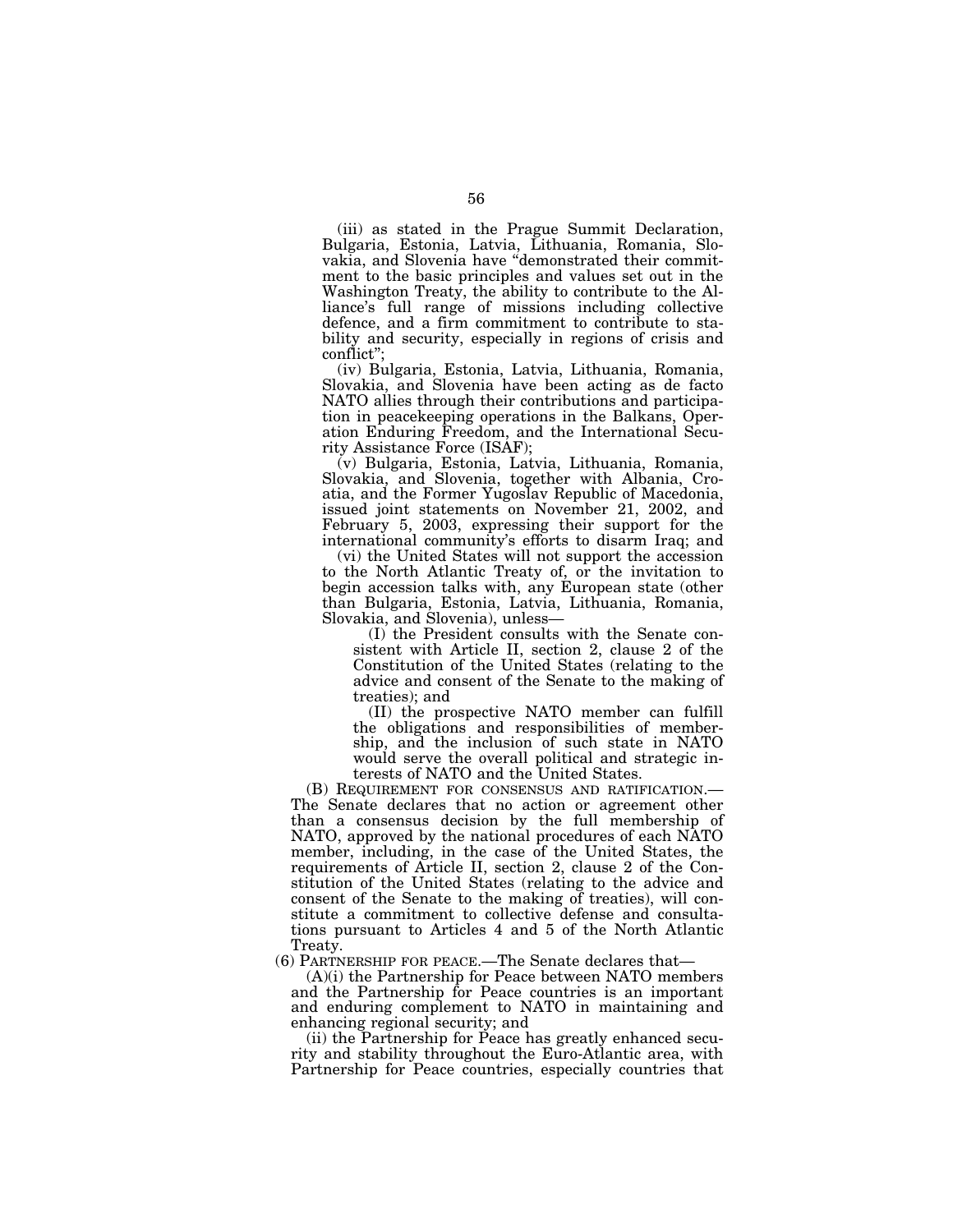seek NATO membership, and has encouraged them to strengthen political dialogue with NATO allies and to undertake all efforts to work with NATO allies, as appropriate, in the planning, conduct, and oversight of those activities and projects in which they participate and to which they contribute, including combating terrorism;

(B) the Partnership for Peace serves a critical role in promoting common objectives of NATO members and the Partnership for Peace countries, including—

(i) increasing the transparency of national defense planning and budgeting processes;

(ii) ensuring democratic control of defense forces;

(iii) maintaining the capability and readiness of Partnership for Peace countries to contribute to operations of the United Nations and the Organization for Security and Cooperation in Europe;

(iv) developing cooperative military relations with NATO;

(v) enhancing the interoperability between forces of the Partnership for Peace countries and forces of NATO members; and

(vi) facilitating cooperation of NATO members with countries from Central Asia, the Caucasus, and eastern and southeastern Europe.

(7) THE NATO-RUSSIA COUNCIL.—The Senate declares that— (A) it is in the interest of the United States for NATO

to continue to develop a new and constructive relationship with the Russian Federation as the Russian Federation pursues democratization, market reforms, and peaceful relations with its neighbors; and

(B) the NATO-Russia Council, established by the Heads of State and Government of NATO and the Russian Federation on May 28, 2002, will—

(i) provide an important forum for strengthening peace and security in the Euro-Atlantic area, and where appropriate for consensus building, consultations, joint decisions, and joint actions;

(ii) permit the members of NATO and Russia to work as equal partners in areas of common interest;

(iii) participate in joint decisions and joint actions only after NATO members have consulted, in advance, among themselves about what degree any issue should be subject to the NATO-Russia Council;

(iv) not provide the Russian Federation with a voice or veto in NATO's decisions or freedom of action through the North Atlantic Council, the Defense Planning Committee, or the Nuclear Planning Committee; and

(v) not provide the Russian Federation with a veto over NATO policy.

(8) COMPENSATION FOR VICTIMS OF THE HOLOCAUST AND OF COMMUNISM.—The Senate finds that—

(A) individuals and communal entities whose property was seized during the Holocaust or the communist period should receive appropriate compensations;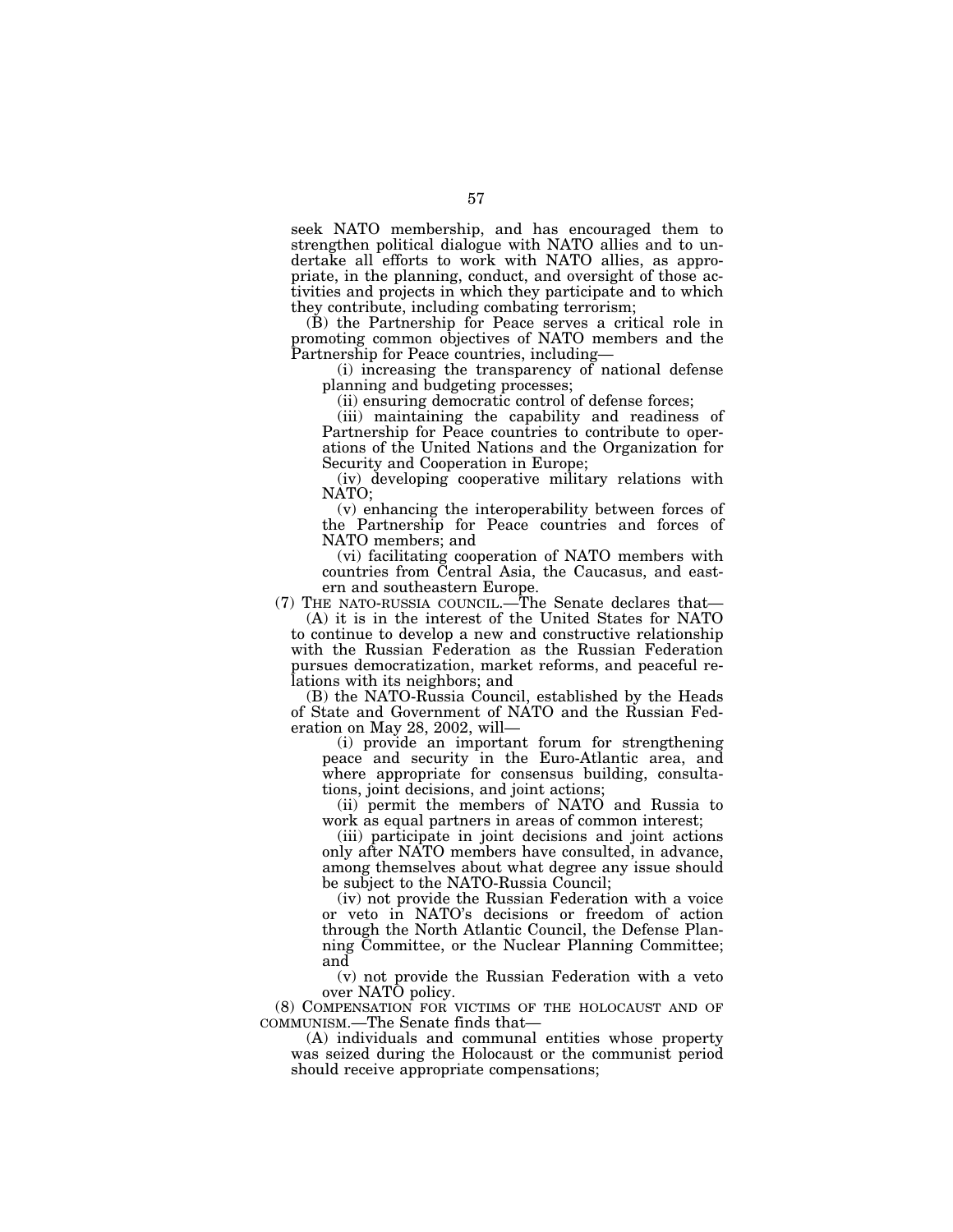(B) Bulgaria, Estonia, Latvia, Lithuania, Romania, Slovakia, and Slovenia have put in place publicly declared mechanisms for compensation for property confiscated during the Holocaust and the communist era, including the passage of statutes, and for the opening of archives and public reckoning with the past;

(C) Bulgaria, Estonia, Latvia, Lithuania, Romania, Slovakia, and Slovenia have each adjudicated and resolved numerous specific claims for compensation for property confiscated during the Holocaust or the communist era over the past several years;

(D) Bulgaria, Estonia, Latvia, Lithuania, Romania, Slovakia, and Slovenia have each established active historical commissions or other bodies to study and report on their government's and society's role in the Holocaust or the communist era; and

(E) the governments of Bulgaria, Estonia, Latvia, Lithuania, Romania, Slovakia, and Slovenia have made clear their openness to active dialogue with other governments, including the United States Government, and with nongovernmental organizations, on coming to grips with the past.

(9) TREATY INTERPRETATION.—The Senate reaffirms condition (8) of the resolution of ratification of the Document Agreed Among the States Parties to the Treaty on Conventional Armed Forces in Europe (CFE) of November 19, 1990 (adopted at Vienna on May 31, 1996), approved by the Senate on May 14, 1997, relating to condition  $(1)$  of the resolution of ratification of the Intermediate-Range Nuclear Forces (INF) Treaty approved by the Senate on May 27, 1988.

# **SEC. 3. CONDITIONS.**

The advice and consent of the Senate to the ratification of the Protocols to the North Atlantic Treaty of 1949 on the Accession of Bulgaria, Estonia, Latvia, Lithuania, Romania, Slovakia, and Slovenia is subject to the following conditions, which shall be binding upon the President:

(1) COSTS, BENEFITS, BURDEN-SHARING, AND MILITARY IMPLI- CATIONS OF THE ENLARGEMENT OF NATO.— (A) PRESIDENTIAL CERTIFICATION.—Prior to the deposit of

the United States instrument of ratification, the President shall certify to the Senate that—

(i) the inclusion of Bulgaria, Estonia, Latvia, Lithuania, Romania, Slovakia, and Slovenia in NATO will not have the effect of increasing the overall percentage share of the United States in the common budgets of NATO; and

(ii) the inclusion of Bulgaria, Estonia, Latvia, Lithuania, Romania, Slovakia, and Slovenia in NATO does not detract from the ability of the United States to meet or to fund its military requirements outside the North Atlantic area.

(B) ANNUAL REPORTS.—Not later than April 1 of each year during the 3-year period following the date of entry into force of the Protocols to the North Atlantic Treaty of 1949 on the Accession of Bulgaria, Estonia, Latvia, Lith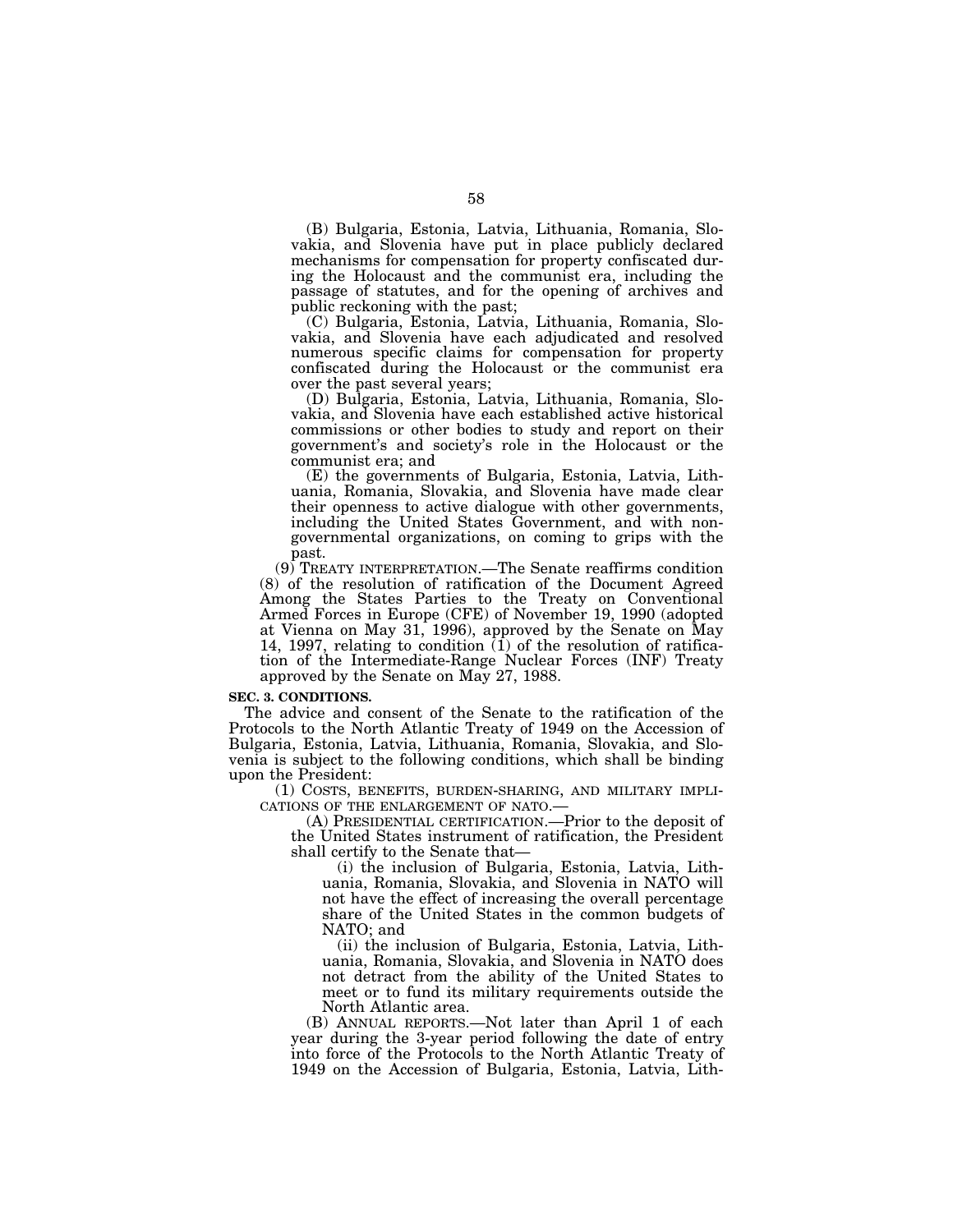uania, Romania, Slovakia, and Slovenia, the President shall submit to the appropriate congressional committees a report, which may be submitted in an unclassified and classified form, and which shall contain the following information:

(i) The amount contributed to the common budgets of NATO by each NATO member during the preceding calendar year.

(ii) The proportional share assigned to, and paid by, each NATO member under NATO's cost-sharing arrangements.

(iii) The national defense budget of each NATO member, the steps taken by each NATO member to meet NATO force goals, and the adequacy of the national defense budget of each NATO member in meeting common defense and security obligations.

(C) REPORTS ON FUTURE ENLARGEMENT OF NATO.—

(i) REPORTS PRIOR TO COMMENCEMENT OF ACCESSION TALKS.— Prior to any decision by the North Atlantic Council to invite any country (other than Bulgaria, Estonia, Latvia, Lithuania, Romania, Slovakia, and Slovenia) to begin accession talks with NATO, the President shall submit to the appropriate congressional committees a detailed report regarding each country being actively considered for NATO membership, including—

(I) an evaluation of how that country will further the principles of the North Atlantic Treaty and contribute to the security of the North Atlantic area;

(II) an evaluation of the eligibility of that country for membership based on the principles and criteria identified by NATO and the United States, including the military readiness of that country;

(III) an explanation of how an invitation to that country would affect the national security interests of the United States;

(IV) a United States Government analysis of the common-funded military requirements and costs associated with integrating that country into NATO, and an analysis of the shares of those costs to be borne by NATO members, including the United States; and

(V) a preliminary analysis of the implications for the United States defense budget and other United States budgets of integrating that country into NATO.

(ii) UPDATED REPORTS PRIOR TO SIGNING PROTOCOLS OF ACCESSION.—Prior to the signing of any protocol to the North Atlantic Treaty on the accession of any country, the President shall submit to the appropriate congressional committees a report, in classified and unclassified forms—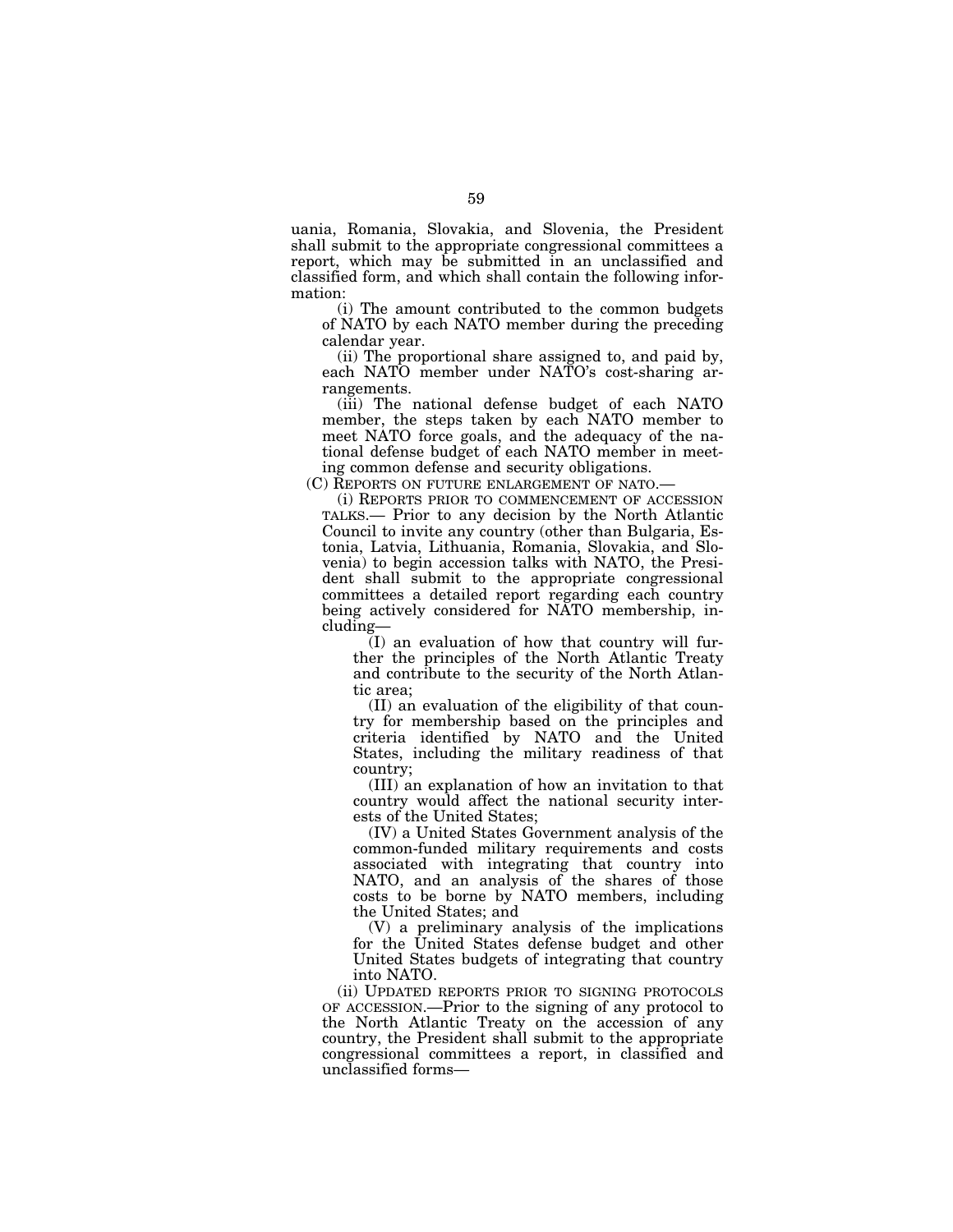(I) updating the information contained in the report required under clause (i) with respect to that country; and

(II) including an analysis of that country's ability to meet the full range of the financial burdens of NATO membership, and the likely impact upon the military effectiveness of NATO of the country invited for accession talks, if the country were to be admitted to NATO.

(D) REVIEW AND REPORTS BY THE GENERAL ACCOUNTING OFFICE.— The Comptroller General of the United States shall conduct a review and assessment of the evaluations and analyses contained in all reports submitted under subparagraph (C) and, not later than 90 days after the date of submission of any report under subparagraph  $(C)(ii)$ , shall submit a report to the appropriate congressional committees setting forth the assessment resulting from that review.

(2) REPORTS ON INTELLIGENCE MATTERS.— (A) PROGRESS REPORT.—Not later than January 1, 2004, the President shall submit a report to the congressional intelligence committees on the progress of Bulgaria, Estonia, Latvia, Lithuania, Romania, Slovakia, and Slovenia in satisfying the security sector and security vetting requirements for membership in NATO.

(B) REPORTS REGARDING PROTECTION OF INTELLIGENCE SOURCES AND METHODS.—Not later than January 1, 2004, and again not later than the date that is 90 days after the date of accession to the North Atlantic Treaty by Bulgaria, Estonia, Latvia, Lithuania, Romania, Slovakia, and Slovenia, the Director of Central Intelligence shall submit a detailed report to the congressional intelligence committees—

(i) identifying the latest procedures and requirements established by Bulgaria, Estonia, Latvia, Lithuania, Romania, Slovakia, and Slovenia for the protection of intelligence sources and methods; and

(ii) including an assessment of how the overall procedures and requirements of such countries for the protection of intelligence sources and methods compare with the procedures and requirements of other NATO members for the protection of intelligence sources and methods.

(C) DEFINITIONS.—In this paragraph:

(i) CONGRESSIONAL INTELLIGENCE COMMITTEES.—The term ''congressional intelligence committees'' means the Select Committee on Intelligence of the Senate and the Permanent Select Committee on Intelligence of the House of Representatives.

(ii) DATE OF ACCESSION TO THE NORTH ATLANTIC TREATY BY BULGARIA, ESTONIA, LATVIA, LITHUANIA, RO-MANIA, SLOVAKIA, AND SLOVENIA.—The term ''date of accession to the North Atlantic Treaty by Bulgaria, Estonia, Latvia, Lithuania, Romania, Slovakia, and Slovenia'' means the latest of the following dates: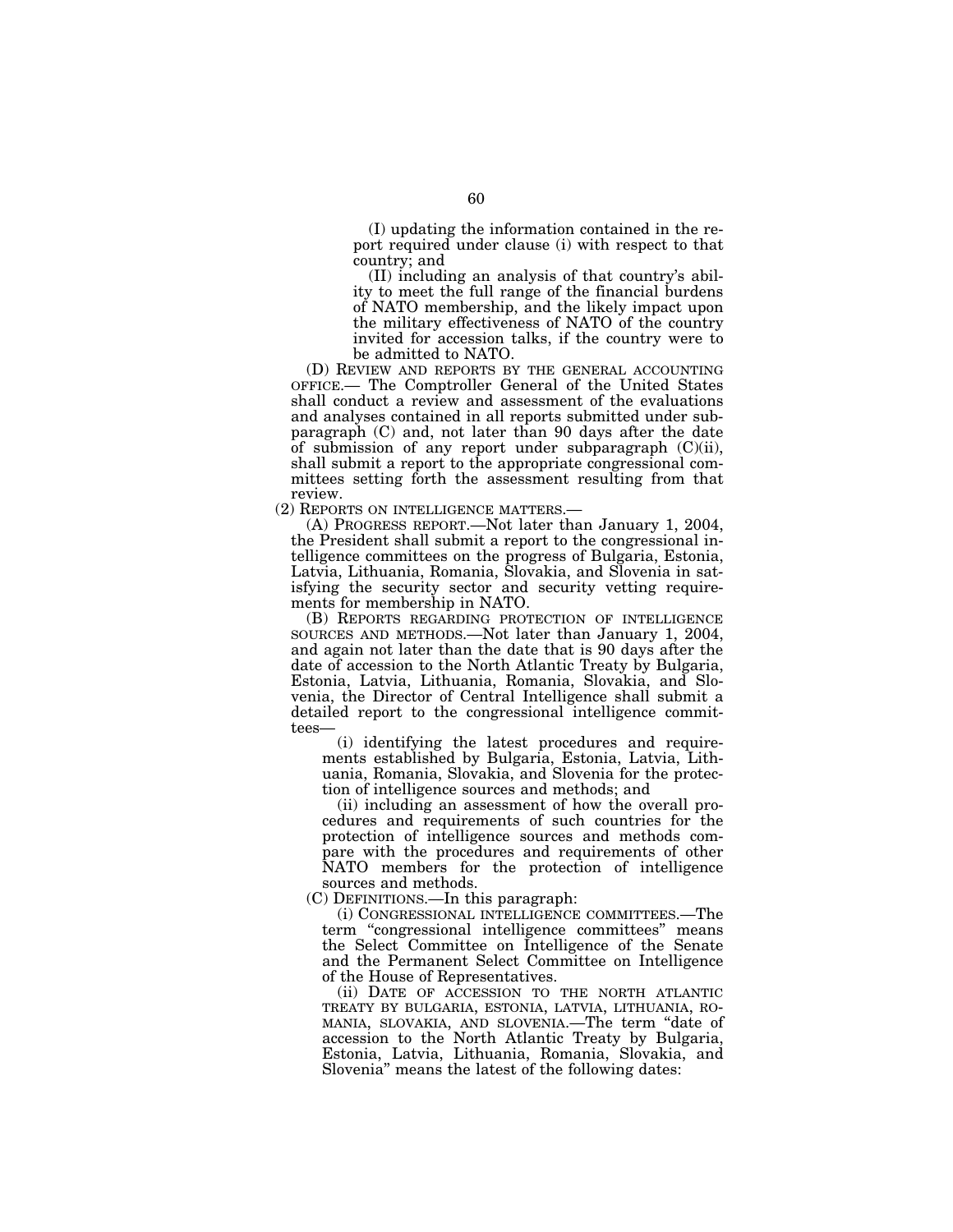(I) The date on which Bulgaria accedes to the North Atlantic Treaty.

(II) The date on which Estonia accedes to the North Atlantic Treaty.

(III) The date on which Latvia accedes to the North Atlantic Treaty.

(IV) The date on which Lithuania accedes to the North Atlantic Treaty.

(V) The date on which Romania accedes to the North Atlantic Treaty.

(VI) The date on which Slovakia accedes to the North Atlantic Treaty.

(VII) The date on which Slovenia accedes to the North Atlantic Treaty.

(3) REQUIREMENT OF FULL COOPERATION WITH UNITED STATES EFFORTS TO OBTAIN THE FULLEST POSSIBLE ACCOUNTING OF CAP- TURED AND MISSING UNITED STATES PERSONNEL FROM PAST MILITARY CONFLICTS OR COLD WAR INCIDENTS.—Prior to the deposit of the United States instrument of ratification, the President shall certify to Congress that each of the governments of Bulgaria, Estonia, Latvia, Lithuania, Romania, Slovakia, and Slovenia are fully cooperating with United States efforts to obtain the fullest possible accounting of captured or missing United States personnel from past military conflicts or Cold War incidents, to include—

(A) facilitating full access to relevant archival material; and

(B) identifying individuals who may possess knowledge relative to captured or missing United States personnel, and encouraging such individuals to speak with United States Government officials.

## **SEC. 4. DEFINITIONS.**

In this resolution:

(1) APPROPRIATE CONGRESSIONAL COMMITTEES.—The term "appropriate congressional committees" means the Committee on Foreign Relations, the Committee on Armed Services, and the Committee on Appropriations of the Senate and the Committee on International Relations, the Committee on Armed Services, and the Committee on Appropriations of the House of Representatives.

(2) NATO.—The term ''NATO'' means the North Atlantic Treaty Organization.

(3) NATO MEMBERS.—The term ''NATO members'' means all countries that are parties to the North Atlantic Treaty.

(4) NORTH ATLANTIC AREA.—The term ''North Atlantic area'' means the area covered by Article 6 of the North Atlantic Treaty, as applied by the North Atlantic Council.

(5) NORTH ATLANTIC TREATY.—The term ''North Atlantic Treaty'' means the North Atlantic Treaty, signed at Washington on April 4, 1949 (63 Stat. 2241; TIAS 1964), as amended.

(6) PROTOCOLS TO THE NORTH ATLANTIC TREATY OF 1949 ON THE ACCESSION OF BULGARIA, ESTONIA, LATVIA, LITHUANIA, RO-MANIA, SLOVAKIA, AND SLOVENIA.—The term ''Protocols to the North Atlantic Treaty of 1949 on the Accession of Bulgaria, Es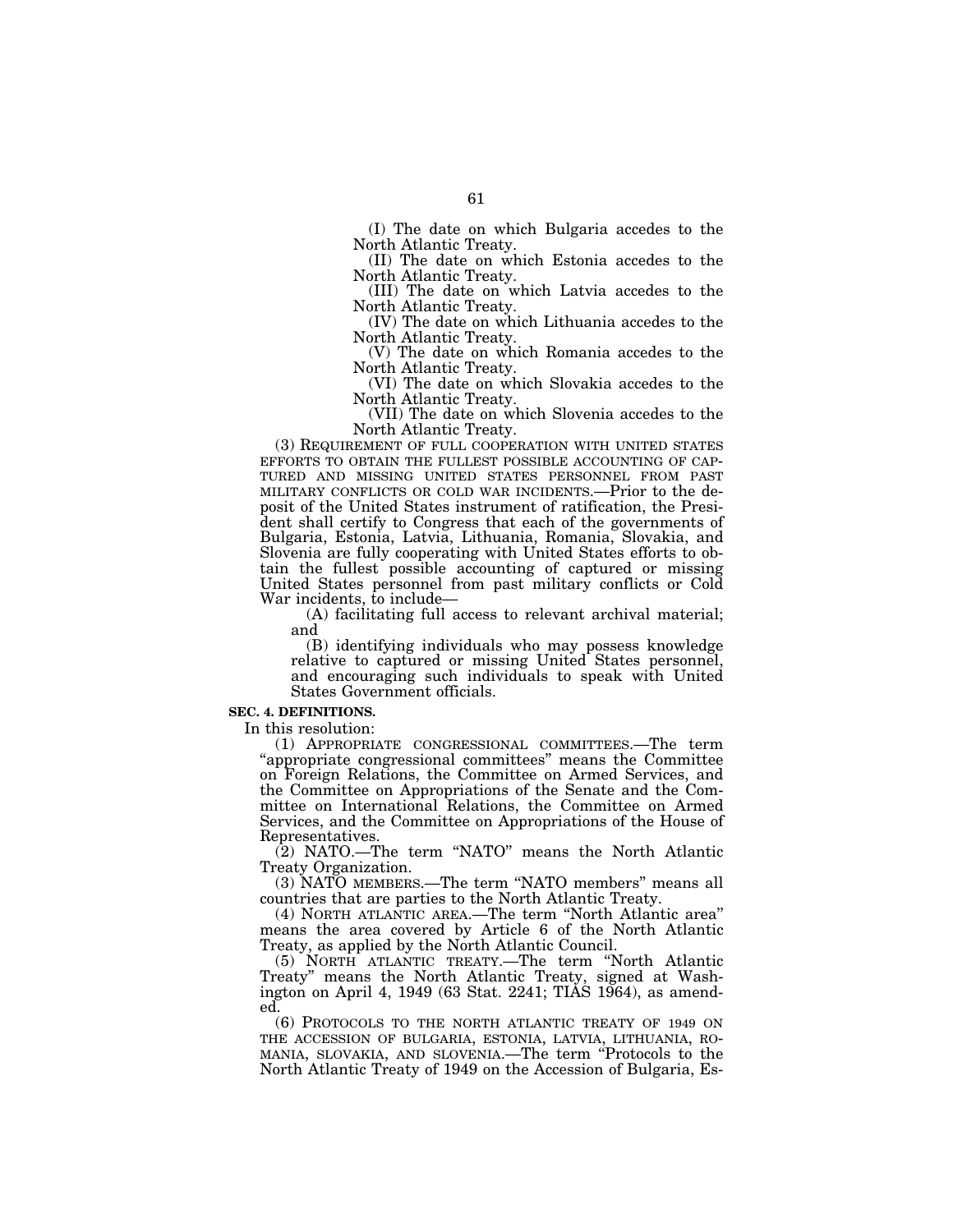tonia, Latvia, Lithuania, Romania, Slovakia, and Slovenia'' refers to the following protocols transmitted by the President to the Senate on April 10, 2003 (Treaty Document No. 108–4):

(A) The Protocol to the North Atlantic Treaty on the Accession of the Republic of Bulgaria, signed at Brussels on March 26, 2003.

(B) The Protocol to the North Atlantic Treaty on the Accession of the Republic of Estonia, signed at Brussels on March 26, 2003.

(C) The Protocol to the North Atlantic Treaty on the Accession of the Republic of Latvia, signed at Brussels on March 26, 2003.

(D) The Protocol to the North Atlantic Treaty on the Accession of the Republic of Lithuania, signed at Brussels on March 26, 2003.

(E) The Protocol to the North Atlantic Treaty on the Accession of the Republic of Romania, signed at Brussels on March 26, 2003.

(F) The Protocol to the North Atlantic Treaty on the Accession of the Republic of Slovakia, signed at Brussels on March 26, 2003.

(G) The Protocol to the North Atlantic Treaty on the Accession of the Republic of Slovenia, signed at Brussels on March 26, 2003.

(7) UNITED STATES INSTRUMENT OF RATIFICATION.—The term ''United States instrument of ratification'' means the instrument of ratification of the United States of the Protocols to the North Atlantic Treaty of 1949 on the Accession of Bulgaria, Estonia, Latvia, Lithuania, Romania, Slovakia, and Slovenia.

(8) WASHINGTON TREATY.—The term ''Washington Treaty'' means the North Atlantic Treaty, signed at Washington on April 4, 1949 (63 Stat. 2241; TIAS 1964), as amended.

X. LETTER FROM SENATE ARMED SERVICES COMMITTEE

UNITED STATES SENATE, ARMED SERVICES COMMITTEE, *April 30, 2003.*

Honorable RICHARD G. LUGAR, *Chairman*  Honorable JOSEPH R. BIDEN, *Ranking Member Committee on Foreign Relations, United States Senate, Washington, DC.*

DEAR SENATOR LUGAR AND SENATOR BIDEN:

Traditionally, the Senate Armed Services Committee has provided to the Senate Foreign Relations Committee its views on the military implications of national security treaties. We are writing to express our views concerning the military implications of the Protocols to the North Atlantic Treaty of 1949 on Accession of Bulgaria, Estonia, Latvia, Lithuania, Romania, Slovakia and Slovenia.

While we support the enlargement of the North Atlantic Treaty Organization (NATO) to include Bulgaria, Estonia, Latvia, Lithuania, Romania, Slovakia and Slovenia, we note that NATO is still in the process of defining its future role and mission in an inter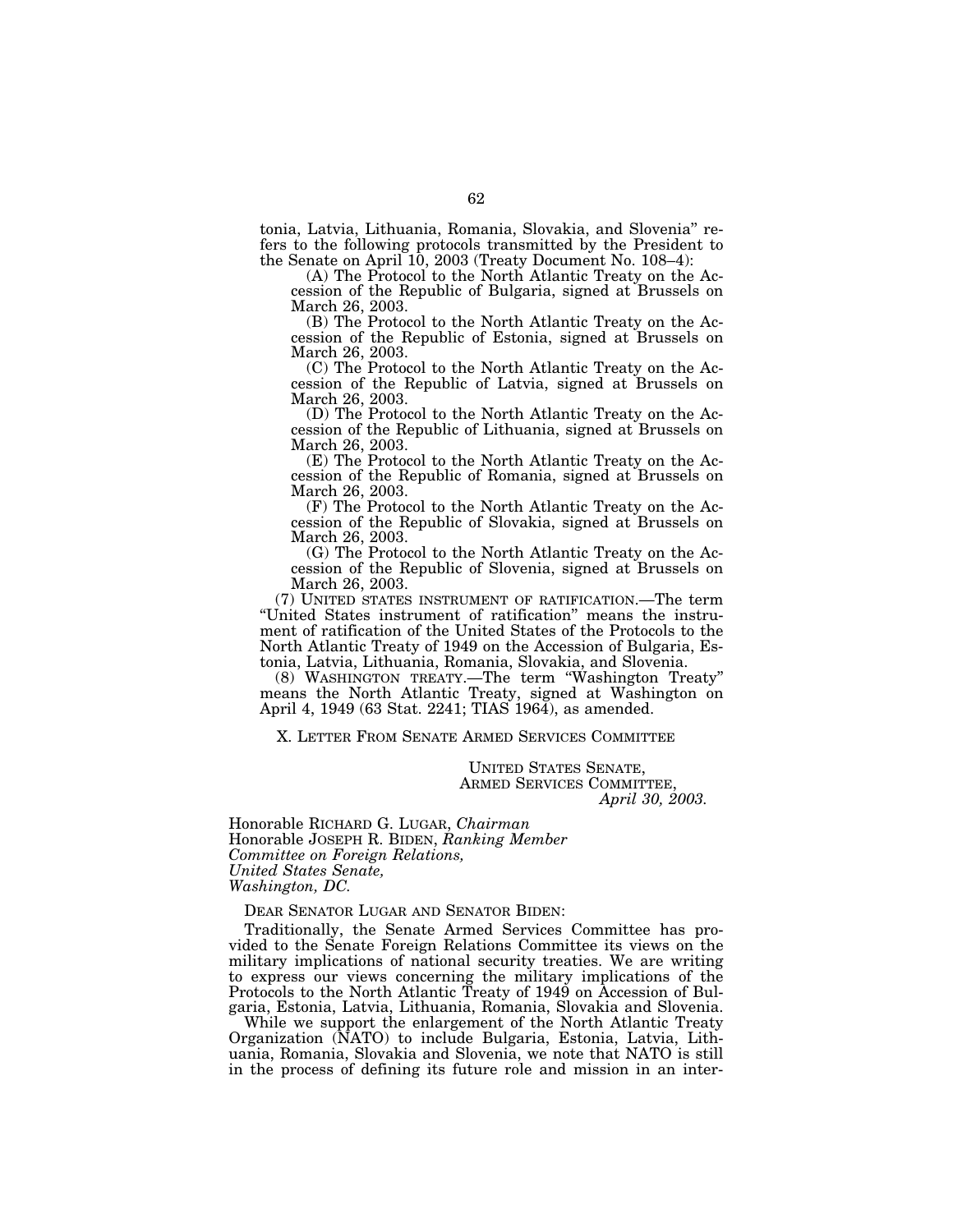national security environment which is very different from that which existed when NATO was founded in 1949. We are concerned about how NATO will evolve and continue to function as an effective military organization in the future, and what the effect will be of further enlargement as NATO continues to adapt to a changing security environment. Therefore, we would like to suggest some items for inclusion in the resolution of ratification regarding these Protocols to address our concerns.

The Senate Armed Services Committee has a long tradition of strong support for the NATO alliance, and has played an important role in the Senate's consideration of the North Atlantic Treaty and its subsequent amendments. In March and April 2003, the Armed Services Committee conducted two hearings on the future of NATO and on NATO enlargement. The Administration witnesses at these hearings have direct responsibility for national security issues and policies related to NATO and its proposed enlargement. These witnesses included Deputy Secretary of Defense Paul D. Wolfowitz; Vice Chairman of the Joint Chiefs of Staff, General Peter Pace, USMC; Supreme Allied Commander, Europe and Commander, U.S. European Command, General James L. Jones, Jr., USMC; Under Secretary of State for Political Affairs Marc I. Grossman; and Under Secretary of Defense for Policy Douglas J. Feith.

The witnesses at the Armed Services Committee hearings unanimously supported ratification of the Protocols to the North Atlantic Treaty of 1949 on Accession of Bulgaria, Estonia, Latvia, Lithuania, Romania, Slovakia and Slovenia. According to Deputy Secretary Wolfowitz in testimony before the Committee on April 10, 2003, ''As we look to the future of NATO, we might see its further enlargement in terms of two imperatives: moral and strategic. The moral imperative calls us to help new democracies, formerly subjected to the yoke of tyranny, consolidate and secure their own freedom and sovereignty. The strategic imperatives suggest that a united Europe of common values will help avoid the major wars as experienced in the 20th Century. A united Europe will be a better partner to the United States in dealing with world affairs. A united Europe will provide a context of security that will encourage reform in Ukraine and Russia. A Europe so united is revitalized by nations who've recently thrown off the yoke of authoritarianism by their fresh commitment to freedom and democracy through NATO's responsibilities. And further enlargement of NATO remains based on sound reform of any aspiring nation—including military reforms of national strategy, secure communications systems, upgrading airfields and ports to NATO standards, improved training, logistical support, personnel, and military spending at a minimum level of 2% of gross domestic product.''

While recognizing the moral and strategic imperatives stated by Secretary Wolfowitz, we note that NATO remains, first and foremost, a military alliance—the most successful military alliance in history. NATO's enlargement by seven additional nations—the largest enlargement in Alliance history—could have dramatic implications for NATO's ability to function as an effective military organization.

Today, the threats to NATO member nations do not come from NATO's periphery. There is no Soviet Union or Warsaw Pact. The threats—such as terrorism and the proliferation of weapons of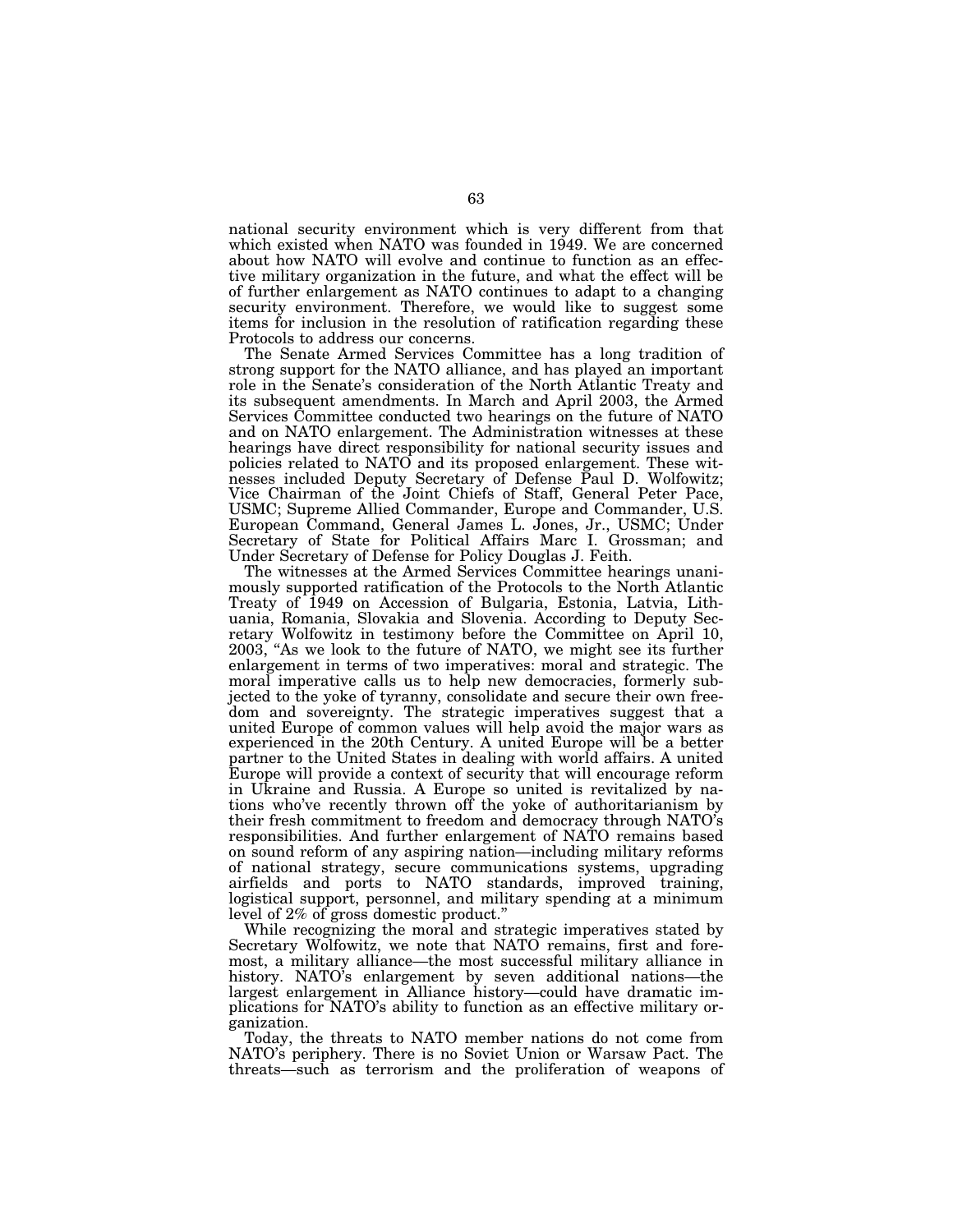mass destruction—are transnational in nature, and they emanate from regions outside of Europe. This was recognized in the Strategic Concept adopted at the 50th Anniversary Summit held in Washington in 1999. The Strategic Concept envisioned "out of area'' operations for NATO and specifically noted the emergence of non-traditional threats, including terrorism and the proliferation of weapons of mass destruction.

To remain a viable military alliance, NATO must remain relevant to these current threats. More than a decade after the fall of the Berlin Wall, NATO remains an organization in transition. NATO faces political and technical challenges as it seeks to define its role for the future and simultaneously expand its membership.

Although NATO faces very different threats today than it did in the past, we are mindful that the admission of seven additional nations into NATO would mean that the United States has made the commitment to treat an armed attack on any one of these seven as an attack on the United States—as called for by Article 5 of the NATO Treaty. This is a solemn commitment that we must not undertake lightly.

At the Armed Services Committee hearings, Committee Members examined a number of key questions. First, will these seven nations enhance the military effectiveness of the alliance? How would their entry into NATO affect the growing "capabilities gap" between the United States and many of the other NATO members that NATO has been facing for years? Second, should NATO consider changing its operating procedures so that it is not, in all cases, bound to act by consensus? Third, does NATO need a process for suspending the membership of a nation that is no longer committed to upholding NATO's basic principles and values?

The witnesses who appeared before our Committee testified to the efforts NATO is making to address the continuing problem of a capabilities and technology gap between the United States and many alliance members. The witnesses pointed to the decisions taken by NATO's leaders at the Prague Summit in November, 2002, to launch the Prague Capabilities Commitment and to create a NATO Response Force. Through the Prague Capabilities Commitment, NATO members agreed to spend smarter, pool their resources and pursue "niche" specializations. For example, Germany is leading a 10-nation consortium to acquire more airlift. The Netherlands is taking the lead on acquiring precision-guided missiles and smart bombs.

The NATO Response Force is intended to enhance NATO's ability to undertake out-of-area military operations with capabilities relevant to today's threats. The Response Force is envisioned to be a highly-ready force of approximately 25,000 troops with land, sea and air capability, deployable on short notice and able to carry out missions anywhere in the world. General James Jones, USMC, stated in testimony before the Committee on April 10, 2003, "I believe that it is quite possible that within a very short period of time that the NATO Response Force will become a transformational capability that will finally take the Cold War force that NATO is and has been, composed of 2.3 million people under arms with a vast array of legacy systems that are in dire need of transformation and modernization, to become a more capable force that will be more useful to respond to the array of asymmetric threats that not only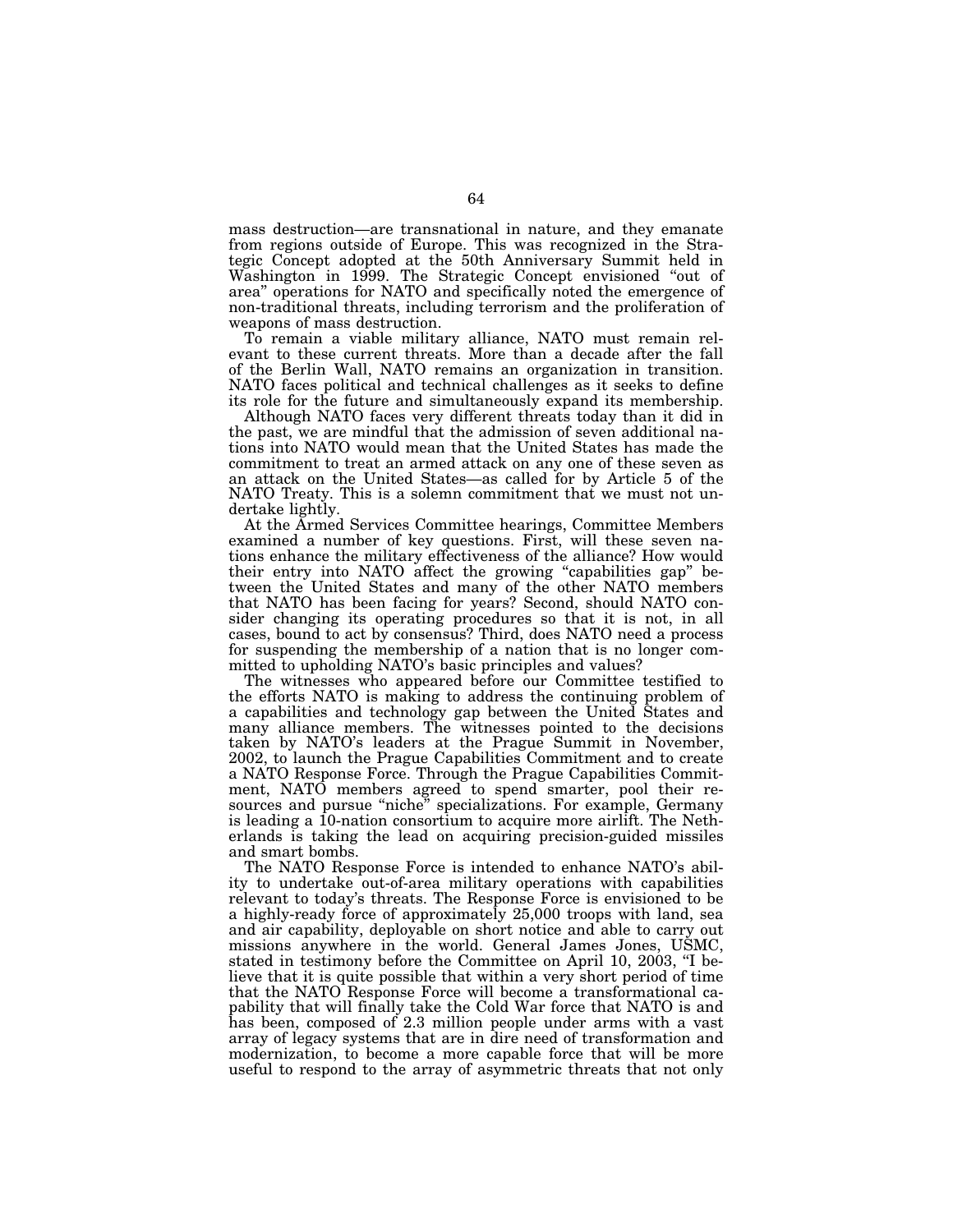face the United States, but face all freedom-loving people who comprise the alliance.'' We share the view of our witnesses that NATO members must fulfill their commitments with respect to the Prague Capabilities Commitment and the NATO Response Force.

Regarding the military capabilities of the prospective new members, we note the testimony of our witnesses that each prospective member is engaged in a process of military reform, upgrading its secure communication systems and facilities to NATO standards, improving training, logistical support, and personnel capabilities, and establishing military spending at a minimum level of 2 percent of gross domestic product. In addition, prospective members, similar to some current members, are being encouraged to focus on specific "niche" capabilities where they can achieve a high level of expertise and procure high quality equipment to make a substantial contribution to NATO's military capabilities overall. Some invitees already possess specialized capabilities that have served the alliance in the Balkan operations and in the global war on terrorism, including: special forces; nuclear, biological, and chemical defense; mountain fighting; and demining. Each of the seven invitees has provided direct military support for the global war on terrorism, acting as *de facto* allies by contributing transit and basing privileges, military and police forces, medical units, transport support to U.S. and coalition efforts, and/or overflight rights. Many of the invitees have participated in the International Security Assistance Force (ISAF) in Afghanistan, and contributed actively to NATO efforts to stabilize the Balkans.

Two other issues that dominated the Committee's recent hearings on NATO were the so-called ''consensus rule'' by which NATO operates, and the question of whether NATO needs a process for suspending the membership of a nation that is no longer committed to upholding NATO's basic principles. With respect to the consensus rule, the recent divisive debate over planning for the defense of Turkey in the event of war with Iraq demonstrated that achieving consensus in NATO has become more difficult. Agreement was reached only by moving the discussion out of NATO's political body (the North Atlantic Council, or NAC) and into its Defense Planning Committee (DPC), in which France does not participate. Another example of this problem occurred with respect to NATO operations in Kosovo, when ''command by committee'' hampered NATO's military leaders' ability to wage the most effective, rapidly responsive military campaign. Target lists, weapons used, and forces deployed were all subject to prior approval by all NATO governments. This slowed decision-making and constrained operations. Such difficulties in reaching consensus are occurring in part because respective NATO members have different views about today's threats and how best to respond to them. Achieving consensus is likely to become even more complex as NATO enlarges its membership. This consensus rule must be reexamined to ensure that NATO will remain an effective military organization.

Regarding the issue of a suspension mechanism, some Committee members are concerned about the lack of a mechanism to suspend a NATO member if a member no longer complies with the fundamental tenets of NATO—democracy, individual liberty and the rule of law. This issued was examined at the Committee's recent NATO hearings.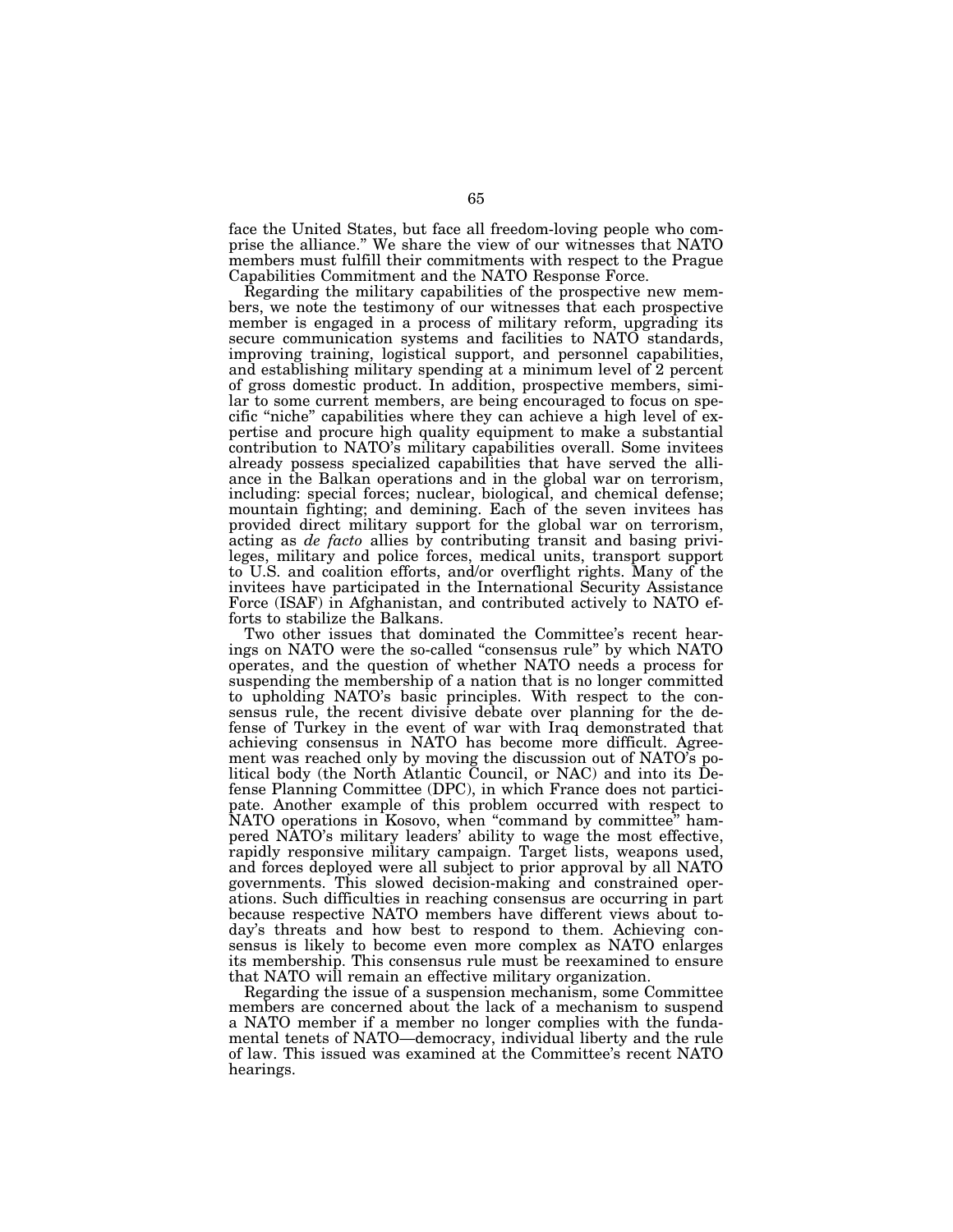We have received a letter from Under Secretary of State Marc Grossman dated April 21, 2003, indicating that, as a result of the questions raised at our Committee's hearings, U.S. Ambassador to NATO Nicholas Burns raised the matters of the consensus rule and an expulsion mechanism with our NATO allies and NATO Secretary General Lord Robertson on April 8, 2003. Secretary Grossman's letter stated that there was no support from NATO members for amending the Treaty on either the consensus rule or the question of expulsion. In this letter, Secretary Grossman underscored his belief, shared by Ambassador Burns, that the consensus rule works more in the U.S. favor than against it, and that compromise and persuasion, and use of the Defense Planning Committee, remain effective tools to enable NATO action today. The letter also asserted that NATO has ways other than expulsion to deal effectively with allies that ''go bad,'' for instance by isolating them or excluding them from sensitive NATO discussions. The matters were raised only informally so far and given the tremendous interest and lingering concerns about these two subjects expressed by virtually all of our Committee's members, we recommend the inclusion of the following conditions, which would require two reports, in the resolution of ratification for these Protocols:

# *Begin text of proposed conditions:*

The advice and consent of the Senate to the ratification of the Protocols to the North Atlantic Treaty of 1949 on the Accession of Bulgaria, Estonia, Latvia, Lithuania, Romania, Slovakia and Slovenia is subject to the following conditions, which shall be binding upon the President:

(1) REPORT: Appropriate officials of the executive branch of government shall place on the agenda of the North Atlantic Council the issue of the consensus rule; and

Not later than 180 days after the date of adoption of this resolution, the President shall submit to the President of the Senate and the Speaker of the House of Representatives a report that: (1) describes the steps the United States has taken to place the issue described above on the agenda of the North Atlantic Council; (2) describes the views of the President as communicated by his representatives at the North Atlantic Council on this issue; and  $(\hat{3})$  characterizes the discussion of this issue in the North Atlantic Council, including any decisions taken to modify the consensus rule, or consider this issue further. The report shall also address methods of streamlining NATO's decision-making processes for conducting military campaigns.

(2) REPORT: Appropriate officials of the executive branch of government shall place on the agenda of the North Atlantic Council the issue of establishing a process for suspending the membership of a nation that is no longer upholding NATO principles; and

Not later than 180 days after the date of adoption of this resolution, the President shall submit to the President of the Senate and the Speaker of the House of Representatives a report that: (1) describes the steps the United States has taken to place the issue described above on the agenda of the North Atlantic Council; (2) describes the views of the President as communicated by his representatives at the North Atlantic Council